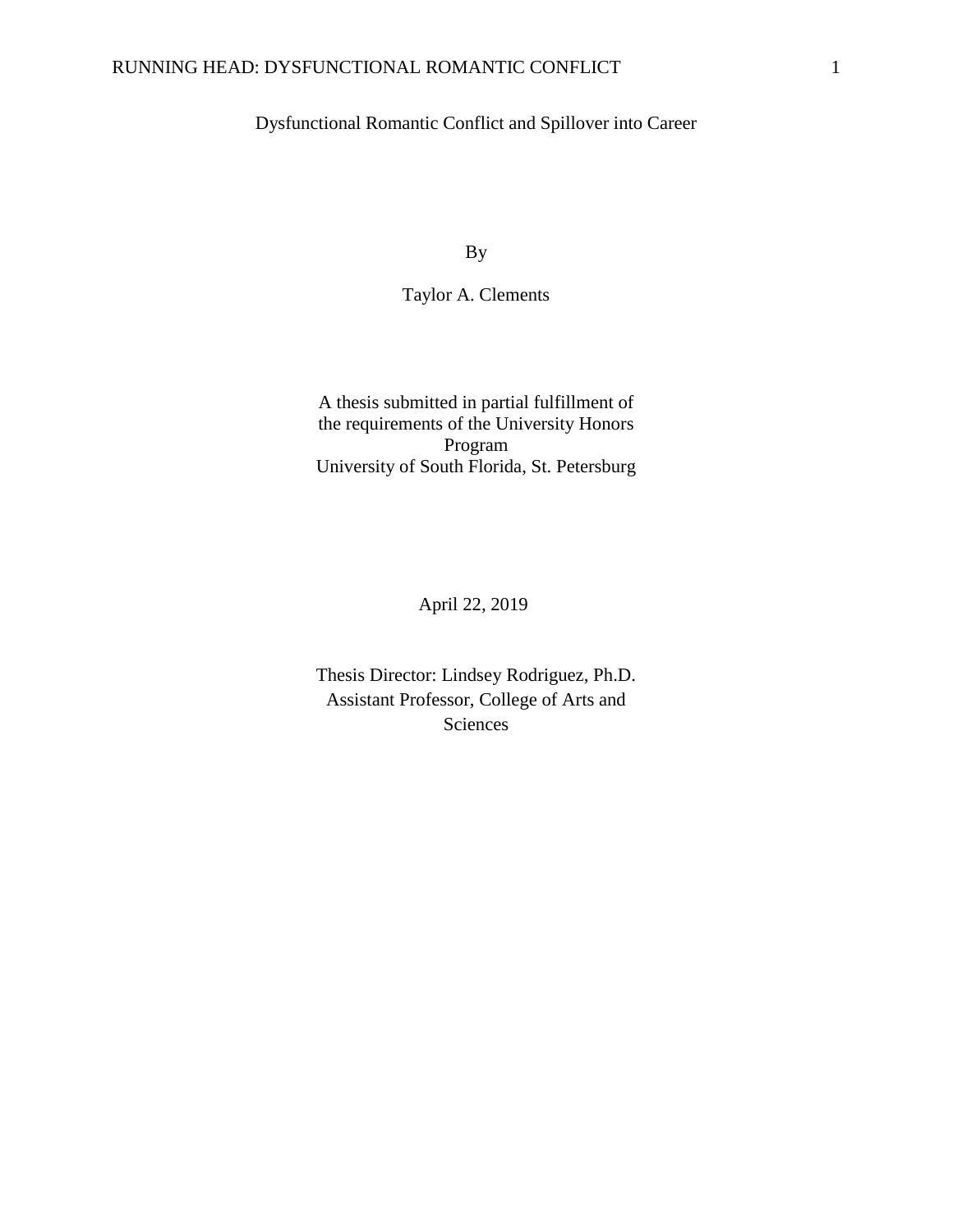#### **Abstract**

Extensive research has been conducted on interpersonal conflict, work-life balance, and job performance/satisfaction, with much of it focused on the implications when it originates in the workplace. However, a meta-analysis of the existing literature has found a shortage of information related to interpersonal conflict derived from outside the workplace (e.g., romantic conflict), especially when it overlaps into spillover associated with job satisfaction and performance. Onehundred and eighty-three participants aged 18-26 who were both in a relationship and had a fulltime job were gathered using Amazon Mechanical Turk (MTurk). A survey was administered to measure the participants' self-reported romantic relationship conflict and satisfaction, and their views towards job satisfaction, performance, and spillover effects. These data were then analyzed to determine the association between the participants' perceived dysfunctional romantic conflict, job satisfaction/performance, and spillover. Results suggested that romantic conflict does impact job spillover and counterproductive work behavior but does not translate to a drop in self-reported job satisfaction or performance.

*Keywords:* job satisfaction, interpersonal conflict, romantic conflict, home-work spillover, job performance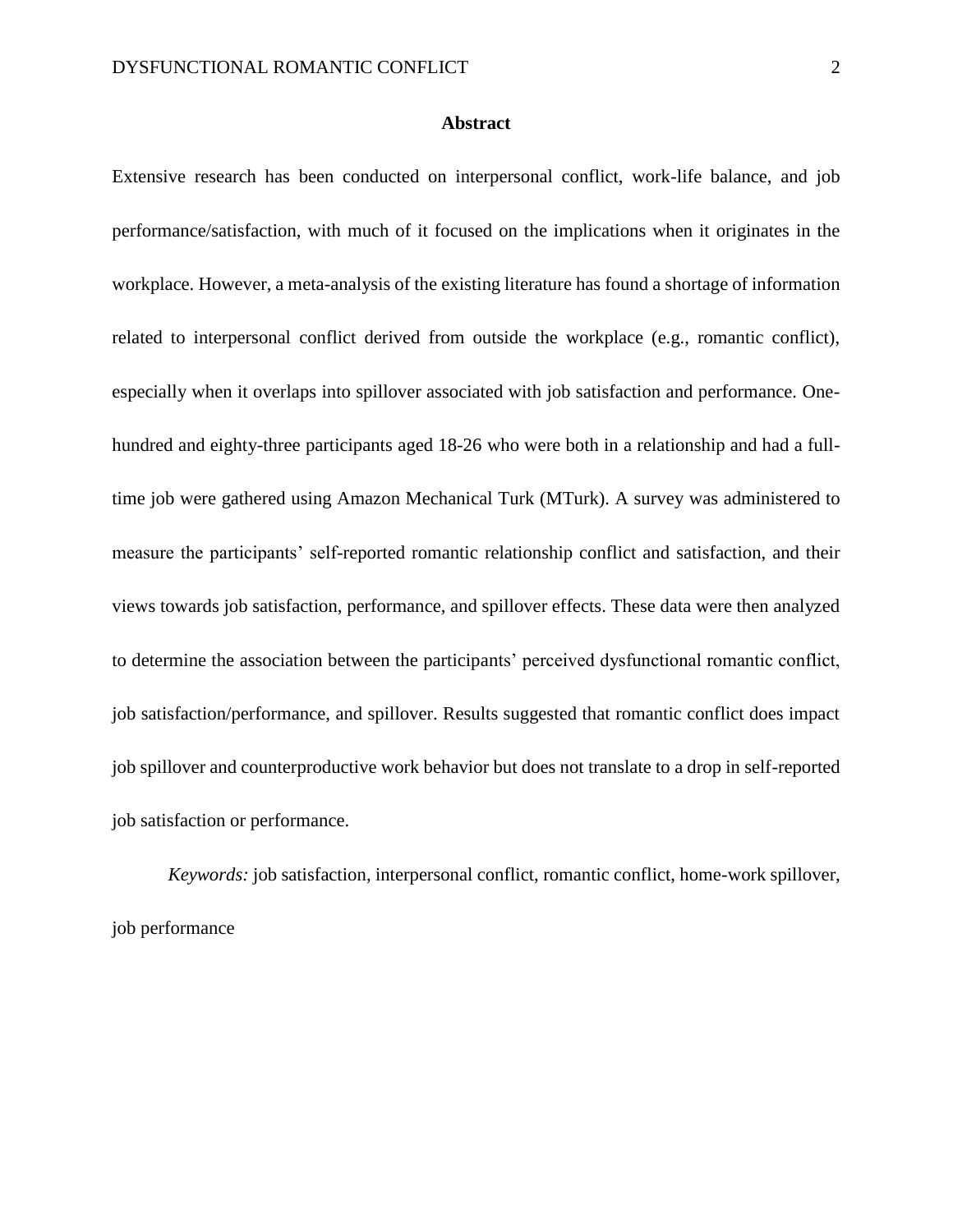#### Dysfunctional Romantic Conflict and Spillover into Career

Employment has shifted irreversibly away from autonomy and entered the office space. Humanity has realized over the last fifteen years that most tasks can be completed more efficiently when working collaboratively as a team rather than individually (Kozlowski & Bell, 2003; Kozlowski & Ilgen, 2006). Of course, there are exceptions, but with the colossal strides in technological advancement, there is no denying that the new dominant workplace is indoors. With this change comes new ways to measure employee productivity such as job satisfaction, job performance, work-life balance, and conflict. Analysts and consultants are tasked with gauging the productivity and cohesion of a work force as management struggles to meet each new deadline. Naturally, all of this influences the employees' mental health. Returning home from another day at work, they need relaxation and recreation to alleviate the stresses they encounter on the job. What happens when this desired tranquility is disturbed? Anything from major life events, for example, divorce, death, and medical emergencies, to the more minor discomforts like fights with one's spouse, sibling, or child can interrupt the appealing bliss of home life. To cope, people may attempt to compartmentalize the two major aspects of their life: home and work. However, is it truly possible to separate them? Consciously, perhaps, but emotions and other cognitive processes are subconsciously on overload. In fact, those seemingly minor conflicts at home could have a drastic impact on one's mental state at work. On one end of the spectrum, either the victim of conflict throws themselves into work and becomes a "workaholic" to cope while ignoring their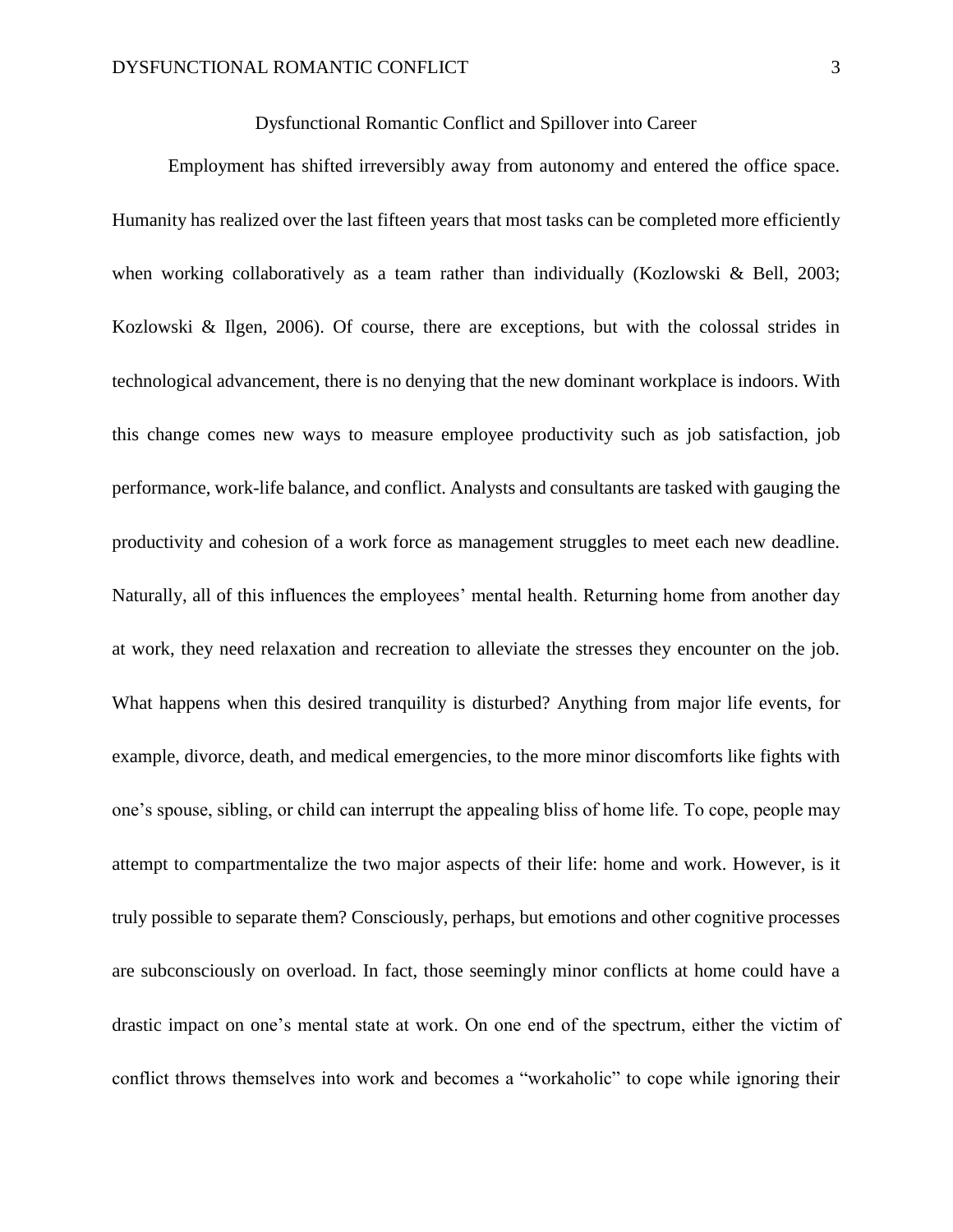feelings entirely or they can no longer function at work because the transpiring events back home consume their thoughts. At best, the victims are somewhere in between these extremes and are distracted and discontented with their work, home life, or both, depending on the severity of the mental dissonance.

### **Interpersonal Conflict and Job Outcomes**

Unfortunately, within any given group, conflict will arise. *Interpersonal conflict* is defined "as a state of incompatible behaviors" by Shantz and can be thought of as unilateral or dyadic, though behavioral opposition is essential to either definition (Laursen & Collins, 1994). That is, either a single party opposes the other and incites reactive actions (unilateral) or there is mutual opposition between both parties (dyadic). Shantz also frames conflict as a timeline that includes a *conflict issue*, *initiation and opposition*, *resolution*, and *outcome*. Take a couple sitting together at a restaurant. If the male notices that his partner's gaze lingers more than usual on their waiter, he may become instinctively threatened (conflict issue) and begin to pout or give her the silent treatment (initiation and opposition). Noticing this change in behavior, the female, mildly annoyed, asks him what's wrong. Of course, he cannot say outright that her attention towards the waiter made him uneasy, so he deflects the conversation elsewhere and says that he is just impatient for their meal. The conversation ebbs and flows until the waiter returns and again receives a broad smile and lots of eye contact. With this, our instigator can no longer contain himself, and a fight breaks loose until his insecurity is sufficiently reassured (resolution). The fallout of this scenario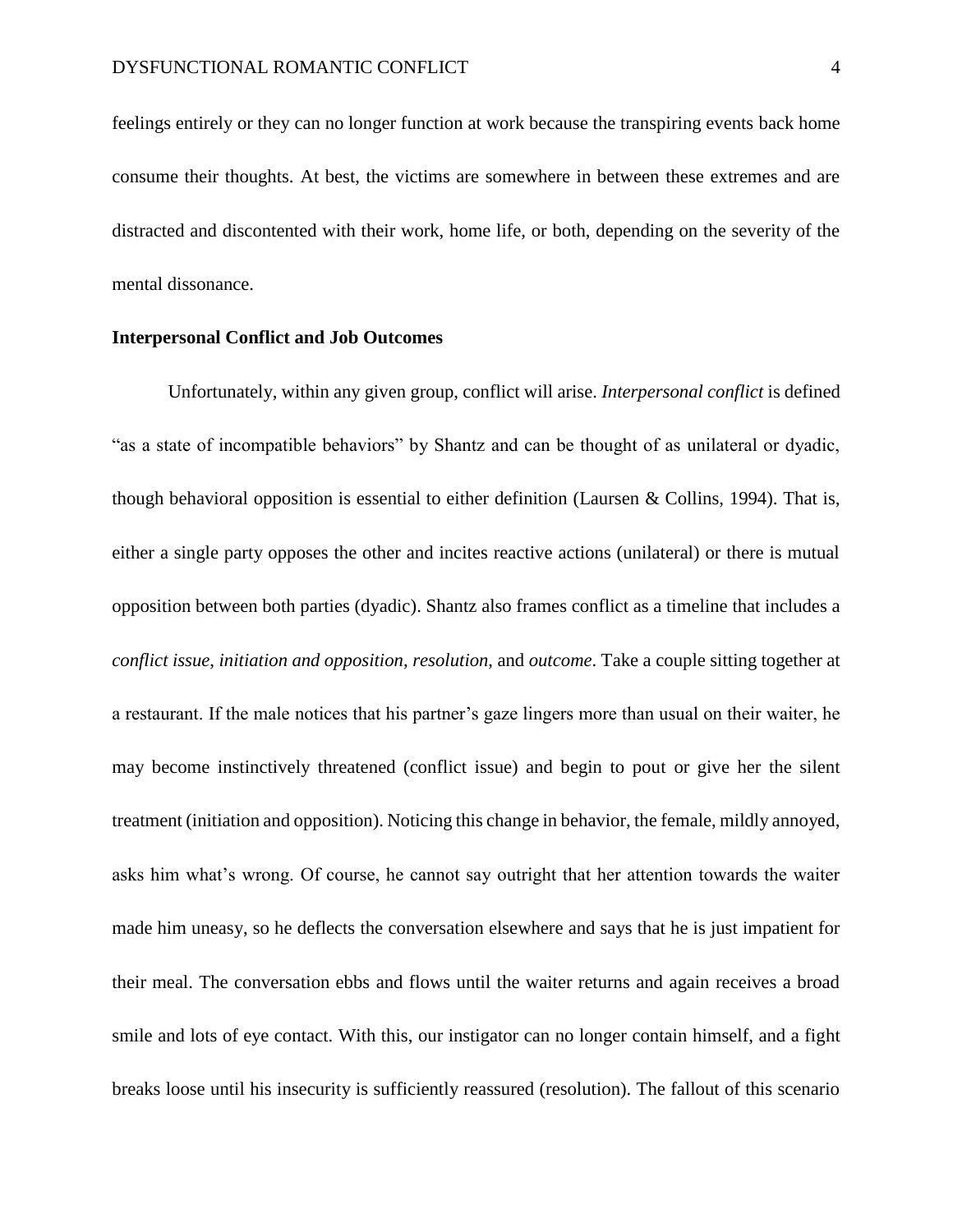is that the female begins to notice this pattern every time they go out; hence, a breakup may be inevitable (outcome). Regardless of the structure, conflict can either be dysfunctional (e.g. our couple fighting at the restaurant) or functional (e.g. a disagreeing opinion about a movie that leads to another viewing) and requires two or more people.

In the business world, interpersonal conflict has become a subject of interest. However, much of the research examines its implications when originating within the workplace. In fact, there has been extensive research on interpersonal conflict, work-life balance, and job performance/satisfaction (Carlson, Thompson, & Kacmar, 2018; Haider, Jabeen, & Ahmad, 2018; Lee et al., 2016; Moen et al., 2015; Mulki et al., 2015; Pelled et al., 1999; Wyland et al., 2016). For instance, work-to-family conflict has long been a source of research. The role dynamic in which pressure is equally shared between home and the workplace necessitates constant internal dissonance for an employee (Carlson, Thompson, & Kacmar, 2018). This area of research encompasses romantic conflict but does not focus on the spillover into the workplace. Haider and his colleagues' analysis found a correlation between psychological well-being during work-life balance on job performance. Additionally, they found that satisfaction with coworkers had an impact in this area (2018). The repercussions of conflict can be viewed from two different lenses: the effects at an individual level and the impact at the team level. Individual-level analyses show more insight into job satisfaction and other well-being factors, but team-level analyses do not directly affect well-being (Moen et al., 2015). Does this mean group conflict does not affect job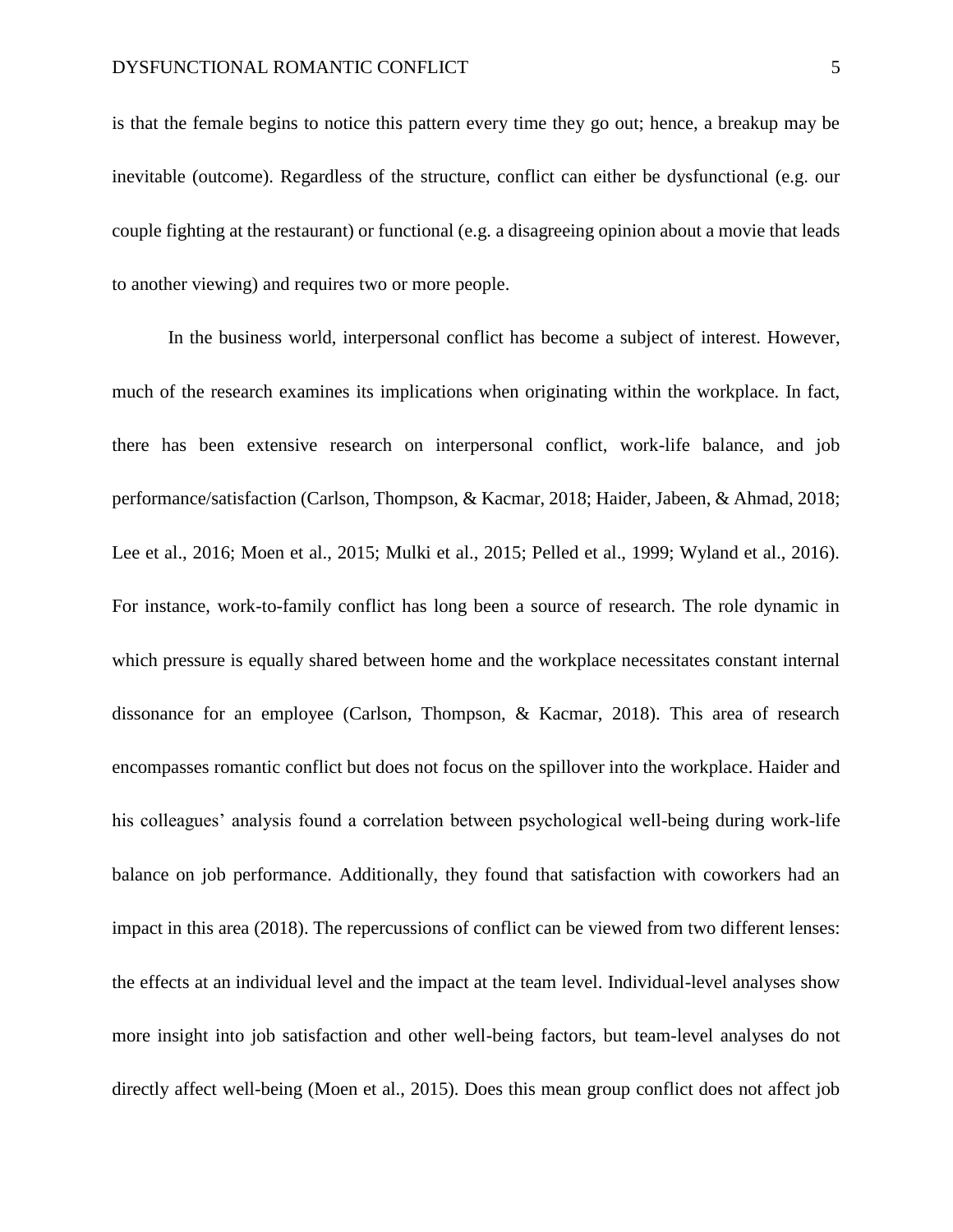satisfaction? It seems unlikely that one could be in a negative, conflict-rich environment and yet see no impact on well-being. Still another study researched the effects of Work-Family Spillover (WFS) and found that "Negative WFS (NWFS) refers to strain from the workplace interfering with one's family and personal life, whereas positive WFS (PWFS) indicates positive moods and energy from work facilitating performance of family and personal roles (Lee et al., 2016)." They determined that the consequences of NWFS included higher levels of exhaustion and lower levels of job satisfaction while PWFS correlated with less exhaustion and higher job satisfaction.

 **Individual spillover to teams.** When defining conflict and delving into the literature on workrelated measures, it becomes necessary to briefly discuss group and team dynamics, and how mental disquietude from one individual can unbalance them. Though work groups and teams are often defined differently depending on the author, I will follow the path of Kozlowski and Bell and make no such distinction between the two (2003). They use the umbrella definition of a work team/group as the following: "(a) …composed of two or more individuals, (b) who exist to perform organizationally relevant tasks, (c) share one or more common goals, (d) interact socially, (e) exhibit task interdependencies (i.e., workflow, goals, outcomes), (f) maintain and manage boundaries, and (g) are embedded in an organizational context that sets boundaries, constrains the team, and influences exchanges with other units in the broader entity (p. 6)." Work teams follow a multilevel, hierarchical structure wherein teams are comprised of individuals that fall under a broader organization. In turn, those individuals have their niche in the overlaying structure. To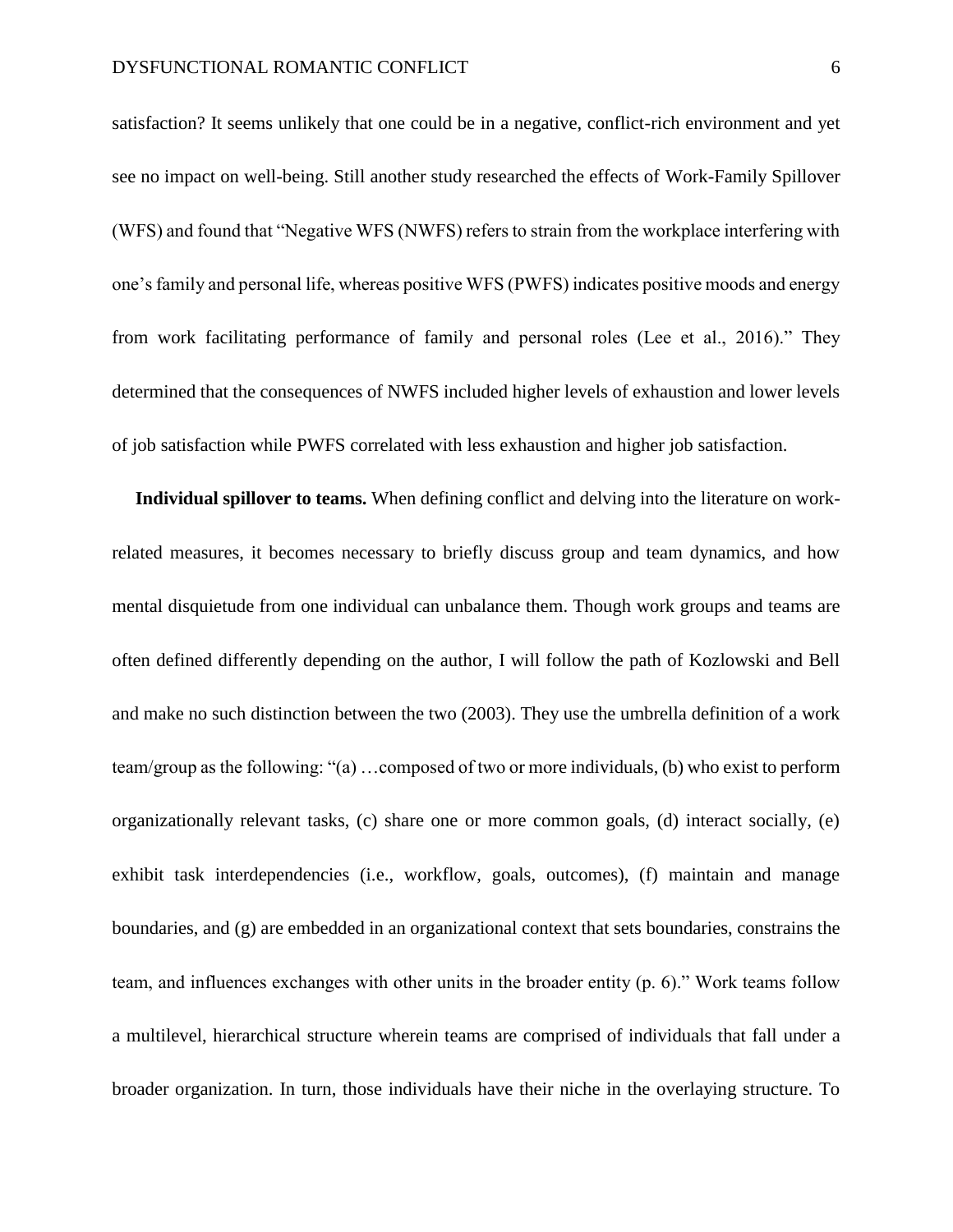illustrate this point, a firm (overlaying structure) has many divisions of labor (organization of individuals) which collectively have different branches of teams focused on separate tasks. The individual then is part of a team belonging to a branch within a division of the firm. An important concept to keep in mind is that teams do not have behavior; rather, the individuals of the team behave in and influence the team dynamic, which is measurable. Therefore, due to their very nature, teams are not static but a fluctuating, dynamic conglomeration of collective team level phenomena with numerous complex processes (Kozlowski & Bell, 2003). Moreland and Levine (1992) describe research into team composition as having three foci: the demographics and personality traits of the individuals (consequential), the team's overall representation of certain desired characteristics (contextual), and the mindset the researcher has when approaching the nature of the composition (causal) (Kozlowski & Bell, 2003). Naturally, the foundation of this study relies on the first focus: individual attributes. Conflict at home resulting in cognitive dissonance within an individual can cross over into the employee's team. The important takeaway here is that individual characteristics drastically impact both the process and output of a team.

#### **Spillover and Crossover**

This overview of team concepts and work conflict previously explored in literature provides the foundation of this study since individuals' job performance is often tied to their surrounding team, and work team conflict can *spill over* into familial life (Carlson et al., 2018). Amstad and Semmer (2018) define *spillover* as "the generalization of behaviour, emotions,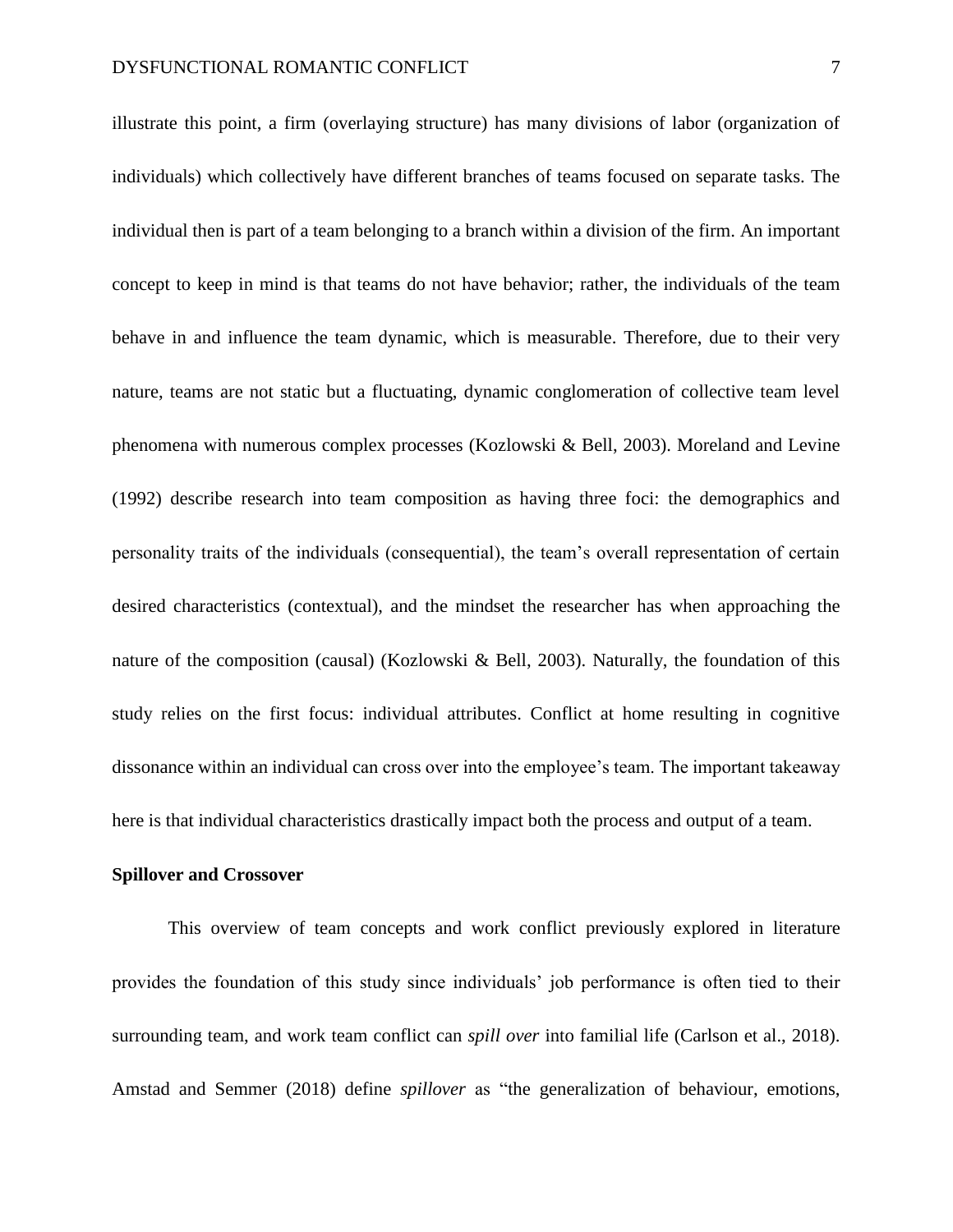attitudes, or stress of one life domain to another life domain (p. 43)." This is not to be confused with *crossover*, which Bolger, DeLongis, Kessler, and Wethington (1989) define as "the interpersonal process that occurs when psychological strain or stress experienced by one individual influences the degree of strain of another individual in the same social environment (Carlson et al., 2018, pp. 1-2)." Spillover can occur when stressful work situations send a debilitated wife home, which indirectly causes her husband to be unsettled. This leads to crossover when he takes this home-based conflict to work the next day and upsets the balance of his tightly-wound cohort. Authors tend to agree that crossover and spillover are intricately correlated and impact whichever domain they infiltrate (Amstad & Semmer, 2018; Carlson et al., 2018; Westman, 2001). Amstad and Semmer provide a model to visualize the distinction between crossover and spillover (see Figure 1). It is important to reiterate that the effects of both crossover and spillover are not exclusively negative (Lee et al., 2016). In fact, social interactions can spill over into another domain causing a noticeably positive effect! As mentioned before, much of the existing literature discusses conflict originating at work. Conflict in one team member's life inadvertently affects the rest of the group and is bad for organizational efficiency.

### **Current Study**

A meta-analysis of the existing literature has found a shortage of material related to dysfunctional interpersonal conflict outside of the workplace. Additionally, there was also a lack of information regarding its effect on job satisfaction and performance. Most studies have looked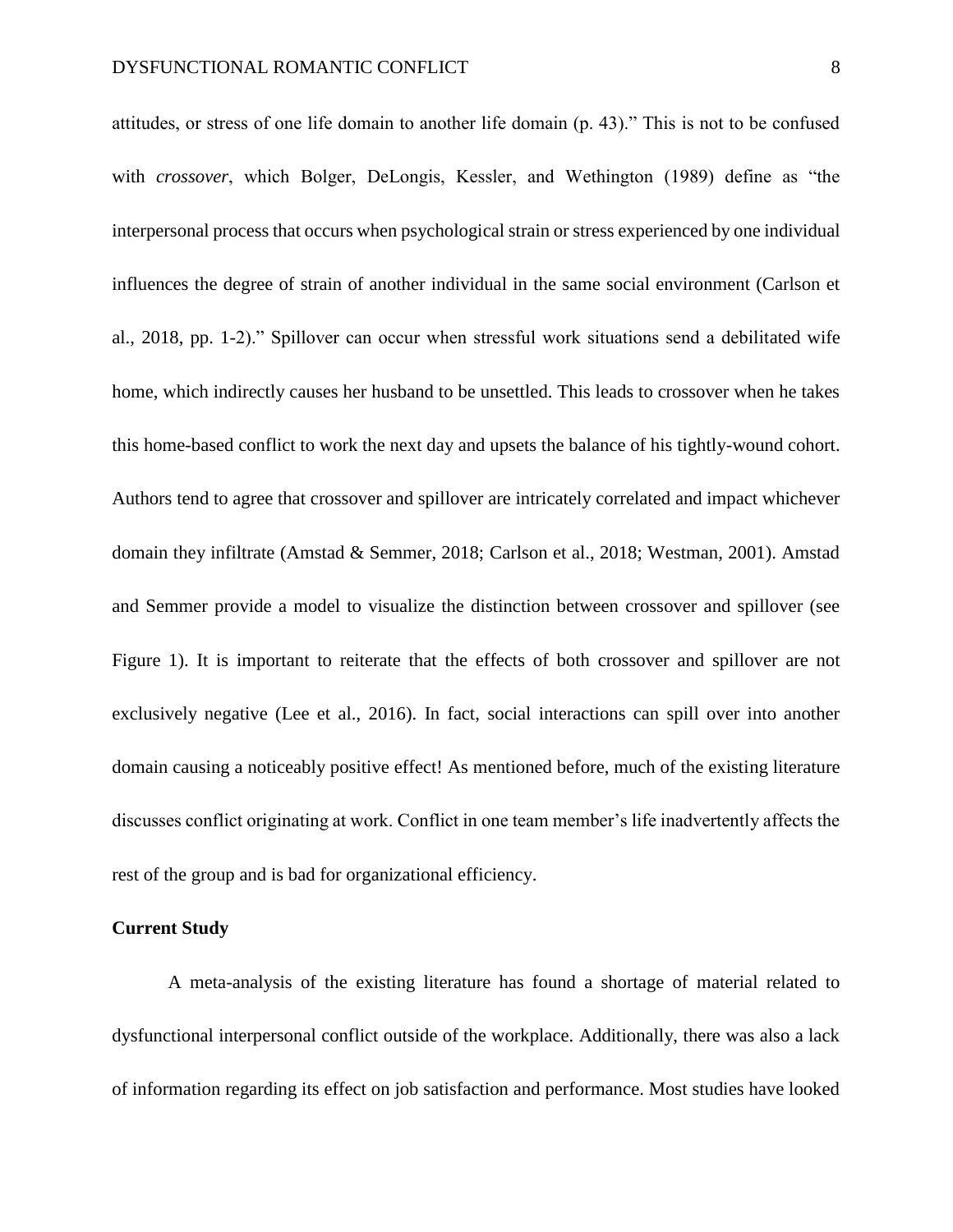at work-life spillover or how job stress spills over into the home. Even then, the issue of conflict is not thoroughly addressed. Furthermore, there is a dearth of literature investigating the issue of whether or not home conflict spills over to the workplace. We understand how conflict is framed and how an individual's personal issues can impact the delicate balance on work teams and their efficacy. With these concepts in mind, this study focuses on the romantic conflict spillover from home to work. We gathered data using Amazon Mechanical Turk (MTurk) in a self-reported survey and analyzed the results to determine the association between the participants' perceived dysfunctional romantic conflict, job satisfaction/performance, and spillover. We hypothesize that the more severe and negative the romantic conflict is outside of work, the lower the reported job satisfaction and measured job performance will be. We also predict that spillover will correlate with negative conflict strategies and relationship satisfaction.

#### **Method**

### **Participants**

One-hundred and eighty-three emerging adults aged 18-25 (56.3% male, 43.7% female; *M* age  $= 23.31$  years; *SD*  $= 1.84$  years) in romantic relationships were surveyed. The relationship status of the participants is as follows: 38.8% were married, 37.7% were seriously dating, 13.1% were casually dating, and 10.4% were engaged. All participants had been dating their partner for at least six months, were currently living with their partner, and were working at least full-time (79.2% full-time, 20.8% over full-time). The sample's race and ethnicity consists of 71.6%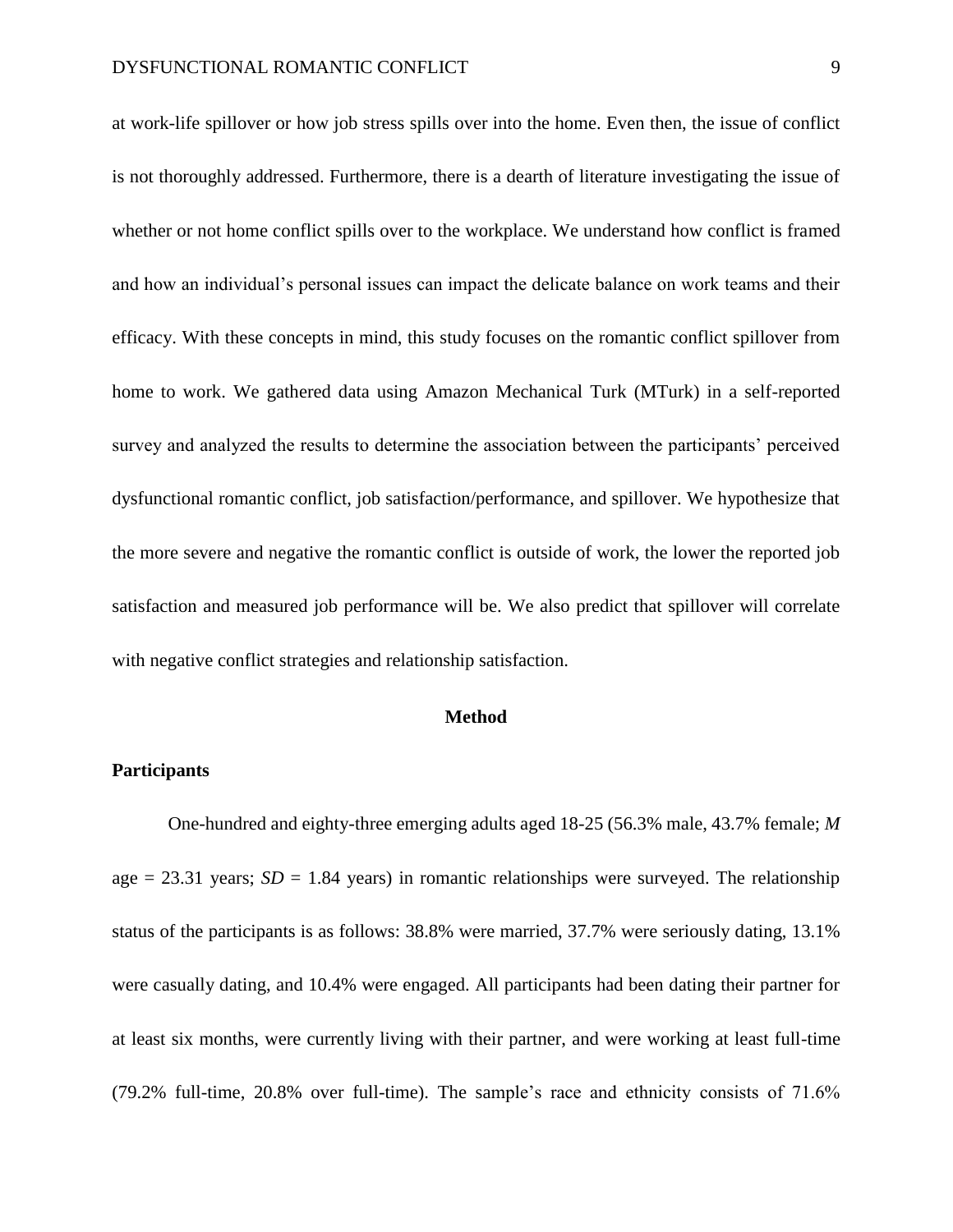White/Caucasian, 17.5% African-American, 8.2% Asian, 2.7% Native Hawaiian/American, 71.6% non-Hispanic, and 28.4% Hispanic. The participants were obtained from Mechanical Turk (MTurk) and were not selected based on race, ethnicity, or gender.

#### **Procedure**

A survey was administered to measure participants' self-reported romantic relationship dysfunctional conflict, job satisfaction, job performance, and relationship to work spillover. This survey was compiled and housed on USF Qualtrics and administered via MTurk. Workers individually searched and gained access to the survey, which redirected them to Qualtrics. This was done in batches of nine. After workers completed the survey, the principle investigator vetted the responses to ensure validity. This was done through the use of qualifying questions and attention check questions. Each individual response was scrutinized in this way for each batch until the desired *n* number was achieved. These results were then analyzed to determine the extent of the correlation between the participants' perceived dysfunctional romantic conflict, job satisfaction/performance, and spillover. All procedures were approved by the University Institutional Review Board.

### **Measures**

**Relationship measures.** The following measures are found in full within Appendix A. All items were compiled on Qualtrics and administered via MTurk. The relationship measures consist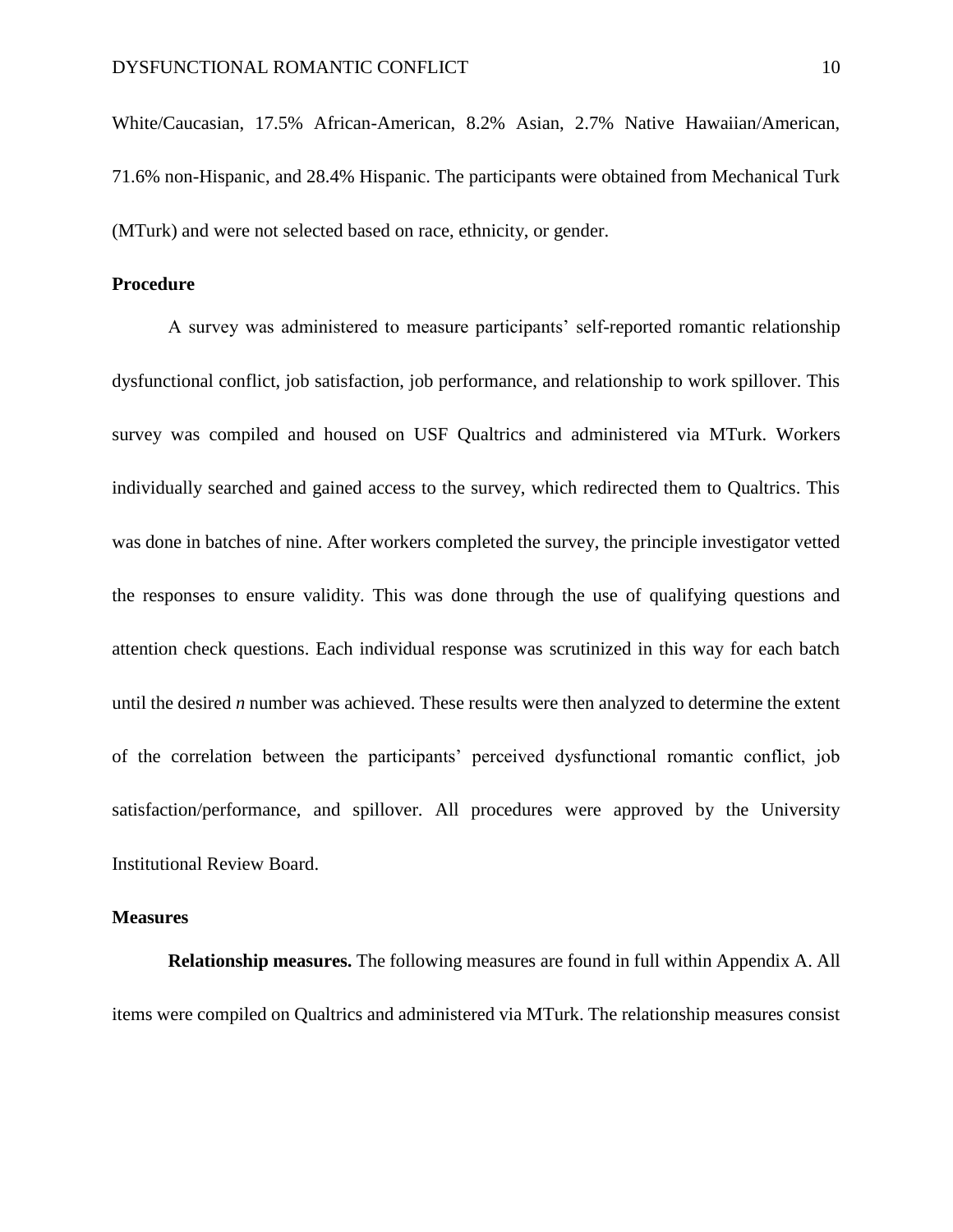of measures of conflict strategies, relationship status, conflict types, conflict and aggression, and conflict resolution strategies.

*Conflict strategies.* The Relationship Dynamics Scale (RDS) was utilized to measure the frequency of conflict resolution strategies in respondents' romantic relationships (Stanley & Markman, 1996). The scale is comprised of eight items and was scored using a 3-point Likert scale,  $(1 = "Never or almost never", 2 = "Once in a while", 3 = "Frequently").$  The items offered the respondent varying scenarios that are likely to occur in a romantic relationship and instructed them to answer according to the frequency with which they experience the situations. Sample items are: 1) "Little arguments escalate into ugly fights with accusations, criticisms, namecalling, or bringing up past hurts." 2) "My partner criticizes or belittles my opinions, feelings, or desires." 3) "When we argue, one of us withdraws, that is, doesn't want to talk about it anymore; or leaves the scene."

*Relationship status.* The Relationship Assessment Scale (RAS) was employed to measure relationship status and satisfaction (Hendrick, 1988). It includes seven items and was scored using a 5-point Likert scale (1 = "Poorly",  $3 =$  "Average",  $5 =$  "Excellent"). Respondents were asked to rate how satisfied they are with specific aspects of their romantic relationship. Sample items include: 1) "How well does your partner meet your needs?" 2) "How good is your relationship compared to most?" 3) "How often do you wish you hadn't gotten into this relationship?" 4) "How many problems are there in your relationship?"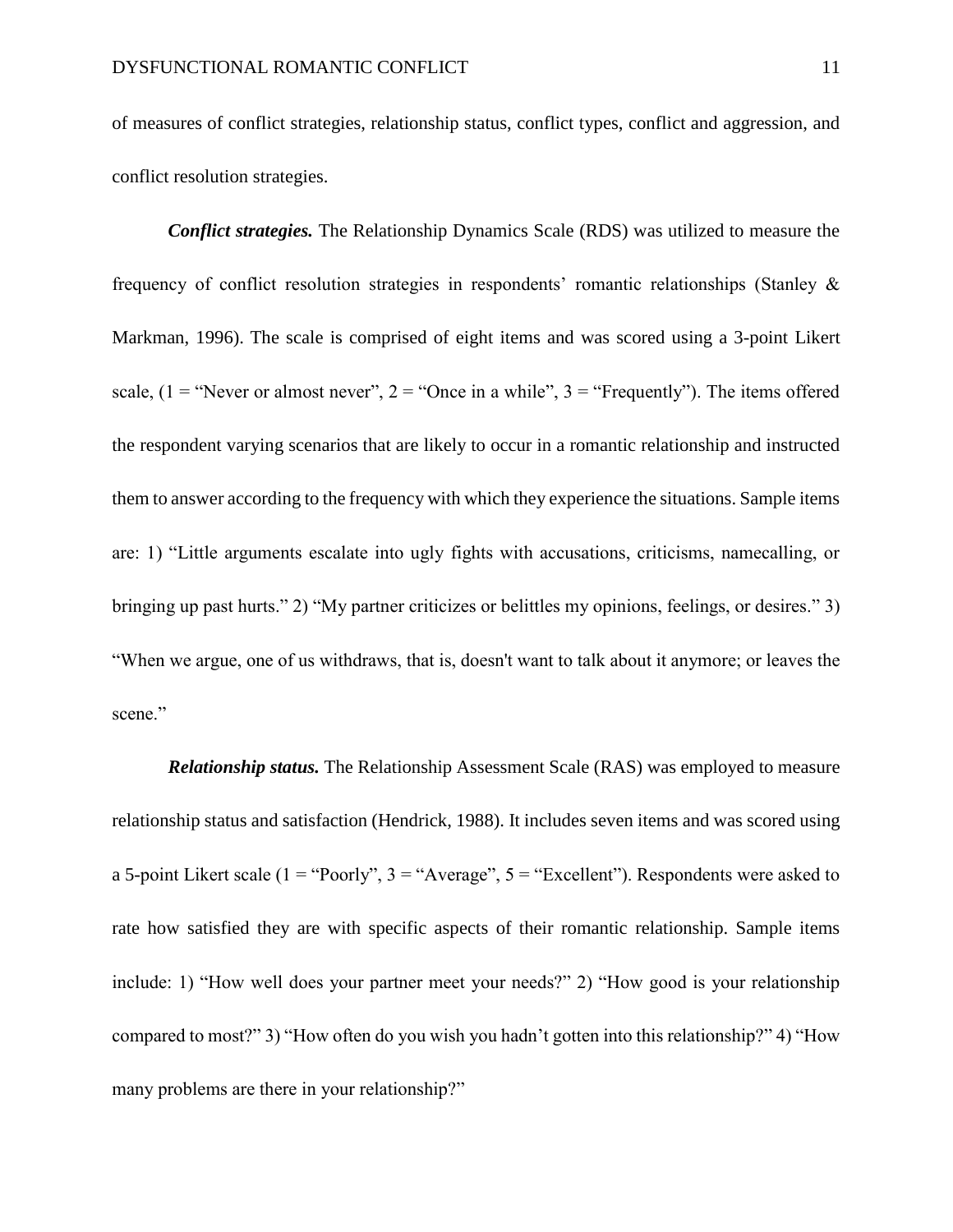*Conflict types.* The Couple Conflict Types (CCT) scale measured different ways individuals handle conflict in their relationship (Holman & Jarvis, 2003). These five items were scored using a 5-point Likert scale ( $1 =$  "Never",  $2 =$  "Rarely",  $3 =$  "Sometimes",  $4 =$  "Often",  $5 =$ = "Very often"). The instructions were as follows: "Below are descriptions of how people in four different types of relationships handle conflict. We would like to see which type most closely describes how you and your partner deal with conflict in your relationship. Please choose how often each of the following scenarios describe your conflict interactions with your partner." A sample item is "(Hostile) We argue often and hotly. There are a lot of insults back and forth, name calling, putdowns, and sarcasm. We don't really listen to what the other is saying, nor do we look at each other very much. One or the other of us can be quite detached and emotionally uninvolved, even though there may be brief episodes of attack and defensiveness. There are clearly more negatives than positives in our relationships."

*Conflict and aggression.* The Conflict Tactics Scale, Revised (CTS2S) was utilized to measure the use of negotiation as well as psychological and physical assaults on a partner in a marital or dating relationship (Straus, Hamby, McCoy, & Sugarman, 1996). Twenty items were scored using an 8-point Likert scale on the frequency that each item has occurred in the relationship  $(1 = "Once in the past year", 2 = "Twice in the past year", 3 = "3-5 times in the past year", 4 = "6-$ 10 times in the past year",  $5 =$  "11-20 times in the past year",  $6 =$  "More than 20 times in the past year",  $7 =$  "Not in the past year, but it did happen before",  $8 =$  "This has never happened").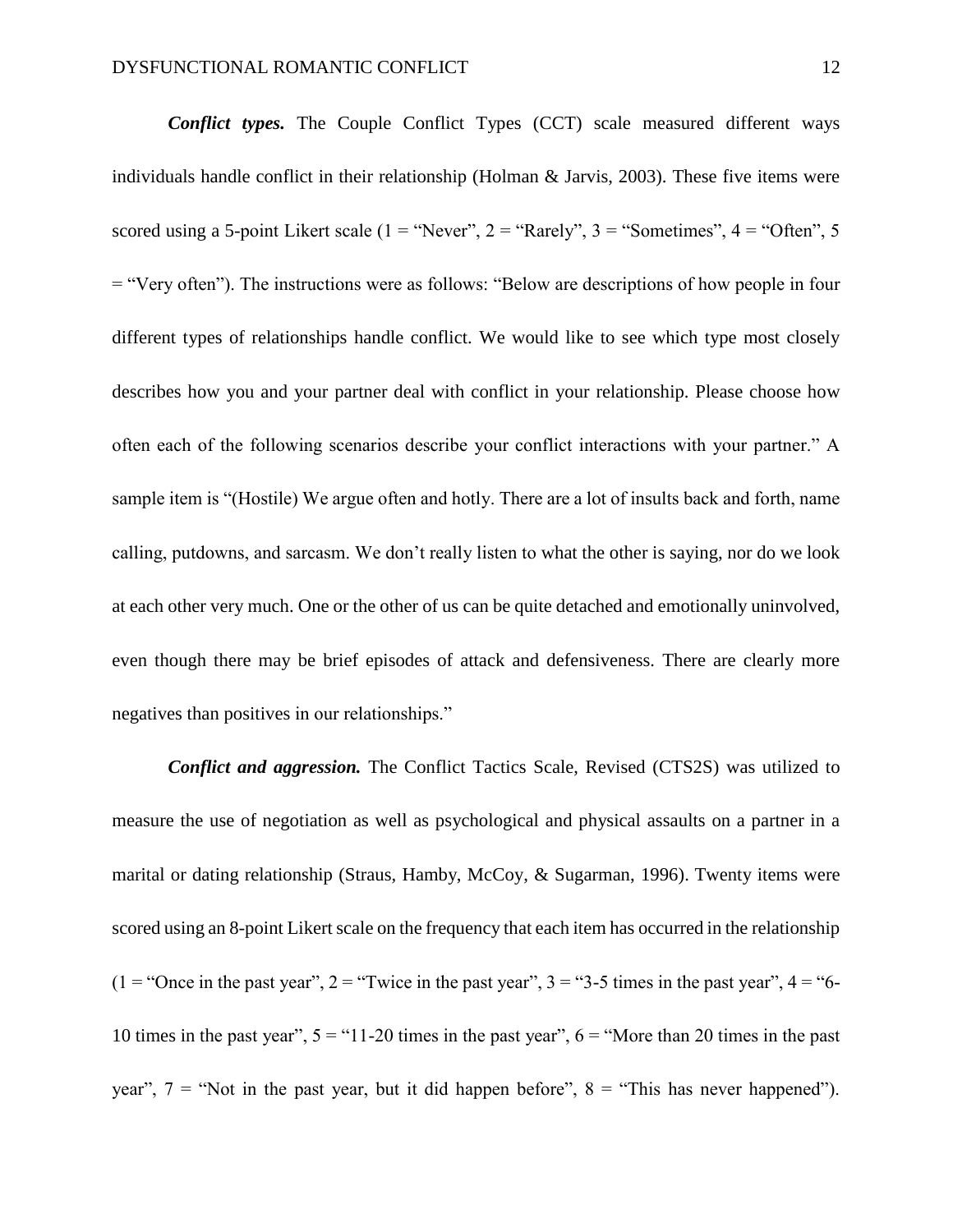Respondents were instructed with great care on how to answer these items. A few sample ones are: 1) "My partner insulted or swore or shouted or yelled at me", 2) "I pushed, shoved, or slapped my partner", 3) "I went to see a doctor (M.D.) or needed to see a doctor because of a fight with my partner", 4) "My partner insisted on sex when I did not want to or insisted on sex without a condom (but did not use physical force)."

*Conflict resolution strategies.* The Romantic Partner Conflict Scale (RPCS) was utilized to assess ways partners resolve conflict in their romantic relationship (Zacchilli, Hendrick & Hendrick, 2009). Thirty-nine items were scored using 5-point Likert scale  $(0 = "Strongly$ disagree",  $2 =$  "Neither agree nor disagree",  $4 =$  "Strongly agree"). Respondents were asked to think about a recent conflict they had with their romantic partner. If they were not currently in a relationship, they were instructed to answer how they would normally react when in one. Sample items include: 1) "When my partner and I disagree, we consider both sides of the argument." 2) "I try to meet my partner halfway to resolve a disagreement." 3) "When my partner and I disagree, we argue loudly." 4) "When we disagree, we try to separate for awhile so we can consider both sides of the argument." 5) "I give in to my partner's wishes to settle arguments on my partner's terms."

**Work measures.** Job-related measures consist of measures of job attitude, job satisfaction, job performance, work performance and counterproductive behavior, and work spillover.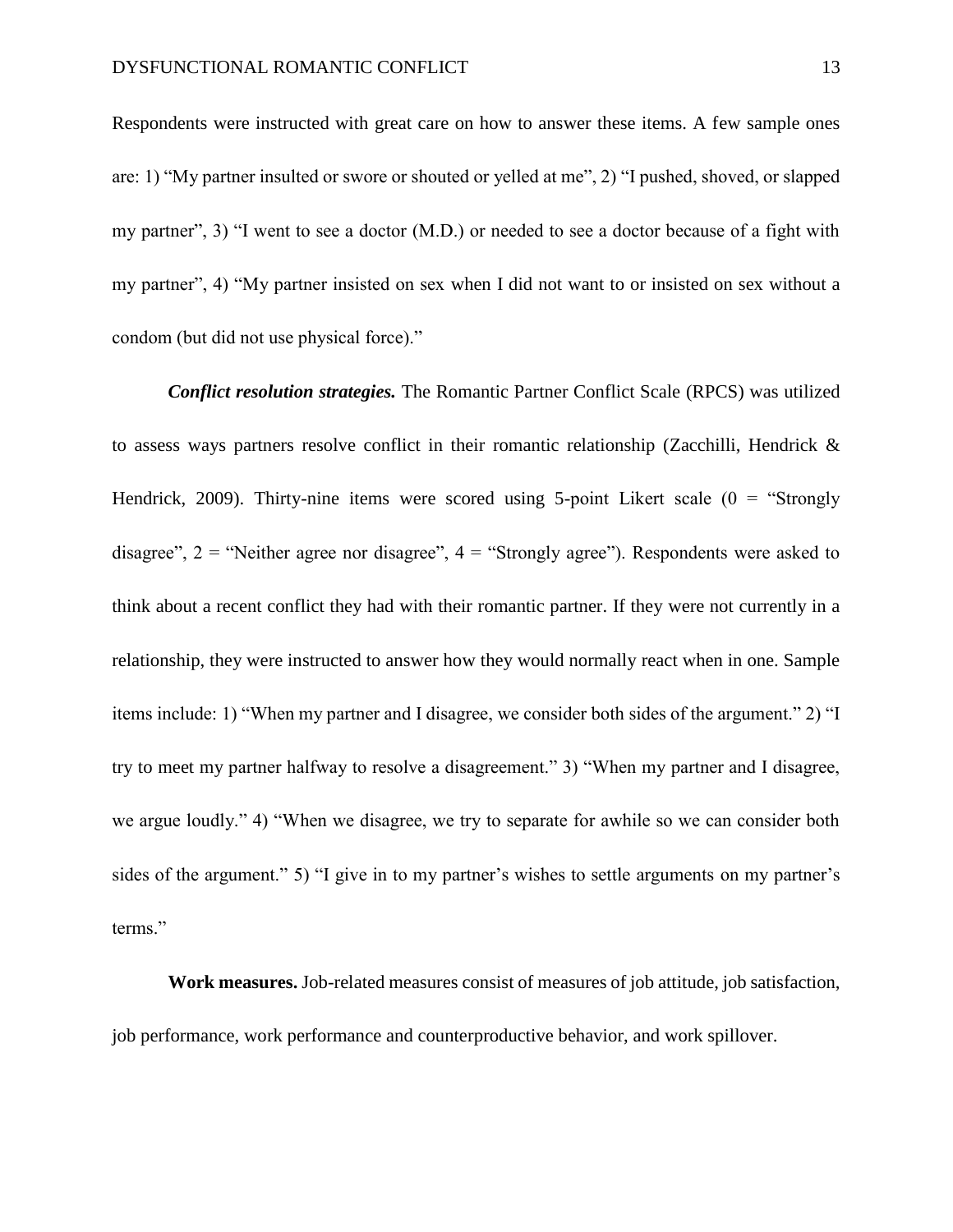*Job attitude*. The Job Cognitions Scale (JCS) measured employees' attitudes towards their job (Brief & Roberson, 1987). Twenty items, using a 5-point Likert scale (1 = "Never true",  $3 =$ "Sometimes true",  $5 =$  "Always true"), assessed the respondents' feelings about their work situation. They were asked to indicate the extent to which each statement is true when they are at work. The prompt included the first word in each item "I…". Some sample items follow: 1) "Am able to keep busy." 2) "Have the chance to be somebody." 3) "Have the chance to make use of abilities." 4) "Get praise for doing a good job."

*Job satisfaction*. The Global Job Satisfaction Scale (GJSS) was employed to measure job satisfaction (Brayfield & Rothe, 1951). Consisting of six items, it was scored using a 5-point Likert scale ( $1 =$  "Strongly disagree",  $3 =$  "Neither agree nor disagree",  $5 =$  "Strongly agree"). A few of the items are: 1) "I find real enjoyment in my job." 2) "I would not consider taking another kind of job." 3) "I feel fairly well satisfied with my job."

*Job performance.* The Job Performance Scale (JPS), modified for this study, was utilized to measure job performance (Goodman & Svyantek, 1999). Twenty-four items were scored using a 7-point Likert scale (1= "Strongly disagree",  $4 =$  "Neither agree nor disagree",  $7 =$  "Strongly agree") and are broken into three subscales: altruism (6 items), conscientiousness (9 items), and task performance (9 items). Each subscale was scored separately. Respondents were asked to answer each statement as objectively as possible about themselves, and the prompt includes "Would you agree that you…" as a preface to each statement. Sample items are: 1) "Take initiative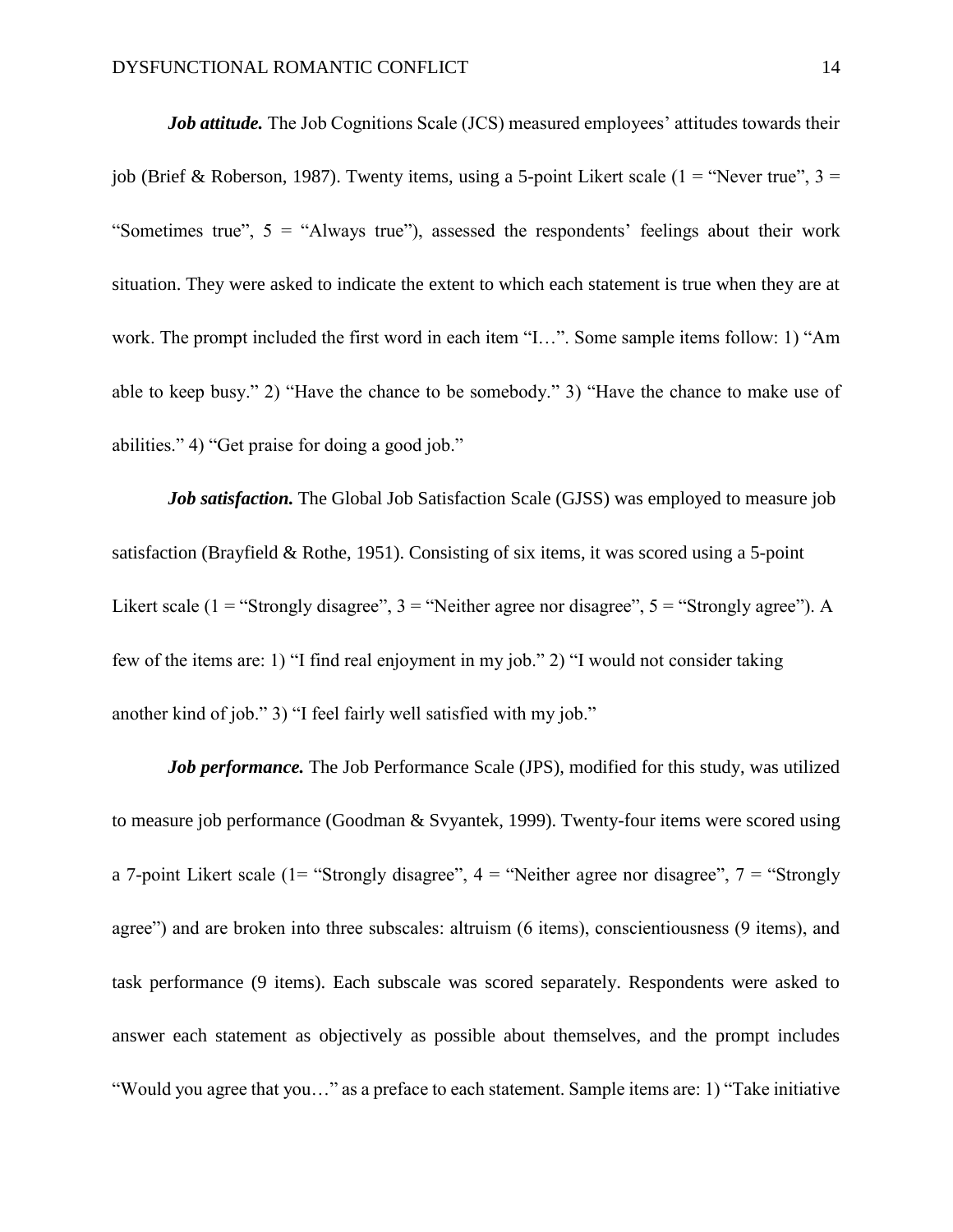to orient new employees to the department even though it's not part of your job description?" 2) "Spend a great deal of time in personal telephone conversations?" 3) "Perform well in the overall job by carrying out tasks as expected?"

*Work performance and counterproductive behavior.* The Individual Work Performance Questionnaire 0.3 (IWPQ) was used to measure job performance with regard to task performance, contextual performance, and counterproductive work behavior (Koopmans et al., 2014). Twentyseven items, divided in to three subscales, were scored using two separate 5-point Likert scales. The first two subscales, task performance (7 items) and contextual performance (12 items), use one scale (1 = "Seldom", 2 = "Sometimes", 3 = "Frequently",  $4 =$  "Often",  $5 =$  "Always"), and counterproductive work behavior (8 items), which is reverse scored, has its own scale ( $1 =$ "Never",  $2 =$  "Seldom",  $3 =$  "Sometimes",  $4 =$  "Frequently",  $5 =$  "Often"). Respondents were asked to answer only when thinking about the past three months. Here is an item from each subscale: 1) "I knew how to set the right priorities." 2) "I came up with creative solutions to new problems." 3) "I spoke with colleagues about the negative aspects of my work."

*Work spillover.* The Work Spillover Scale (WSS), modified for this study, was utilized to measure relationship to work spillover (Small & Riley, 1990). Ten items were scored using a 5 point Likert scale (1 = "Strongly disagree",  $3$  = "Neither agree nor disagree",  $5$  = "Strongly agree"). Respondents were asked to answer based on the extent that they agree with each statement. Sample items include: 1) "My relationship with my partner helps me have a better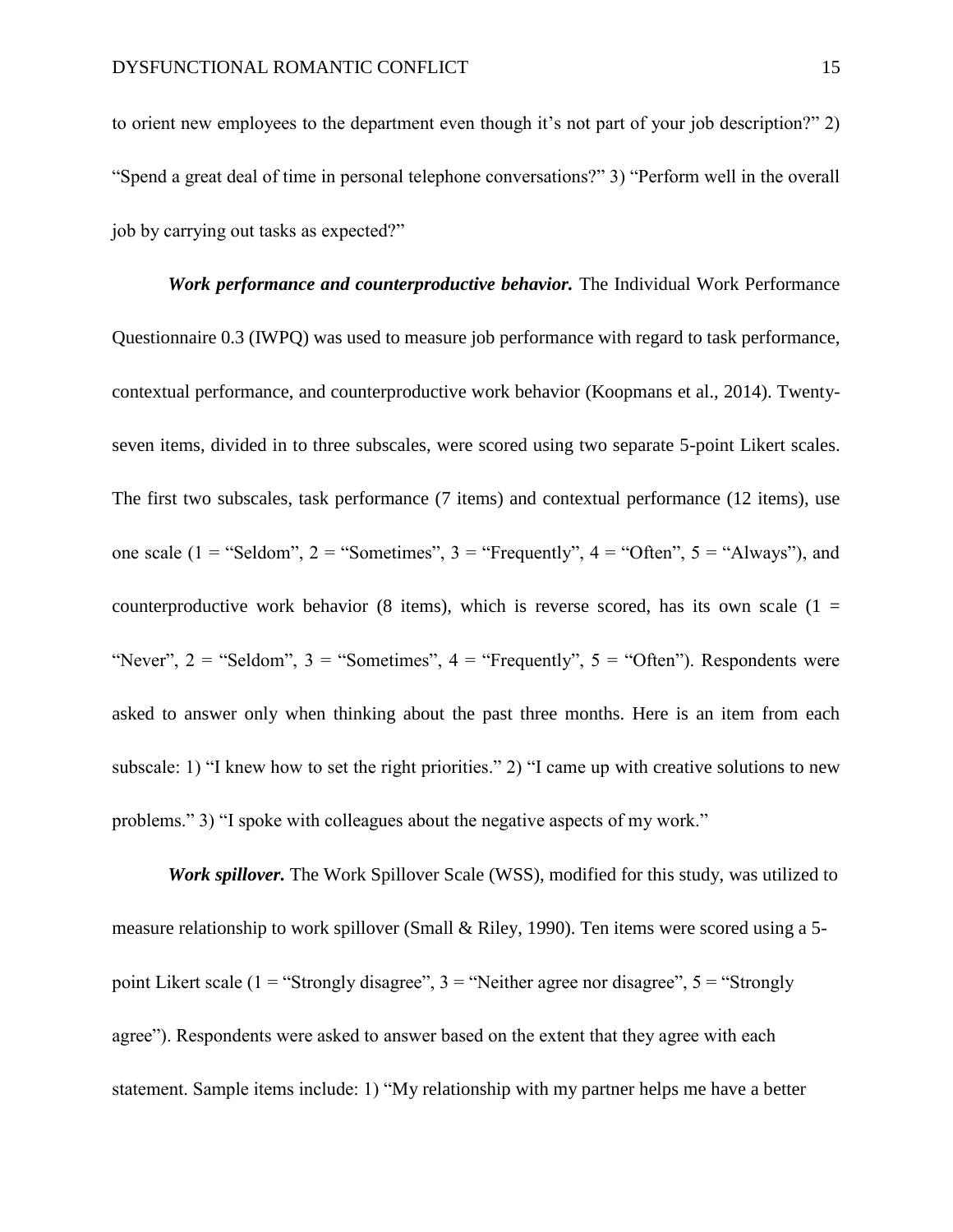experience at work." 2) "My job suffers because of my relationship with my partner." 3) "My relationship with my partner doesn't affect whether I perform well at work."

#### **Results**

Descriptive statistics for the all study variables are represented in Table 1, and the correlation matrix is displayed in Table 2. Pearson correlation coefficients were computed to assess the association between romantic relationship and work outcome measures. Generally, hypotheses were supported. However, hypothesis I was not fully supported. There was no correlation between negative conflict strategies and job performance or satisfaction. Yet, there was a positive correlation between negative conflict strategies and counterproductive work behavior,  $r = .63$ ,  $p$ <.001. Counterproductive work behavior was also negatively correlated with relationship satisfaction,  $r = -40$ ,  $p < 0.01$ . This indicates that a dysfunctional, conflict-rich relationship with poor satisfaction can lead to toxic conduct at work.

Hypothesis II was fully supported. Spillover effects significantly correlated with negative conflict strategies and relationship satisfaction. There was a positive correlation between work spillover and negative conflict strategies,  $r = .66$ ,  $p = < .001$ , and a negative correlation between work spillover and relationship satisfaction,  $r = -.60$ ,  $p = < .001$ . This signifies that more conflict can lead to negative spillover into one's career, but higher satisfaction in a relationship can reduce that spillover. In addition, there was a positive correlation between task performance and relationship satisfaction,  $r = .39$ ,  $p = < .001$  and job attitude,  $r = .65$ ,  $p < .001$ . Job attitude was also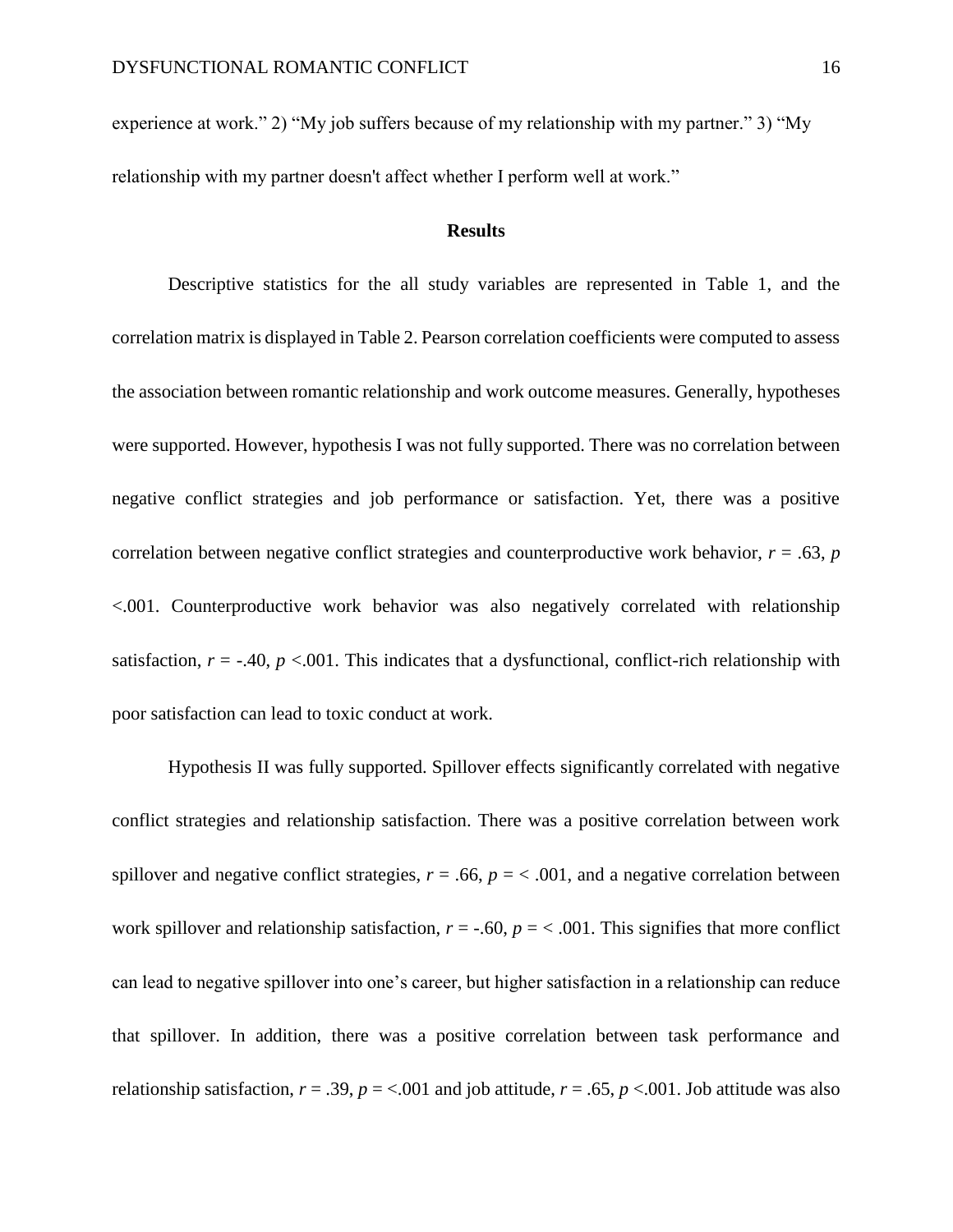positively correlated with relationship satisfaction,  $r = .45$ ,  $p < .001$ . This indicates that there were positive spillover effects from relationship satisfaction into career. Finally, job satisfaction was positively correlated with partner responsiveness,  $r = .33$ ,  $p < .001$ , task performance,  $r = .44$ ,  $p$  $\leq$ .001, contextual performance,  $r = .50$ ,  $p \leq$ .001, and job attitude  $r = .59$ ,  $p \leq$ .001. In short, job satisfaction and attitude are intricately connected to performance on the job, and an employee's romantic relationship impacts these work outcomes.

#### **Discussion**

This research aimed to explore the associations between romantic relationships and work outcomes, specifically how relationships with negative conflict strategies and low satisfaction can influence an individual's career. Hypothesis I stated that the more severe and negative the romantic conflict is outside of work, the lower the reported job satisfaction and measured job performance would be. Unfortunately, this was not supported by the data. Neither job satisfaction nor job performance correlated with negative conflict strategies. We also predicted in hypothesis II that spillover would correlate with negative conflict strategies and relationship satisfaction, and this was supported by our findings. Work spillover was correlated with both negative conflict strategies and relationship satisfaction. Interestingly, our analysis found that home-work spillover and counterproductive work behavior were significantly correlated. It seems unlikely that respondents reporting high levels of home-work spillover and toxic behavior at work would not suffer a lapse in performance. Since hypothesis II was supported and hypothesis I was not, it is probable that this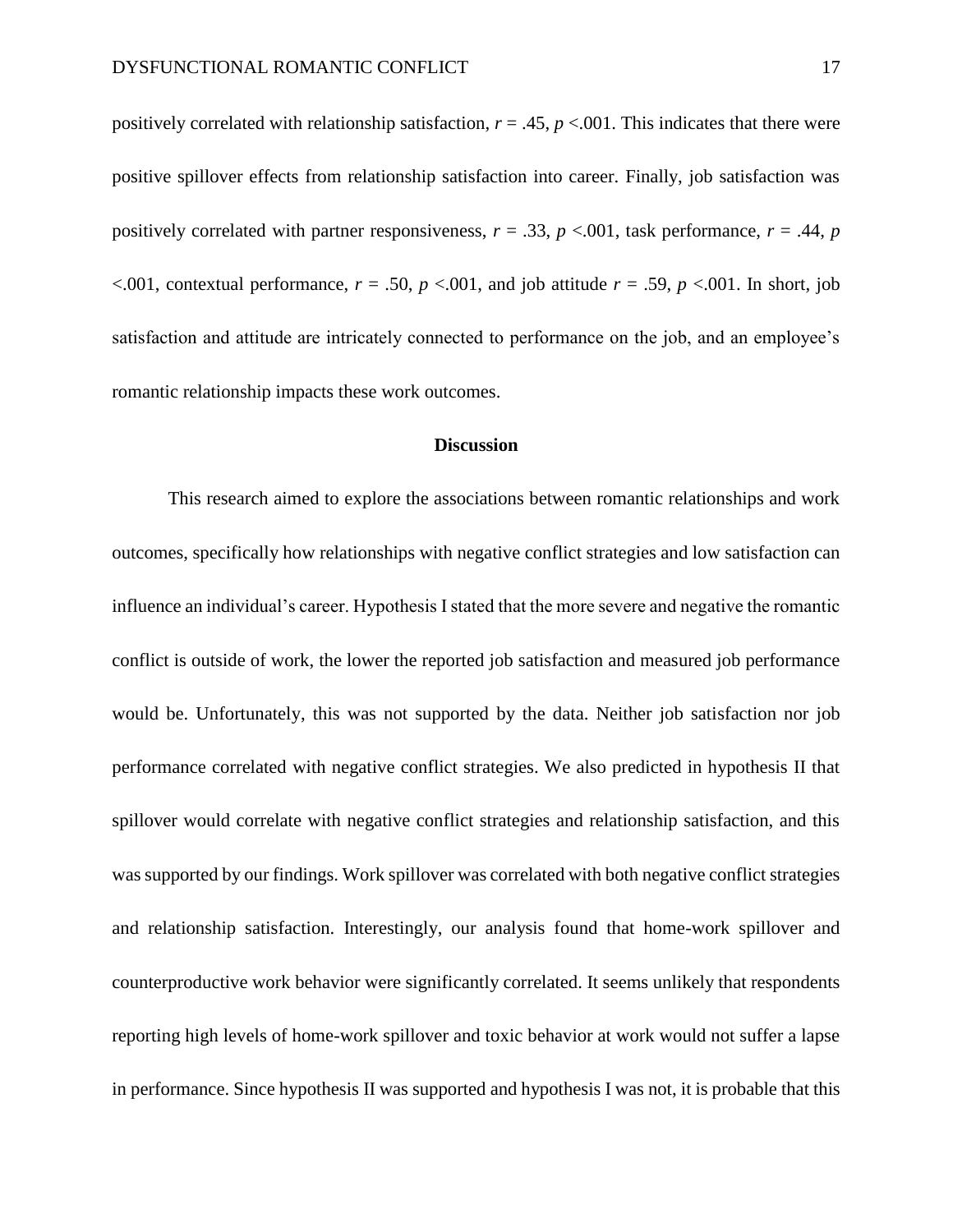seemingly contradictory significance would correlate with poor job satisfaction and performance in future research with a larger sample size.

### **Implications for Research**

This study has shed some much-needed light into the consequences that interpersonal conflict (e.g. romantic conflict) can have on an individual's career. The more negative and frequent conflict occurs at home, the less satisfied individuals are in their relationships and the more spillover into career is reported. When the relationship is going well, positive spillover takes place, and task performance and attitude towards the job are increased. Operationalizing negative conflict strategies correlates with counterproductive behavior in the workplace (e.g. unexplained absences, laziness, and toxic behavior) and less satisfaction in the relationship. When the respondent viewed their romantic partner as being more responsive to them, their job satisfaction increased as well. This satisfaction is correlated with better task performance, contextual performance, and attitude towards the job. Additionally, this positive attitude was correlated with relationship satisfaction. In short, managerial staff may wish to ascertain the relationship status and presence of conflict in potential candidates in the hiring pool as this significantly impacts their perception of work. Granted, conflict and dissatisfaction at the time of hire does not necessarily mean that these dysfunctional properties will continue to plague the applicant in the future, nor does this mean a satisfied partner with little to no conflict will maintain a healthy romantic relationship indefinitely. Instead, it is important to gauge the seriousness of the issue and take steps to enable both current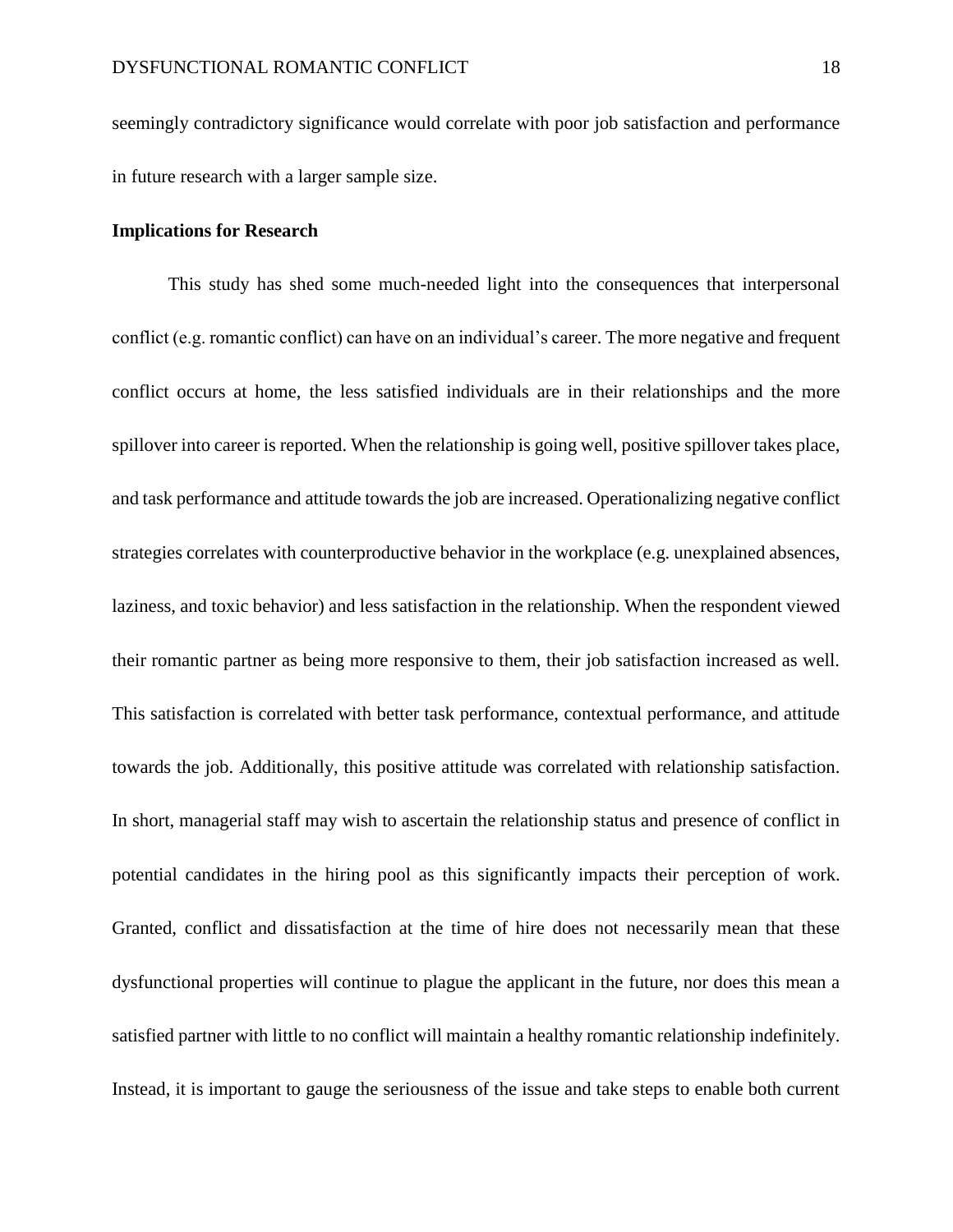and prospective employees to remedy the situation. This can benefit not only the individual employee, but the team they are a part of and the organization as a whole.

#### **Study Limitations and Future Directions**

The inconsistency with hypothesis I could be due to the nature of self-reported data acquired from an online survey. To combat this, future studies may wish to facilitate unbiased assessments of work-related variables. These can then be compared to employees' self-reported relationship variables to further challenge our current results. In addition, the fact that many respondents would likely have identified themselves as being in a positive relationship almost certainly impacted our results. A quasi-experimental design would have gained more significant results by allowing study staff to place participants into a control group if their relationships were viewed as positive. Participants in negative relationships would make up the other group. The correlational differences between participants in functional and participants in dysfunctional relationships could then be compared. This could have also affected the reported job satisfaction and performance (i.e. those in predominantly negative relationships may be more likely to report spillover into career across all work outcomes). For this reason, future studies may wish to incorporate a screening interview to specifically select participants that are in a conflict-rich relationship for the experimental group. This could more accurately measure the impact that dysfunctional interpersonal relationships have on an employee's work output. Researchers might similarly consider administering a follow-up survey to track any changes in romantic conflict or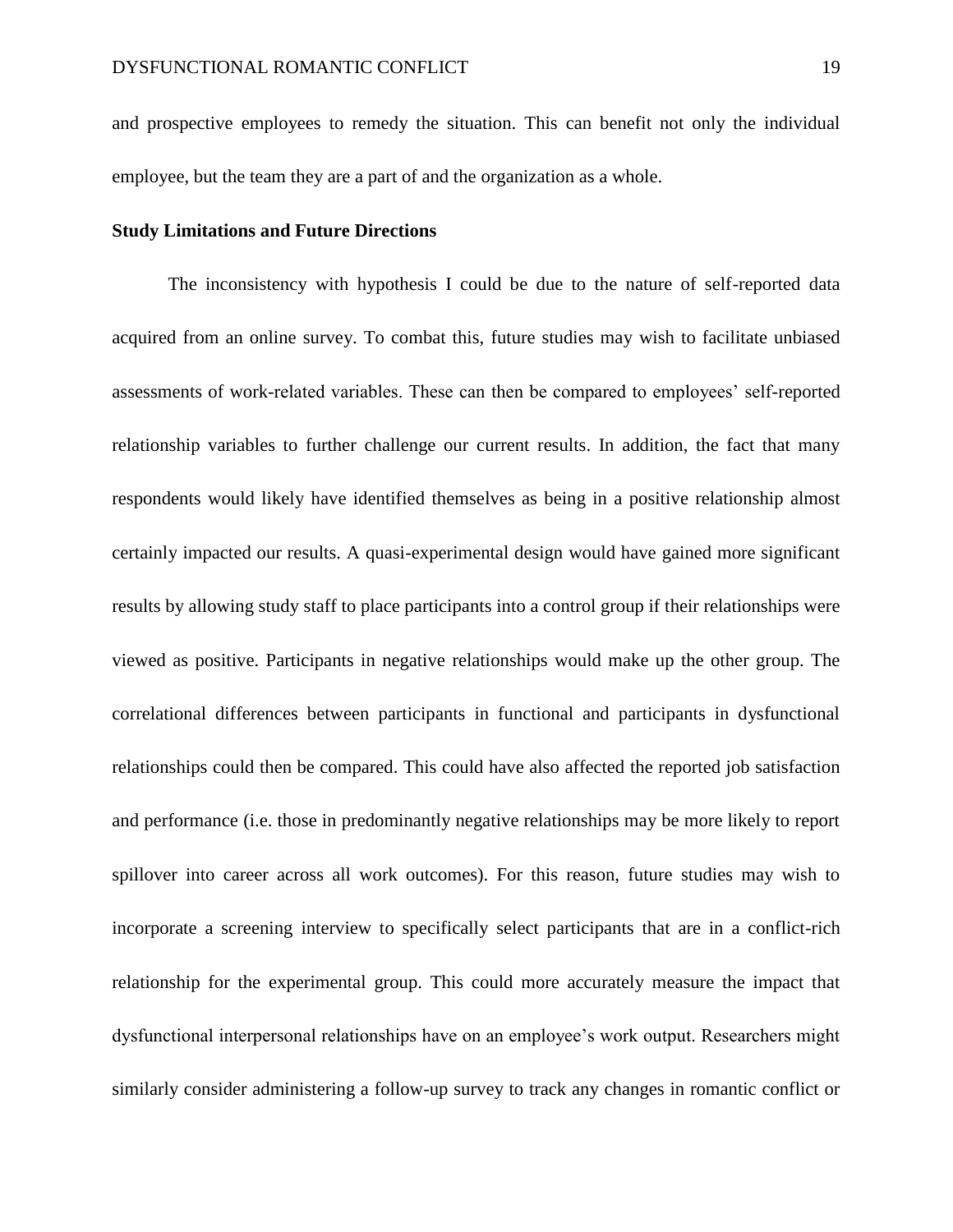job satisfaction/performance and spillover, or even conducting a longitudinal study to measure the

long-term effects such interpersonal issues may cause.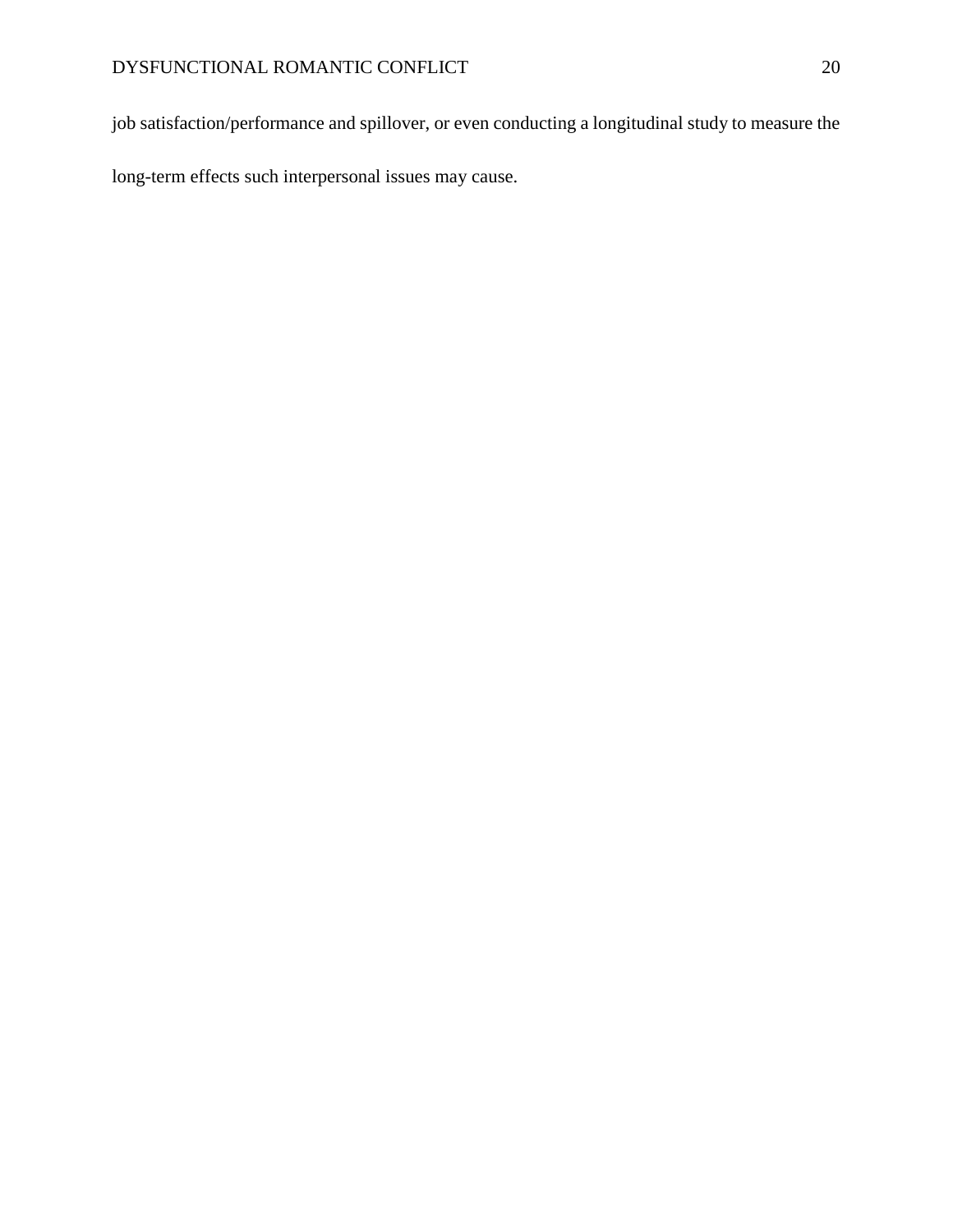#### **References**

- Agho, A. O., Price, J. L., & Mueller, C. W. (1992). Discriminant validity of measures of job satisfaction, positive affectivity and negative affectivity. *Journal of Occupational and Organizational Psychology, 65*(3), 185-195. doi:10.1111/j.2044-8325.1992.tb00496.x
- Amstad, F. T., & Semmer, N. K. (2011). Spillover and crossover of work-and family-related negative emotions in couples. *Psychology of Everyday Activity*, *4*(1), 43-55.
- Brief, A. P., & Roberson, L. (1989). Job Attitude Organization: An Exploratory Study 1. *Journal of Applied Social Psychology*, *19*(9), 717-727.
- Carlson, D. S., Thompson, M. J., & Kacmar, K. M. (2019). Double crossed: The spillover and crossover effects of work demands on work outcomes through the family. *Journal of Applied Psychology*, *104*(2), 214.
- Ella Miron, Miriam Erez, & Eitan Naveh. (2004). Do personal characteristics and cultural values that promote innovation, quality, and efficiency compete or complement each other? *Journal of Organizational Behavior, 25*(2), 175-199. doi:10.1002/job.237
- Forthofer, M. S., Markman, H. J., Cox, M., Stanley, S., & Kessler, R. C. (1996). Associations between marital distress and work loss in a national sample. *Journal of Marriage and the Family*, 597-605.
- Haider, S., Jabeen, S., & Ahmad, J. (2018). Moderated Mediation between Work Life Balance and Employee Job Performance: The Role of Psychological Wellbeing and Satisfaction with Coworkers. *Revista de Psicologia del Trabajo y de Las Organizaciones*, *34*(1).
- Hendrick, S. S., Dicke, A., & Hendrick, C. (1998). The relationship assessment scale. *Journal of social and personal relationships*, *15*(1), 137-142.

Holman, T. B., & Jarvis, M. O. (2003). Hostile, volatile, avoiding, and validating couple-conflict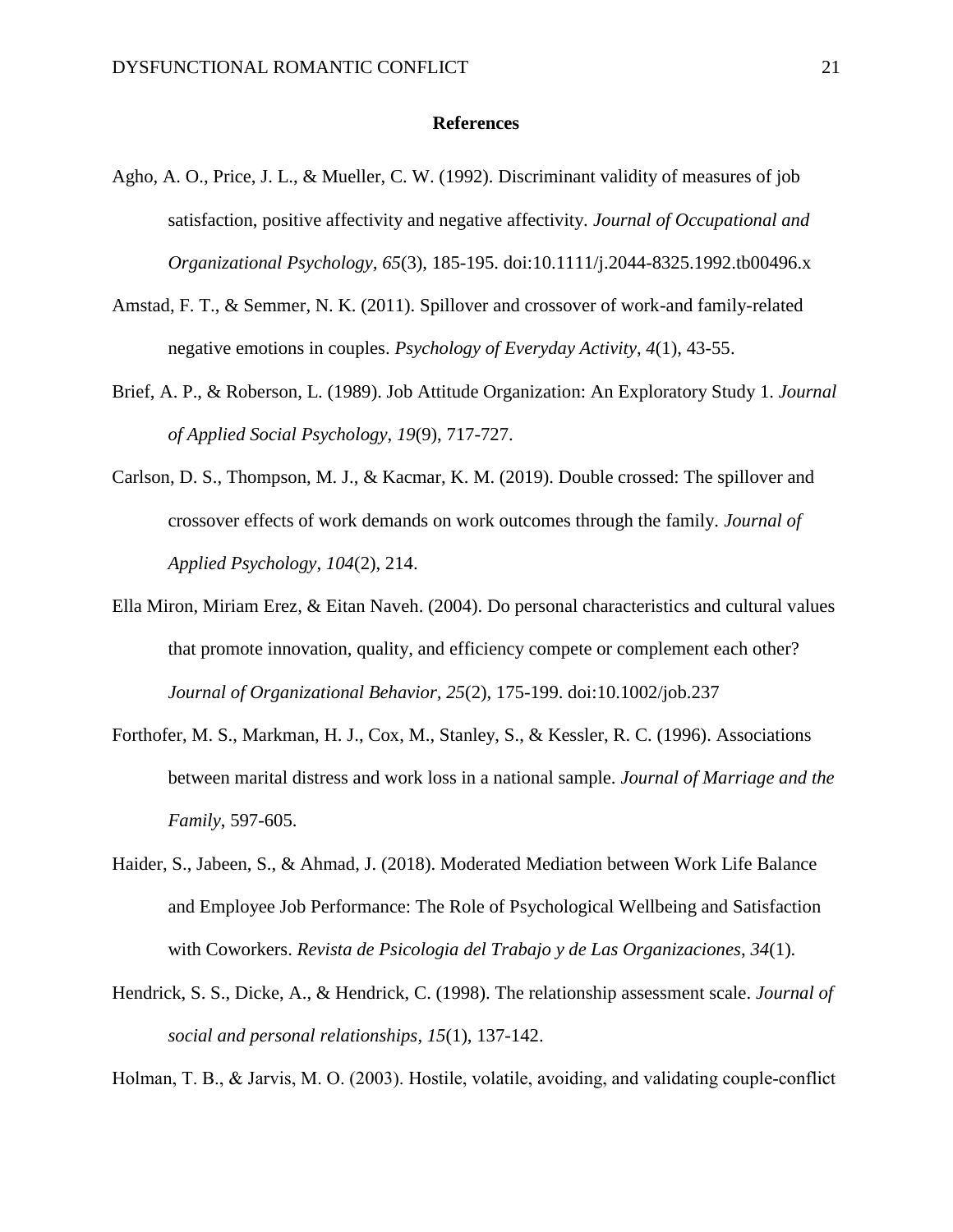types: An investigation of Gottman's couple‐conflict types. *Personal Relationships*, *10*(2), 267-282.

- Koopmans, L., Bernaards, C. M., Hildebrandt, V. H., van Buuren, S., van der Beek, A. J, & de Vet, H. C. W. (2014). Improving the individual work performance questionnaire using rasch analysis. *Journal of Applied Measurement, 15*(2), 160-175.
- Kozlowski, S. W., & Bell, B. S. (2003). Work groups and teams in organizations. *Handbook of psychology*, 333-375.
- Kozlowski, S. W., & Ilgen, D. R. (2006). Enhancing the effectiveness of work groups and teams. *Psychological science in the public interest*, *7*(3), 77-124.
- Laursen, B., & Collins, W. A. (1994). Interpersonal conflict during adolescence. *Psychological Bulletin, 115*(2), 197-209. doi:10.1037/0033-2909.115.2.197
- Lee, S., Davis, K. D., Neuendorf, C., Grandey, A., Lam, C. B., & Almeida, D. M. (2016). Individual-and organization-level work-to-family spillover are uniquely associated with hotel managers' work exhaustion and satisfaction. *Frontiers in psychology*, *7*, 1180.
- Macdonald, S., & Maclntyre, P. (1997). The generic job satisfaction scale: Scale development and its correlates. *Employee Assistance Quarterly*, *13*(2), 1-16.
- Melinda S. Forthofer, Howard J. Markman, Martha Cox, Scott Stanley, & Ronald C. Kessler. (1996). Associations between marital distress and work loss in a national sample. *Journal of Marriage and Family, 58*(3), 597-605. doi:10.2307/353720
- Moen, P., Kaduk, A., Kossek, E. E., Hammer, L., Buxton, O. M., O'Donnell, E., ... & Casper, L. (2015). Is work-family conflict a multilevel stressor linking job conditions to mental health? Evidence from the work, family and health network. In *Work and Family in the New Economy* (pp. 177-217). Emerald Group Publishing Limited.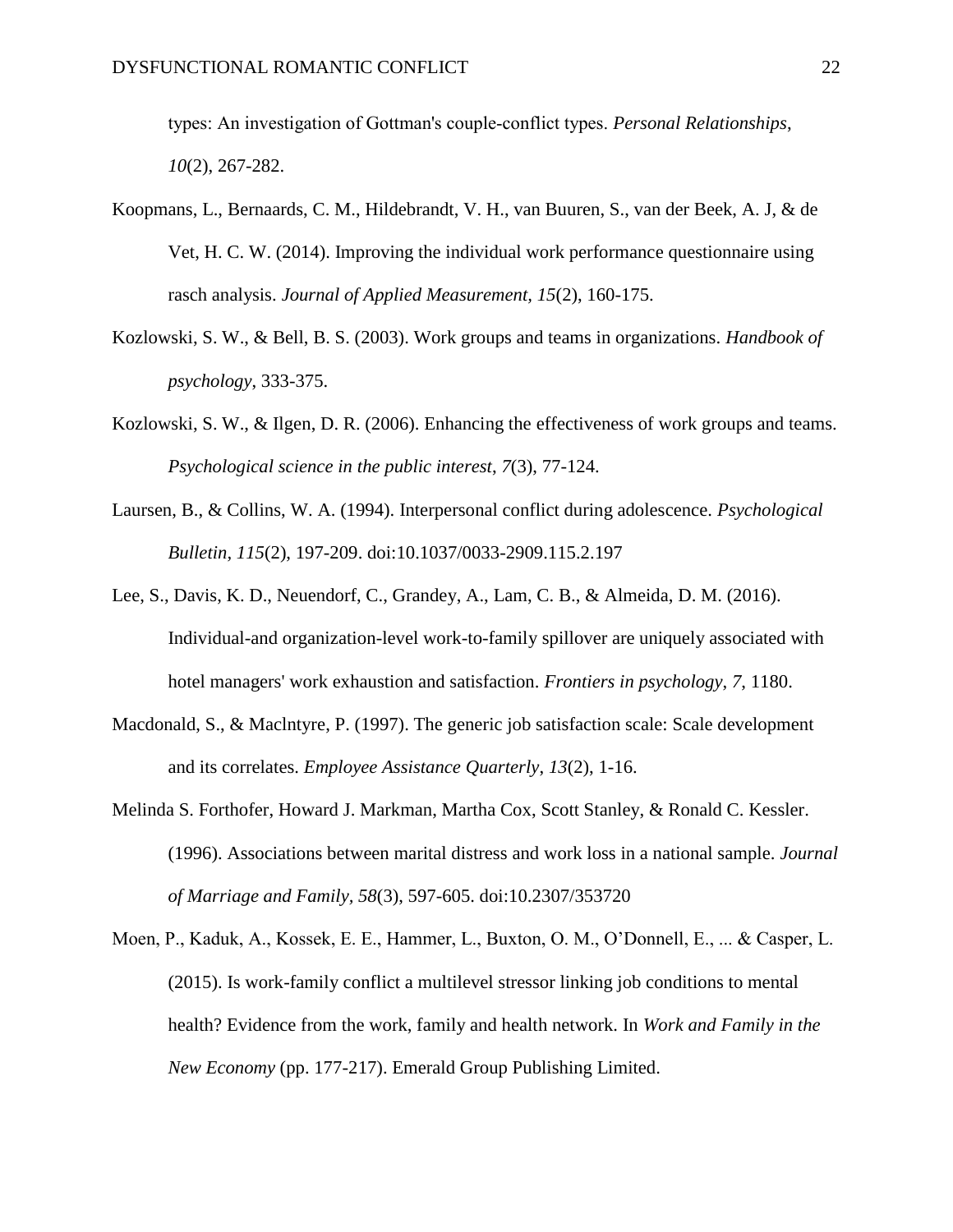- Mulki, J. P., Jaramillo, F., Goad, E. A., & Pesquera, M. R. (2015). Regulation of emotions, interpersonal conflict, and job performance for salespeople. *Journal Of Business Research*, *68*(3), 623-630. doi:10.1016/j.jbusres.2014.08.009
- Netemeyer, R. G., Boles, J. S., & McMurrian, R. (1996). Development and validation of workfamily conflict and family-work conflict scales. *Journal of Applied Psychology, 81*(4), 400-410. doi:10.1037//0021-9010.81.4.400
- Pelled, L. H., Eisenhardt, K. M., & Xin, K. R. (1999). Exploring the black box: An analysis of work group diversity, conflict and performance. *Administrative science quarterly*, *44*(1), 1-28.
- Rispens, S., & Demerouti, E. (2016). Conflict at work, negative emotions, and performance: A diary study. *Negotiation and Conflict Management Research*, *9*(2), 103-119.
- Small, S. A., & Riley, D. (1990). Toward a multidimensional assessment of work spillover into family life. *Journal of Marriage and the Family*, 51-61.
- Straus, M. A., Hamby, S. L., Boney-McCoy, S., & Sugarman, D. B. (1996). The revised conflict tactics scales (CTS2) development and preliminary psychometric data. *Journal of family issues*, *17*(3), 283-316. *Journal of Family Issues*, *17*(3), 283-316.
- Talukder, A. K. M., Vickers, M., & Khan, A. (2018). Supervisor support and work-life balance: Impacts on job performance in the Australian financial sector. *Personnel Review*, *47*(3), 727-744.
- Westman, M. (2001). Stress and strain crossover. *Human relations*, *54*(6), 717-751.
- Wyland, R., Lester, S. W., Ehrhardt, K., & Standifer, R. (2016). An examination of the relationship between the work–school interface, job satisfaction, and job performance. *Journal of Business and Psychology*, *31*(2), 187-203.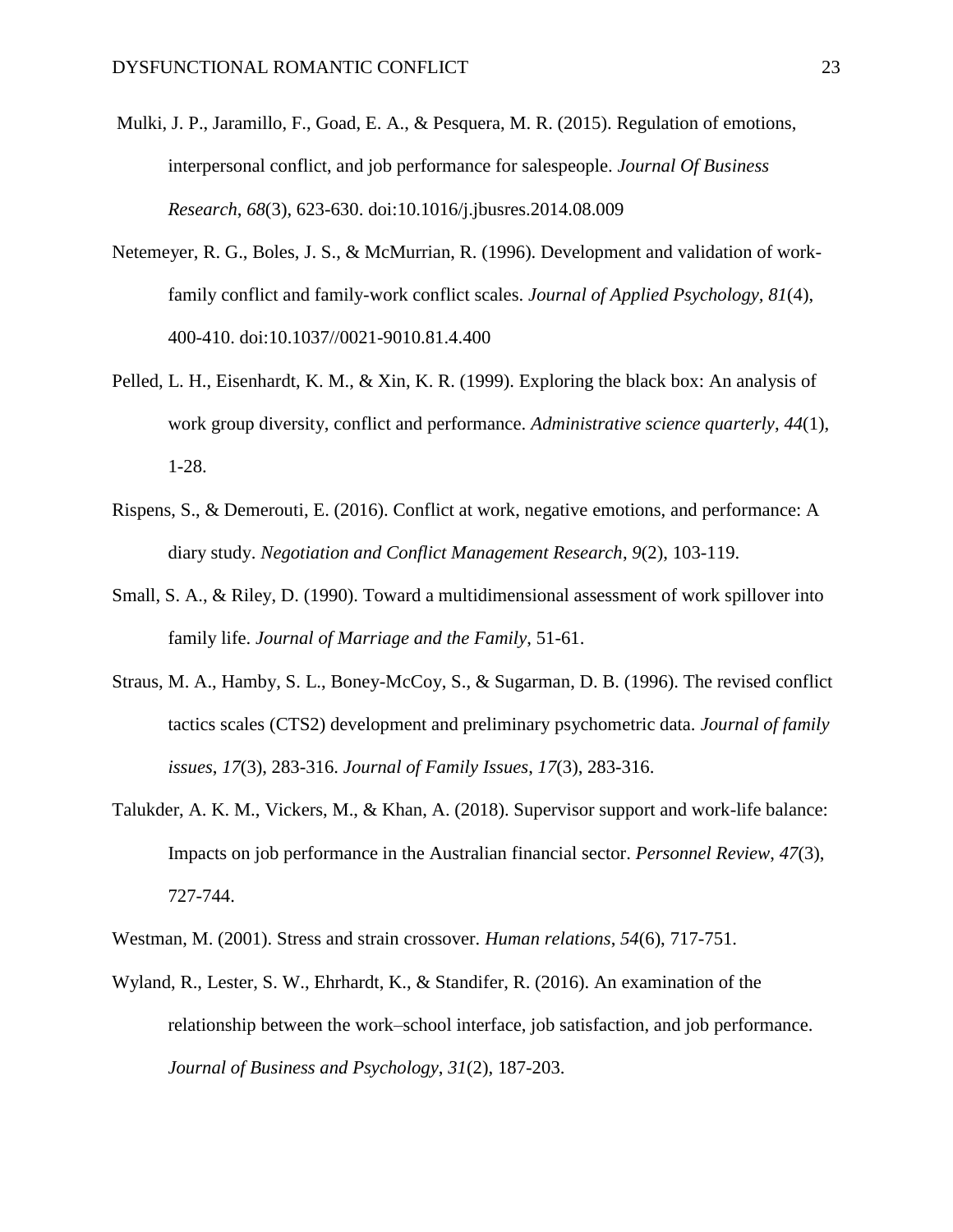- Yusoff, R. B., Ali, A. M., & Khan, A. (2014). Assessing reliability and validity of job performance scale among university teachers. *Journal of Basic and Applied Scientific Research*, *4*(1), 35-41.
- Zacchilli, T. L., Hendrick, C., & Hendrick, S. S. (2009). The romantic partner conflict scale: A new scale to measure relationship conflict. *Journal of Social and Personal Relationships*, *26*(8), 1073-1096.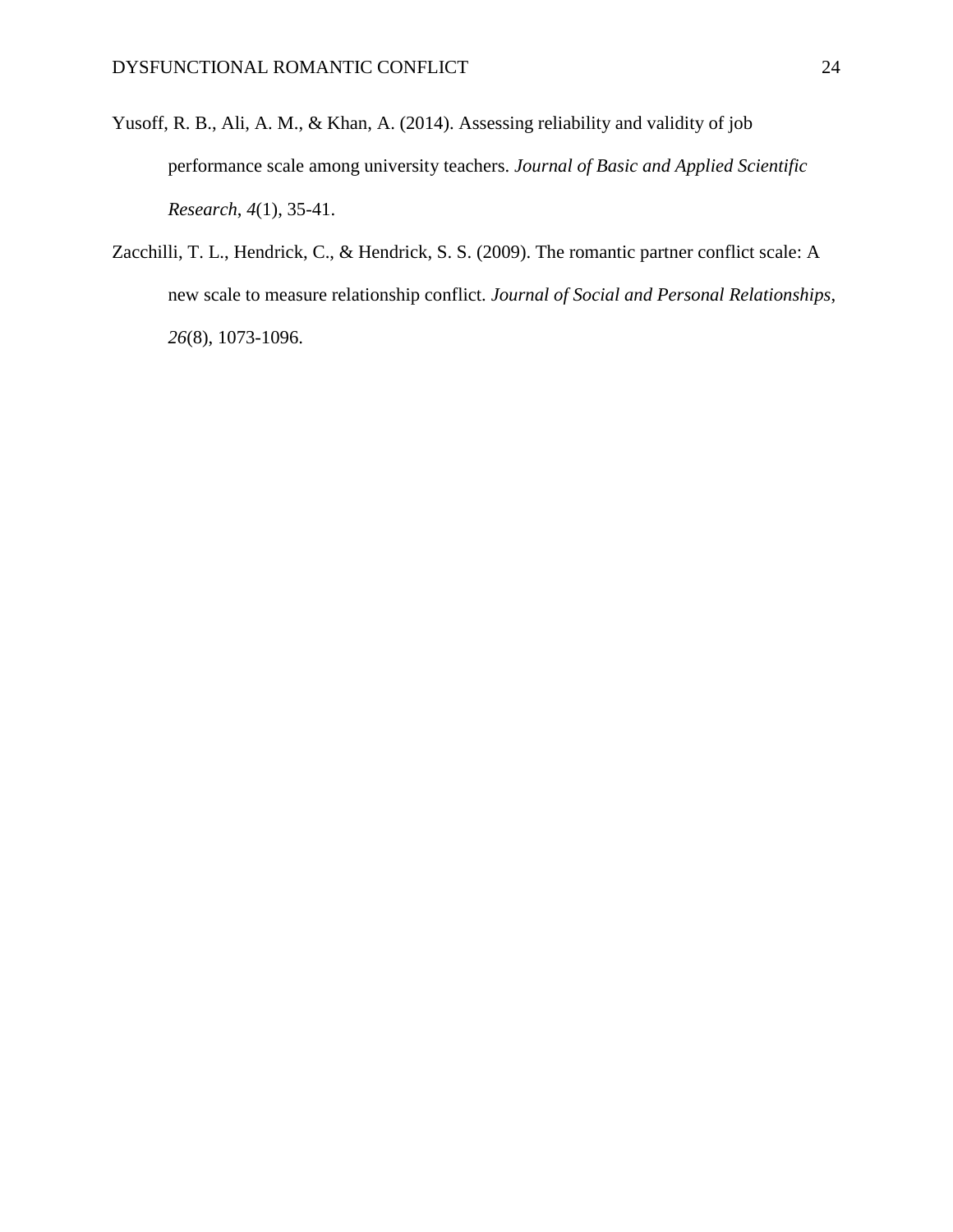*Descriptive Statistics For All Study Variables*

| Descriptive Statistics I or Tut Study Variables |       |                |                  |         |
|-------------------------------------------------|-------|----------------|------------------|---------|
| Variable                                        | Mean  | <b>Std Dev</b> | Minimum          | Maximum |
| <b>Anxious Attachment</b>                       | 4.05  | 1.35           | 1.00             | 6.22    |
| <b>Avoidant Attachment</b>                      | 3.08  | 0.89           | 1.00             | 5.56    |
| Love Language-Touch                             | 7.59  | 1.07           | 4.50             | 9.00    |
| Love Language-Time                              | 7.29  | 1.35           | 2.00             | 9.00    |
| Love Language-Service                           | 7.03  | 1.15           | 3.50             | 9.00    |
| Love Language-Gifts                             | 7.13  | 1.24           | 3.00             | 9.00    |
| Love Language-Words                             | 7.46  | 1.13           | 4.00             | 9.00    |
| <b>Perceived Stress</b>                         | 1.92  | 0.56           | $\boldsymbol{0}$ | 3.10    |
| Loneliness                                      | 1.82  | 0.59           | 1.00             | 3.00    |
| <b>Negative Conflict Strategies</b>             | 15.09 | 4.25           | 8.00             | 24.00   |
| Relationship Satisfaction                       | 3.69  | 0.65           | 1.29             | 5.00    |
| Alternatives                                    | 4.71  | 2.18           | $\boldsymbol{0}$ | 8.00    |
| Investment                                      | 5.93  | 1.29           | 1.60             | 8.00    |
| Commitment                                      | 5.64  | 1.42           | 3.00             | 8.00    |
| <b>Volatile Conflict Type</b>                   | 3.40  | 1.09           | 1.00             | 5.00    |
| <b>Avoiding Conflict Type</b>                   | 3.39  | 1.01           | 1.00             | 5.00    |
| <b>Validating Conflict Type</b>                 | 3.60  | 0.93           | 1.00             | 5.00    |
| Hostile Conflict Type                           | 3.72  | 1.78           | 1.00             | 7.00    |
| Accessibility                                   | 3.24  | 1.23           | 1.00             | 5.00    |
| Responsiveness                                  | 4.01  | 0.79           | 1.00             | 5.00    |
| Engagement                                      | 2.95  | 1.25           | 1.00             | 5.00    |
| <b>Partner Accessibility</b>                    | 3.12  | 1.27           | 1.00             | 5.00    |
| <b>Partner Responsiveness</b>                   | 4.03  | 0.76           | 1.00             | 5.00    |
| Partner Engagement                              | 2.96  | 1.25           | 1.00             | 5.00    |
| Compromise                                      | 3.89  | 0.67           | 1.00             | 5.00    |
| Domination                                      | 3.09  | 1.04           | 1.00             | 4.67    |
| Avoidance                                       | 3.76  | 0.85           | 1.00             | 5.00    |
| Submission                                      | 3.35  | 0.89           | 1.00             | 5.00    |
| Interreactivity                                 | 3.04  | 1.14           | 1.00             | 4.67    |
| Home-Work Spillover                             | 3.10  | 0.93           | 1.00             | 4.30    |
| <b>Job Autonomy</b>                             | 3.77  | 0.60           | 2.00             | 5.00    |
| <b>Global Job Satisfaction</b>                  | 3.84  | 0.67           | 1.50             | 5.00    |
| Altruism                                        | 5.18  | 0.95           | 1.50             | 7.00    |
| Conscientious                                   | 4.96  | 0.94           | 2.11             | 7.00    |
| <b>Job Performance</b>                          | 5.40  | 0.92           | 2.78             | 7.00    |
| <b>Task Performance</b>                         | 3.77  | 0.65           | 2.14             | 5.00    |
| <b>Contextual Performance</b>                   | 3.67  | 0.62           | 1.75             | 5.00    |
| Counterproductive Work Behavior                 | 3.10  | 1.04           | 1.00             | 5.00    |
| Conformity                                      | 5.27  | 0.86           | 2.50             | 7.00    |
| Attention-to-Detail                             | 5.53  | 0.79           | 2.75             | 7.00    |
| <b>Work-Family Spillover</b>                    | 4.73  | 1.43           | 1.00             | 6.80    |
| Family-Work Spillover                           | 4.58  | 1.59           | 1.00             | 6.60    |
|                                                 |       |                |                  |         |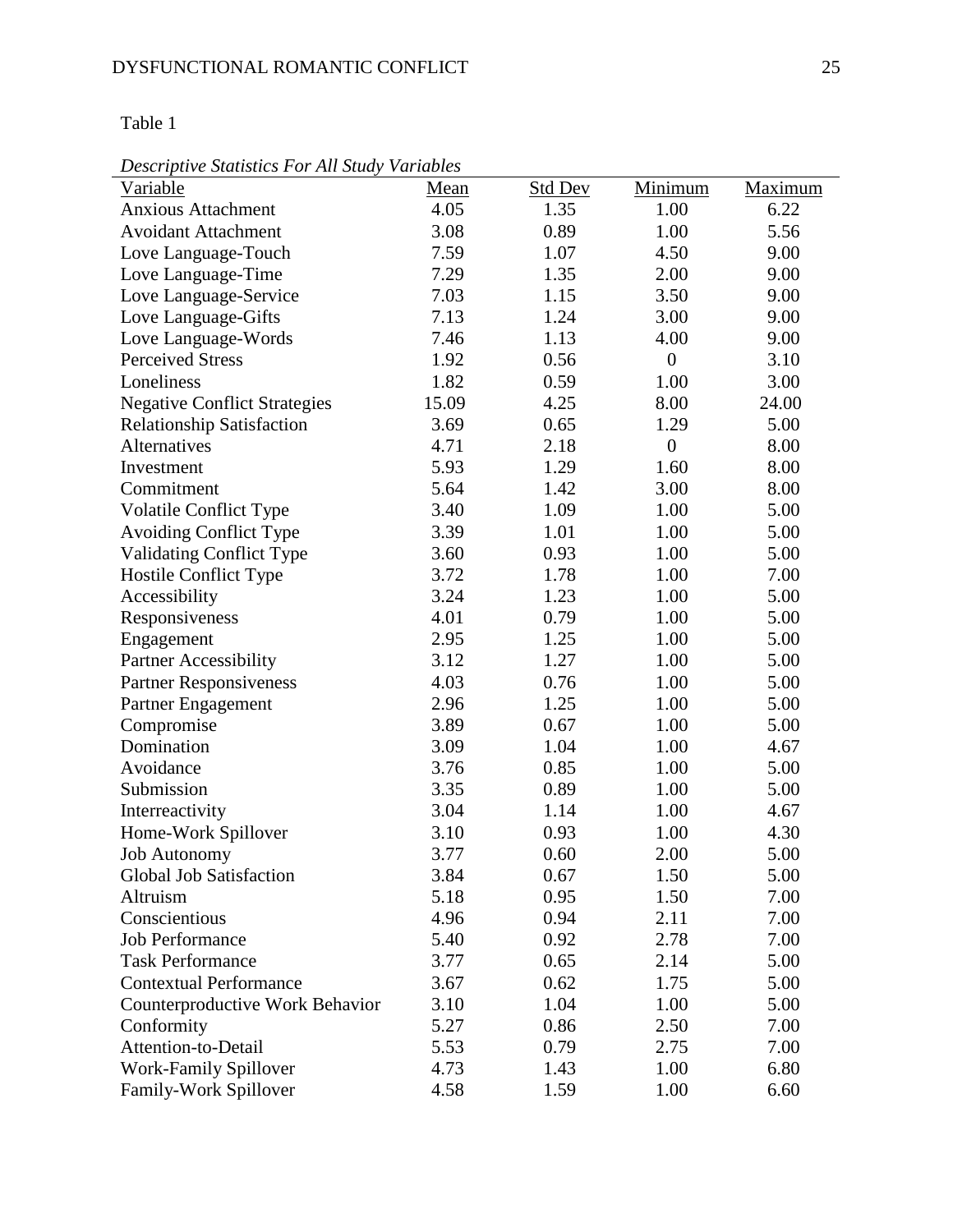# DYSFUNCTIONAL ROMANTIC CONFLICT 26

| <b>Family Interference</b>    | 3.05 | 1.09 | 1.00     | 5.00 |
|-------------------------------|------|------|----------|------|
| <b>Organizational Values</b>  | 3.81 | 0.64 | 1.20     | 5.00 |
| <b>Organizational Pride</b>   | 3.85 | 0.61 | 1.33     | 5.00 |
| Job Attitude                  | 3.75 | 0.59 | 1.00     | 5.00 |
| <b>Relationship Spillover</b> | 3.03 | 0.90 | 1.00     | 4.60 |
| <b>Relationship Leisure</b>   | 3.17 | 1.03 | $1.00\,$ | 4.60 |

*Note*. Not all variables are reported in results.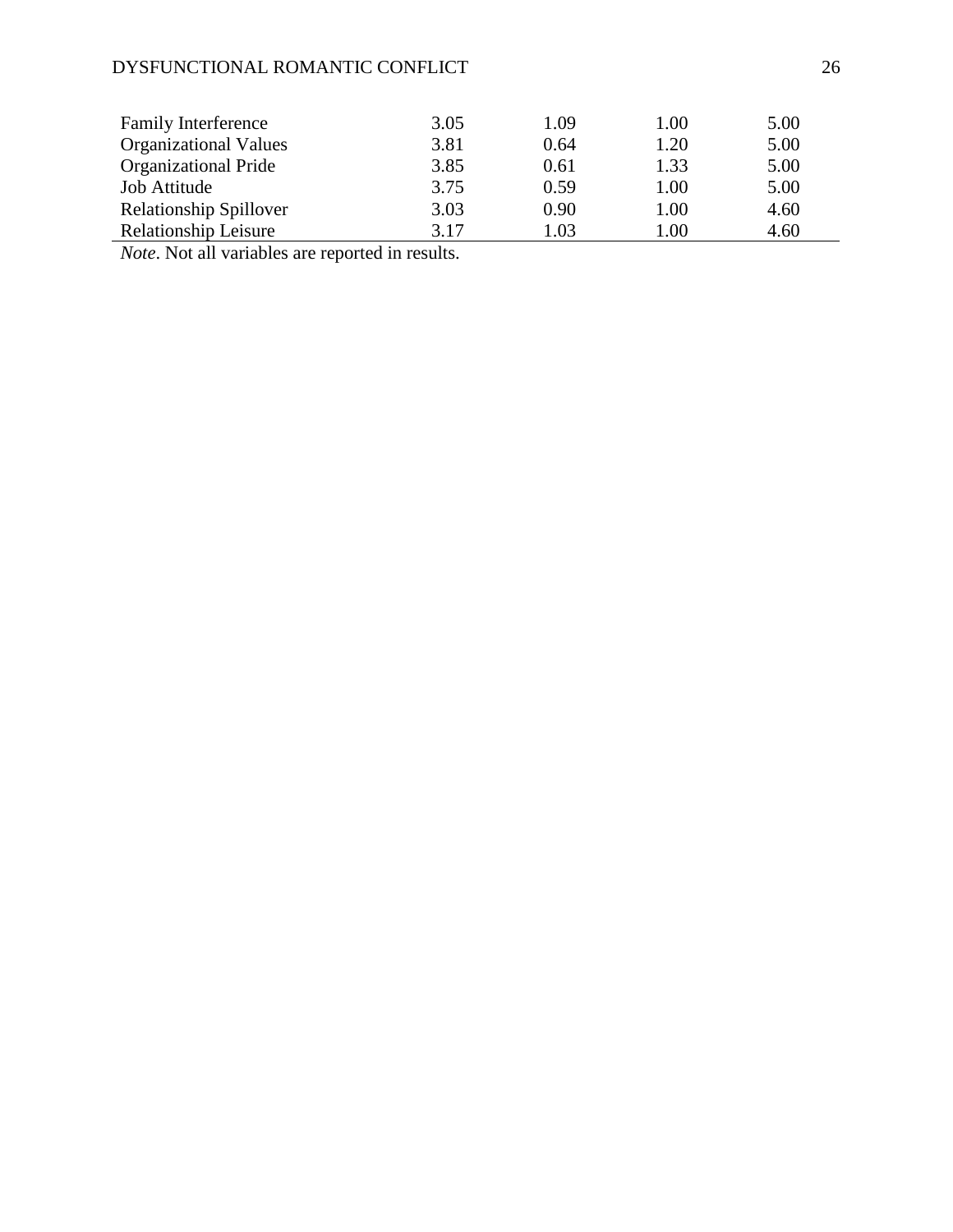## Table 2

| 1. Home-Work Spillover             | Neg.<br>Conflict<br>Strat.<br>$.66***$ | Rel.<br>Sat.<br>$-.60***$ | Alt.<br>$.65***$ | Inv.<br>$-.08$ | Rel.<br>Comm.<br>$-.65***$ | Vol.<br>Con.<br><b>Type</b><br>.49*** | Avoid.<br>Con.<br>Type<br>.21 |
|------------------------------------|----------------------------------------|---------------------------|------------------|----------------|----------------------------|---------------------------------------|-------------------------------|
| 2. Job Autonomy                    | .11                                    | .24                       | .13              | $.34***$       | .19                        | .11                                   | .26                           |
| 3. Job Satisfaction                | .07                                    | .12                       | $.32***$         | $.31***$       | $-.01$                     | .16                                   | .21                           |
| 4. Altruism                        | .18                                    | .07                       | $.39***$         | $.53***$       | .14                        | .19                                   | $.31***$                      |
| 5. Conscientiousness               | $.33***$                               | $-.05$                    | .49***           | $.51***$       | .02                        | .21                                   | .27                           |
| 6. Job Performance                 | $-.06$                                 | $.35***$                  | .11              | $.59***$       | .45***                     | $-.06$                                | .20                           |
| 7. Task Performance                | $-.09$                                 | $.39***$                  | .08              | $.47***$       | $.36***$                   | $-.13$                                | .19                           |
| 8. Contextual Performance          | .07                                    | .27                       | .25              | $.43***$       | .21                        | .06                                   | .21                           |
| 9. Counterproductive Work Behavior | $.63***$                               | $-.40***$                 | $.63***$         | .02            | $-.49***$                  | $.39***$                              | .20                           |
| 10. Conformity                     | .11                                    | .17                       | .09              | $.43***$       | .24                        | .09                                   | .13                           |
| 11. Attention-to-Detail            | $-.01$                                 | $.31***$                  | .03              | $.45***$       | $.36***$                   | $-.02$                                | .16                           |
| 12. Work-Family Spillover          | $.56***$                               | $-.39***$                 | $.67***$         | .05            | $-.42***$                  | $.47***$                              | .23                           |
| 13. Family-Work Spillover          | $.59***$                               | $-49***$                  | $.72***$         | $-.03$         | $-.56***$                  | .49***                                | .29                           |
| 14. Family Interference            | $.69***$                               | $-.53***$                 | $.65***$         | $-.06$         | $-.60***$                  | $.52***$                              | .26                           |
| 15. Organizational Values          | .20                                    | .08                       | $.37***$         | $.33***$       | $-.06$                     | .28                                   | .26                           |
| 16. Organizational Pride           | .02                                    | .17                       | .26              | $.32***$       | .04                        | .12                                   | .27                           |
| 17. Job Attitude                   | $-.05$                                 | .45***                    | .14              | .48***         | $.34***$                   | .09                                   | .17                           |
| 18. Relationship Spillover         | $.63***$                               | $-.58***$                 | $.64***$         | $-.04$         | $-.61***$                  | $.43***$                              | .18                           |
| 19. Relationship Leisure           | $.65***$                               | $-.59***$                 | $.62***$         | $-.11$         | $-.64***$                  | $.51***$                              | .23                           |

*Correlation Matrix: Work-Outcome Measures and Relationship Conflict Measures*

*Note.* \*\*\*p <.001. Neg. Con. Strat. = Negative Conflict Strategies; Rel. Sat. = Relationship Satisfaction; Alt. = Alternatives; Inv. = Investment; Rel. Comm. = Relationship Commitment; Vol. Con. Type = Volatile Conflict Type; Avoid. Con. Type = Avoiding Conflict Type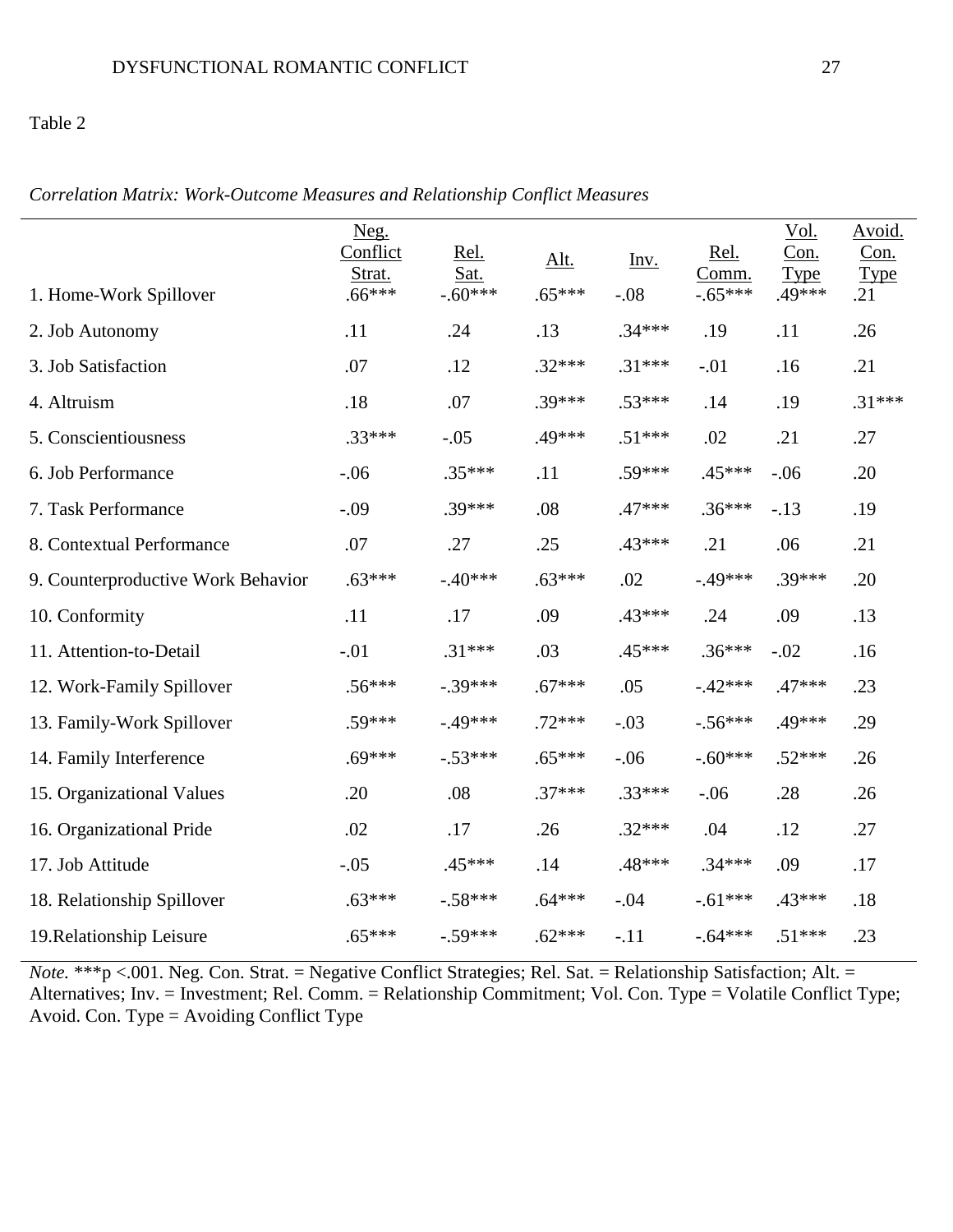## Table 2 Cont.

|                                    | Valid.<br>Con.<br><b>Type</b> | Host.<br>Con.<br><b>Type</b> | Access.   | Respon.   | Engage.  | Part.<br>Access. | Part.<br>Respon. |
|------------------------------------|-------------------------------|------------------------------|-----------|-----------|----------|------------------|------------------|
| 1. Home-Work Spillover             | $-.05$                        | $.68***$                     | $-.66***$ | $-.41***$ | $.74***$ | $-.71***$        | $-.35***$        |
| 2. Job Autonomy                    | $.34***$                      | $-.05$                       | $-.15$    | $.31***$  | .11      | $-.09$           | $.39***$         |
| 3. Job Satisfaction                | $.29***$                      | .14                          | $-.19$    | .23       | .11      | $-.12$           | $.33**$          |
| 4. Altruism                        | $.31***$                      | .09                          | $-.21$    | $.29***$  | .20      | $-.23$           | $.29***$         |
| 5. Conscientiousness               | $.28***$                      | .19                          | $-.31***$ | .21       | $.36***$ | $-.35***$        | .19              |
| 6. Job Performance                 | $.38***$                      | $-.22$                       | .06       | $.47***$  | $-.08$   | .08              | $.42***$         |
| 7. Task Performance                | $.30***$                      | $-.25$                       | .00       | $.42***$  | $-.08$   | .10              | $.46***$         |
| 8. Contextual Performance          | $.37***$                      | $-.07$                       | $-.09$    | $.39***$  | .07      | $-.05$           | $.42***$         |
| 9. Counterproductive Work Behavior | .04                           | $.54***$                     | $-.60***$ | $-.19$    | $.66***$ | $-.61***$        | $-16$            |
| 10. Conformity                     | .27                           | $-.04$                       | $-.06$    | .27       | .04      | $-.04$           | $.31***$         |
| 11. Attention-to-Detail            | .23                           | $-16$                        | .15       | $.40***$  | $-.04$   | .14              | $.39***$         |
| 12. Work-Family Spillover          | .06                           | $.53***$                     | $-.59***$ | $-.26$    | $.67***$ | $-.62***$        | $-19$            |
| 13. Family-Work Spillover          | .04                           | $.61***$                     | $-.64***$ | $-.32***$ | $.67***$ | $-.67***$        | $-.23$           |
| 14. Family Interference            | .05                           | $.68***$                     | $-.72***$ | $-.31***$ | $.74***$ | $-.69***$        | $-.28$           |
| 15. Organizational Values          | .28                           | .20                          | $-.29***$ | .13       | .18      | $-.22$           | .25              |
| 16. Organizational Pride           | $.39***$                      | .07                          | $-.13$    | .26       | .06      | $-.09$           | $.36***$         |
| 17. Job Attitude                   | $.39***$                      | $-.17$                       | $-.01$    | .49***    | $-.07$   | .13              | $.56***$         |
| 18. Relationship Spillover         | $-.03$                        | $.63***$                     | $-.63***$ | $-.35***$ | $.69***$ | $-.68***$        | $-.32***$        |
| 19. Relationship Leisure           | $-.07$                        | $.68***$                     | $-.65***$ | $-43***$  | $.74***$ | $-.69***$        | $-.36***$        |

*Correlation Matrix: Work-Outcome Measures and Relationship Conflict Measures*

*Note.* \*\*\*p <.001. Valid. Con. Type = Validating Conflict Type; Host. Con. Type = Hostile Conflict Type; Access. = Accessibility; Respon. = Responsiveness; Engage. = Engagement; Part. Access. = Partner Accessibility; Part. Repon. = Partner Responsiveness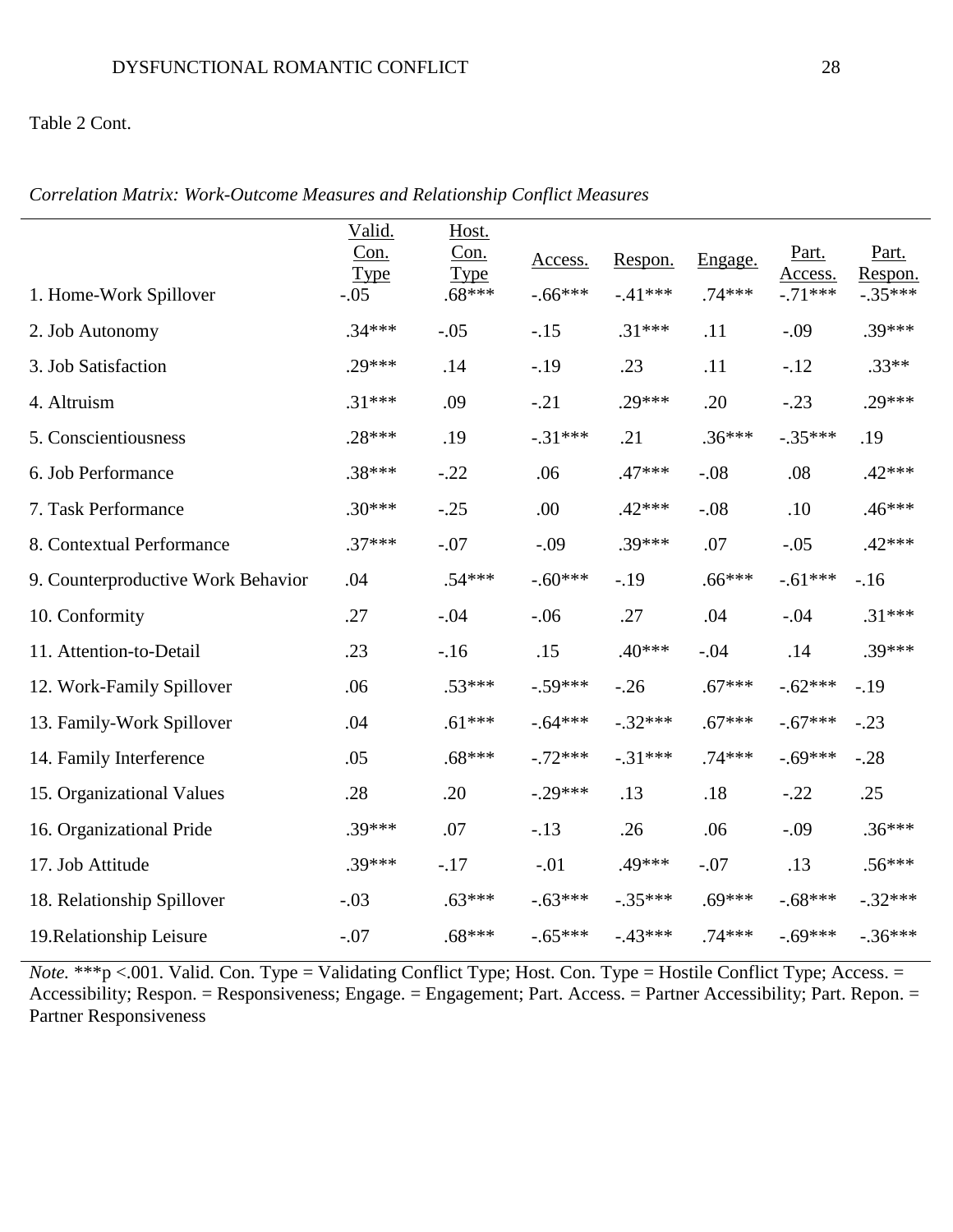## Table 2 Cont.

|                                    | Part.<br>Engage. | Comp.     | Dom.     | Avoid.   | Subm.    | Interr.  |
|------------------------------------|------------------|-----------|----------|----------|----------|----------|
| 1. Home-Work Spillover             | $.73***$         | $-.33***$ | $.66***$ | $-.03$   | .59***   | .79***   |
| 2. Job Autonomy                    | .13              | $.35***$  | .11      | $.42***$ | .06      | .08      |
| 3. Job Satisfaction                | .19              | .39***    | .18      | $.39***$ | .20      | .22      |
| 4. Altruism                        | .23              | $.42***$  | $.29***$ | $.37***$ | $.34***$ | .25      |
| 5. Conscientiousness               | $.39***$         | $.32***$  | $.42***$ | $.37***$ | $.36***$ | $.42***$ |
| 6. Job Performance                 | $-.04$           | $.64***$  | .07      | .48***   | .07      | $-.09$   |
| 7. Task Performance                | $-.08$           | $.57***$  | .01      | $.39***$ | $-.03$   | $-14$    |
| 8. Contextual Performance          | .06              | .43***    | .06      | $.34***$ | .04      | .02      |
| 9. Counterproductive Work Behavior | $.66***$         | $-14$     | $.60***$ | .17      | .45***   | $.67***$ |
| 10. Conformity                     | .07              | $.35***$  | .04      | $.39***$ | .09      | .02      |
| 11. Attention-to-Detail            | $-.05$           | $.41***$  | $-.03$   | $.39***$ | .02      | $-.09$   |
| 12. Work-Family Spillover          | $.69***$         | $-.12$    | $.67***$ | $-.01$   | $.53***$ | $.67***$ |
| 13. Family-Work Spillover          | $.70***$         | $-.19$    | $.67***$ | $-.06$   | $.59***$ | $.73***$ |
| 14. Family Interference            | $.76***$         | $-.23$    | $.65***$ | .03      | $.59***$ | $.73***$ |
| 15. Organizational Values          | .24              | .28       | .27      | $.38***$ | $.32***$ | $.34***$ |
| 16. Organizational Pride           | .11              | $.32***$  | .07      | $.46***$ | .15      | .09      |
| 17. Job Attitude                   | $-.01$           | $.62***$  | .09      | $.37***$ | .03      | $-.02$   |
| 18. Relationship Spillover         | $.67***$         | $-.28$    | $.62***$ | $-.01$   | .59***   | $.74***$ |
| 19. Relationship Leisure           | $.73***$         | $-.35***$ | $.65***$ | $-.05$   | $.56***$ | .78***   |

*Correlation Matrix: Work-Outcome Measures and Relationship Conflict Measures*

*Note.* \*\*\*p <.001. Part. Engage. = Partner Engagement; Comp. = Compromising; Dom. = Dominating; Avoid. = Avoiding; Subm. = Submitting; Interr. = Interreactivity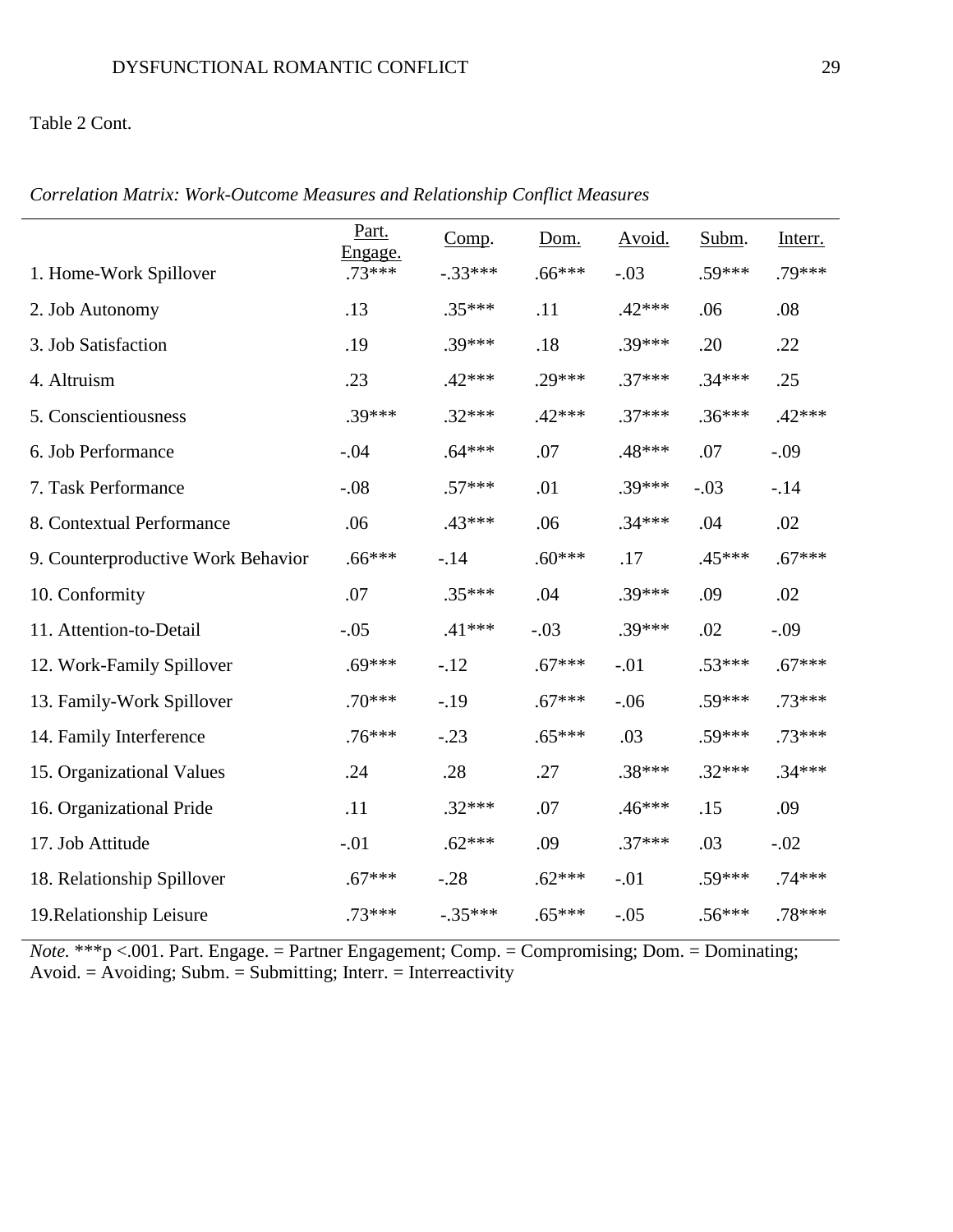

*Figure 1:* Summary of crossover versus spillover effects (Amstad & Semmer, 2018).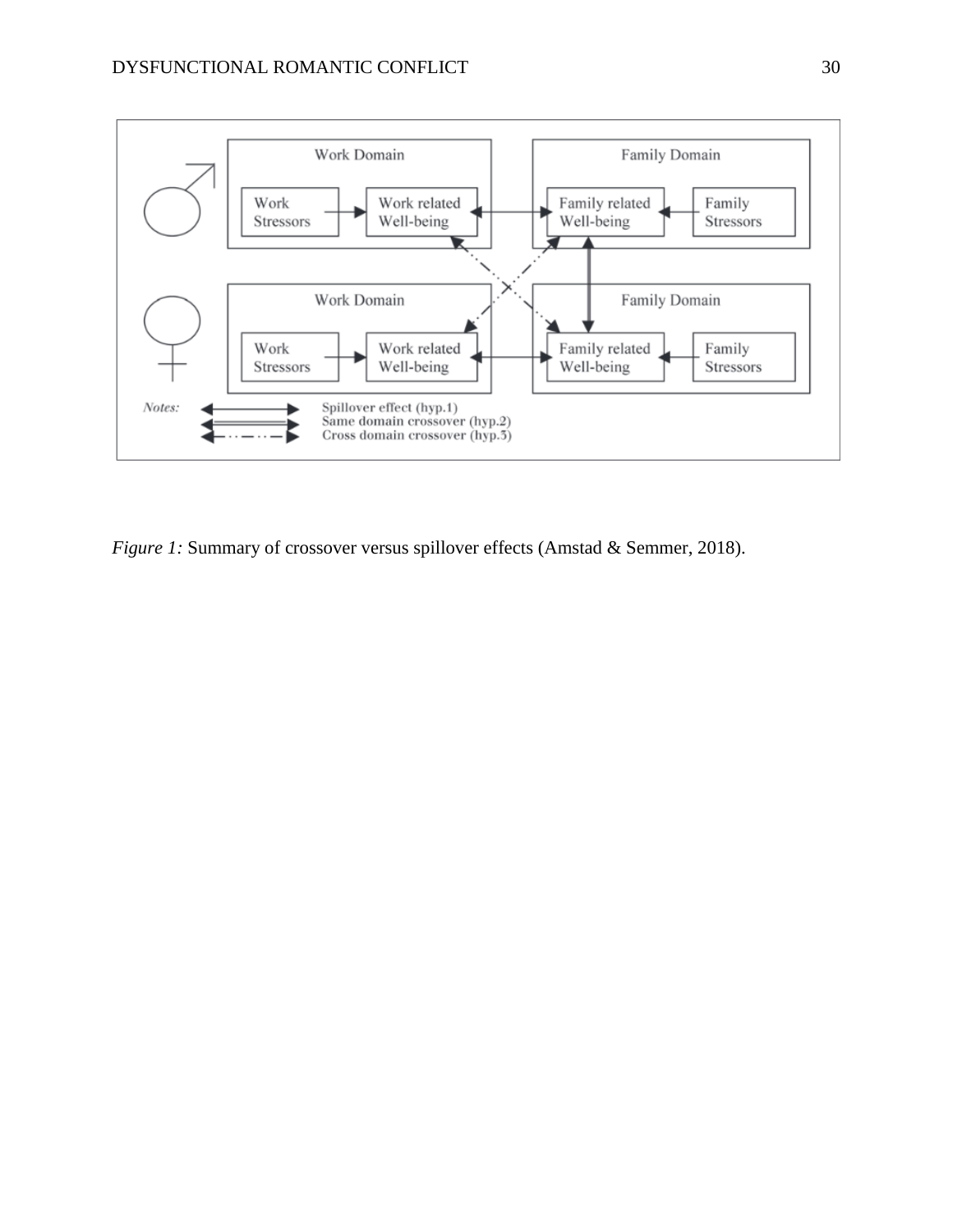## **Appendix A: Measures**

Relationship Dynamics Scale (RDS) (Stanley & Markman, 1996)

Use the following 3-point scale to rate how often you and your partner experience the following:

- $1 =$  Never or almost never
- $2 =$ Once in awhile
- $3$  = Frequently

1. Little arguments escalate into ugly fights with accusations, criticisms, namecalling, or bringing up past hurts.

- 2. My partner criticizes or belittles my opinions, feelings, or desires.
- 3. My partner seems to view my words or actions more negatively than I mean them to be.
- 4. When we have a problem to solve, it is like we are on opposite teams.
- 5. I hold back from telling my partner what I really think and feel.
- 6. I think seriously about what it would be like to date or marry someone else.
- 7. I feel lonely in this relationship.

8. When we argue, one of us withdraws, that is, doesn't want to talk about it anymore; or leaves the scene.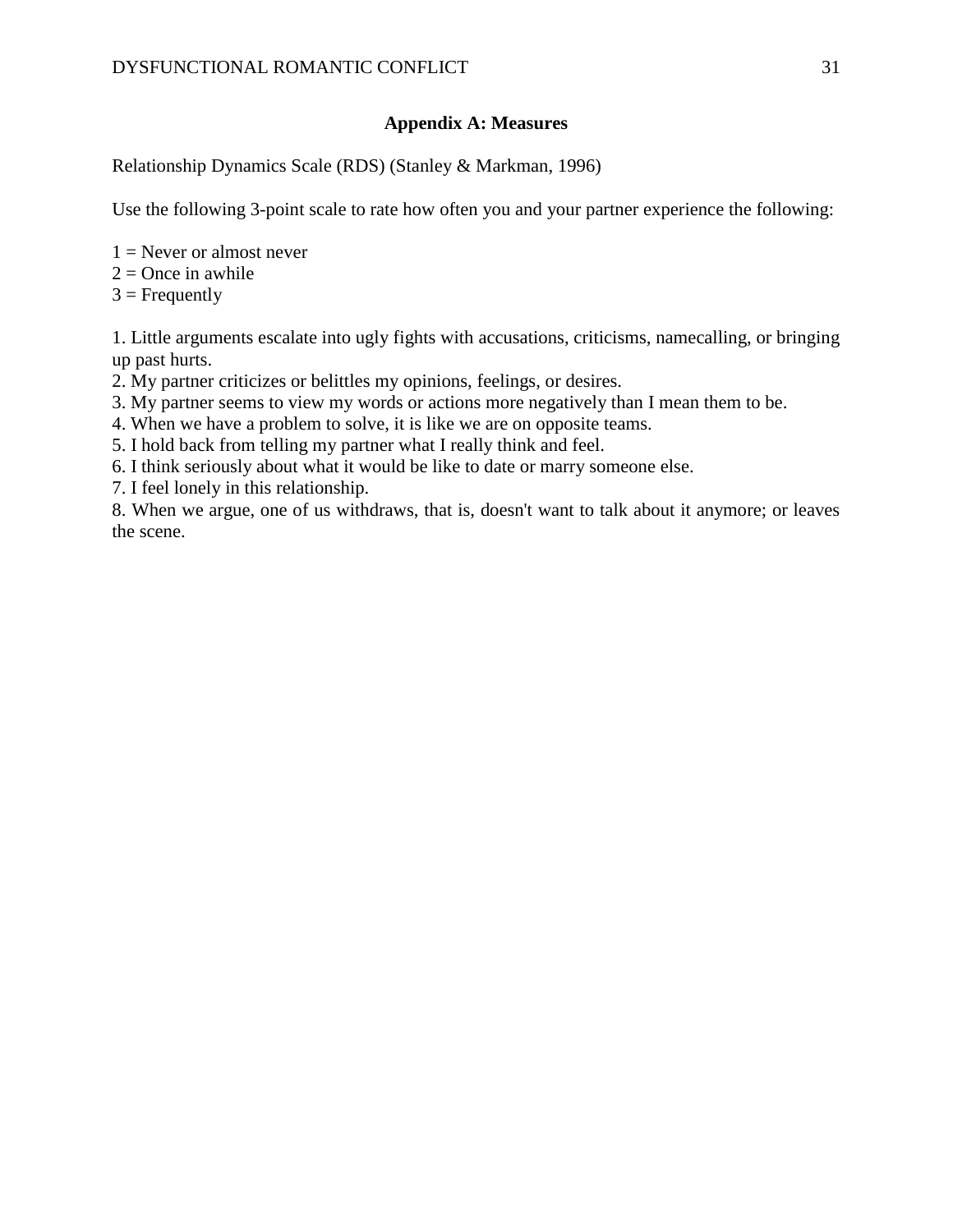#### DYSFUNCTIONAL ROMANTIC CONFLICT 32

# Relationship Assessment Scale (RAS) (Hendrick, 1988)

|        | <i>Instructions:</i> Using this scale, rate how satisfied you are in your relationship. |           |
|--------|-----------------------------------------------------------------------------------------|-----------|
| Poorly | Average                                                                                 | Excellent |
|        |                                                                                         |           |

- 1. How well does your partner meet your needs?
- 2. In general, how satisfied are you with your relationship?
- 3. How good is your relationship compared to most?
- 4. How often do you wish you hadn't gotten into this relationship?
- 5. To what extent has your relationship met your original expectations?
- 6. How much do you love your partner?
- 7. How many problems are there in your relationship?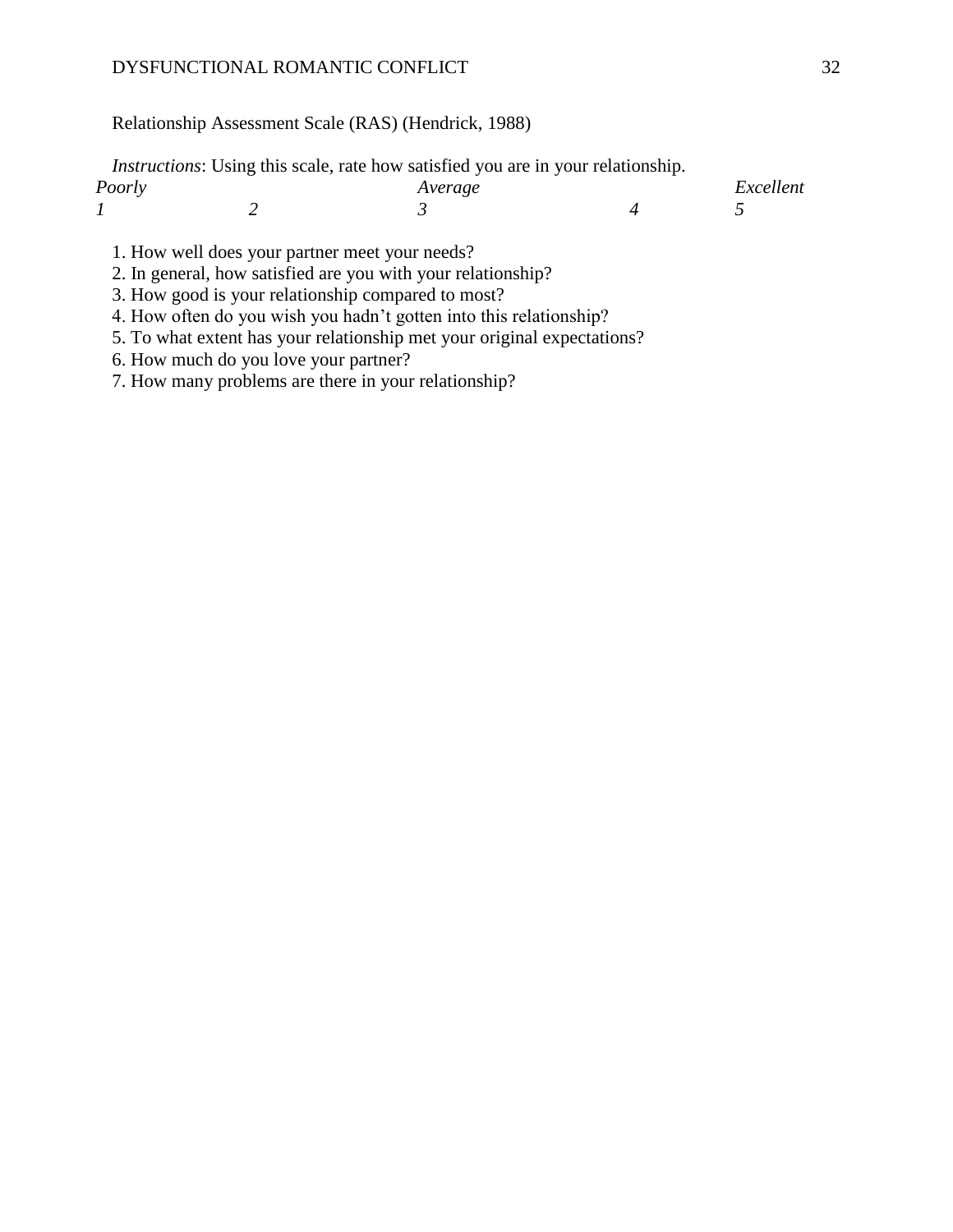### DYSFUNCTIONAL ROMANTIC CONFLICT 33

Couple Conflict Types (CCT) (Holman & Jarvis, 2003)

Below are descriptions of how people in four different types of relationships handle conflict. We would like to see which type most closely describes how you and your partner deal with conflict in your relationship. Please choose how often each of the following scenarios describe your conflict interactions with your partner:

| Never | 'ar≙ix<br><b>ANGELI</b> | ometimes | Often | often<br>$\sim$ 413<br>$\ddot{\phantom{0}}$ |
|-------|-------------------------|----------|-------|---------------------------------------------|

- 1. (Volatile) In our relationship, conflicts may be fought on a grand scale, and that is okay, since our making up is even grander. We have volcanic arguments, but they are just a small part of a warm and loving relationship. Although we argue, we are still able to resolve our differences. In fact, our passion and zest for fighting actually lead to a better relationship, with a lot of making up, laughing, and affection.
- 2. (Avoiding) In our relationship, conflict is minimized. We think it is better to ''agree to disagree'' rather than end up in discussions that will result in a deadlock. We don't think much is to be gained from getting openly angry with each other. In fact, a lot of talking about disagreements seems to make matters worse. We feel that if you just relax about problems, they will have a way of working themselves out.
- 3. (Validating) In our relationship, when we are having conflict, we let each other know the other's opinions are valued and their emotions valid, even if we disagree with each other. Even when discussing a hot topic, we display a lot of self-control and are calm. When fighting, we spend a lot of time validating each other as well as trying to persuade our partner, or trying to find a compromise.
- 4. (Hostile) We argue often and hotly. There are a lot of insults back and forth, name calling, putdowns, and sarcasm. We don't really listen to what the other is saying, nor do we look at each other very much. One or the other of us can be quite detached and emotionally uninvolved, even though there may be brief episodes of attack and defensiveness. There are clearly more negatives than positives in our relationships.
- 5. If you had to pick one of the four styles, which would you identify most with as how you and your partner handle conflict in your relationship?
	- a. Style 1 (volcanic arguments but strong makeups)
	- b. Style 2 (minimizing conflict)
	- c. Style 3 (calm, validating)
	- d. Style 4 (arguing often and hotly)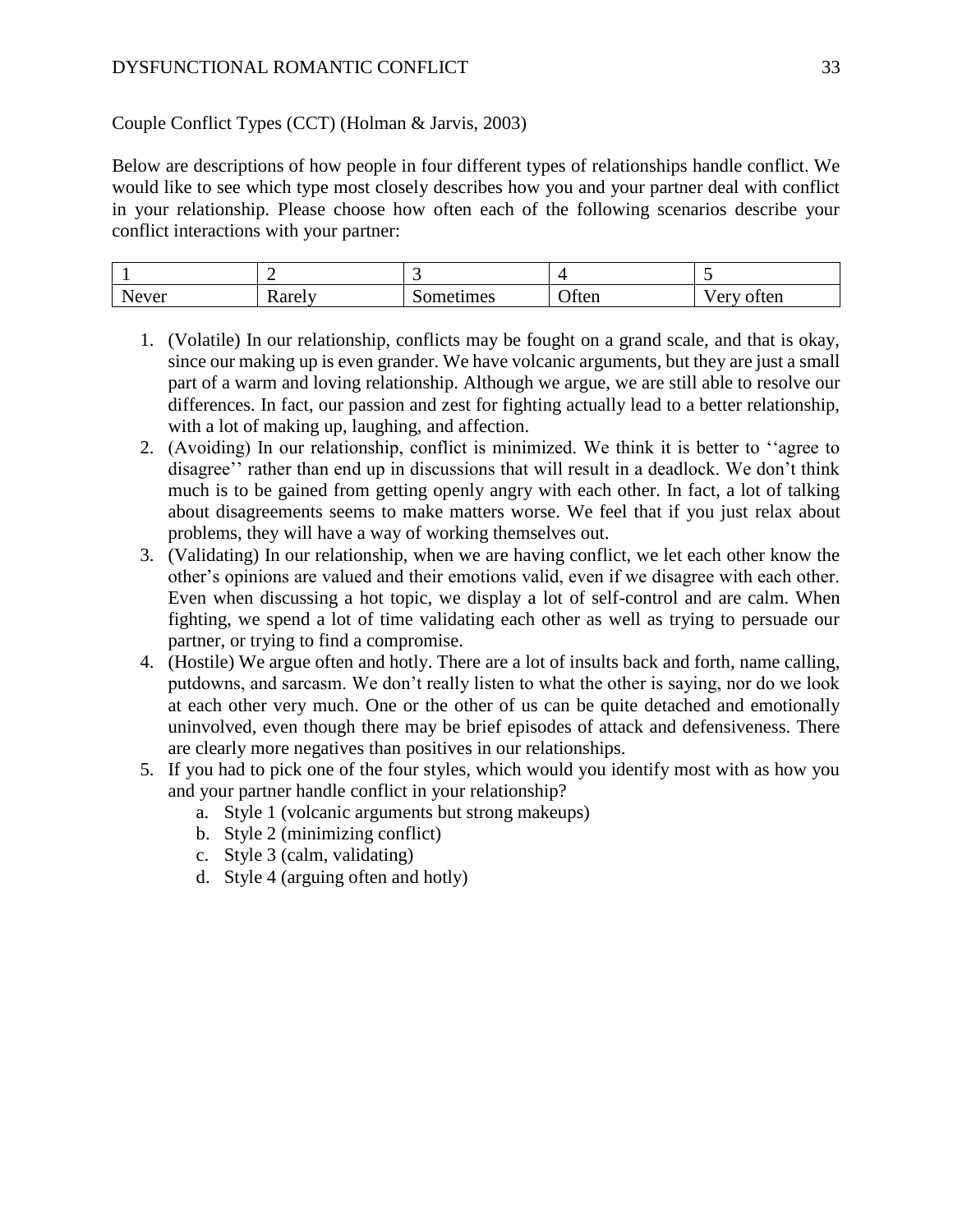Conflict Tactics Scale, Revised (CTS2S) (Straus, Hamby, McCoy, & Sugarman, 1996)

No matter how well a couple gets along, there are times when they disagree, get annoyed with the other person, want different things from each other, or just have spats or fights because they are in a bad mood, are tired or for some other reason. Couples also have many different ways of trying to settle their differences. This is a list of things that might happen when you have differences. Please mark how many times you did each of these things, and how many times your partner did them in your current or most recent relationship. If you or your partner did not do one of these things in the past year, but it happened before that, mark a "7" on your answer sheet for that question. If it never happened, mark an "8" on your answer sheet.

How often did this happen?

 $1 =$ Once in the past year

 $2 =$ Twice in the past year

 $3 = 3-5$  times in the past year

 $4 = 6-10$  times in the past year

 $5 = 11-20$  times in the past year

 $6 =$  More than 20 times in the past year

- $7 = Not$  in the past year, but it did happen before
	- $8 =$ This has never happened

| 1.  | I explained my side or suggested a compromise for a<br>disagreement with my partner                              | $\mathbf{1}$ | $\overline{2}$ | 3 | $\overline{4}$ | 5              | 6 |                | 8 |
|-----|------------------------------------------------------------------------------------------------------------------|--------------|----------------|---|----------------|----------------|---|----------------|---|
| 2.  | My partner explained his or her side or suggested a compromise<br>for a disagreement with me                     | $\mathbf{1}$ | $\overline{2}$ | 3 | $\overline{4}$ | $\mathfrak{H}$ | 6 | $\overline{7}$ | 8 |
| 3.  | I insulted or swore or shouted or yelled at my partner                                                           | $\mathbf{1}$ | $\overline{2}$ | 3 | $\overline{4}$ | 5              | 6 | $\overline{7}$ | 8 |
| 4.  | My partner insulted or swore or shouted or yelled at me                                                          | 1            | $\overline{2}$ | 3 | $\overline{4}$ | 5              | 6 | $\overline{7}$ | 8 |
| 5.  | I had a sprain, bruise, or small cut, or felt pain the next day<br>because of a fight with my partner            | $\mathbf{1}$ | $\overline{2}$ | 3 | $\overline{4}$ | 5              | 6 | 7              | 8 |
| 6.  | My partner had a sprain, bruise, or small cut or felt pain the next<br>day because of a fight with me            | $\mathbf{1}$ | $\overline{2}$ | 3 | $\overline{4}$ | 5              | 6 | 7              | 8 |
| 7.  | I showed respect for, or showed that I cared about my partner's<br>feelings about an issue we disagreed on       | $\mathbf{1}$ | $\overline{2}$ | 3 | $\overline{4}$ | 5              | 6 | 7              | 8 |
| 8.  | My partner showed respect for, or showed that he or she cared<br>about my feeling about an issue we disagreed on | $\mathbf{1}$ | $\overline{2}$ | 3 | $\overline{4}$ | 5              | 6 | $\overline{7}$ | 8 |
| 9.  | I pushed, shoved, or slapped my partner                                                                          | $\mathbf{1}$ | $\overline{2}$ | 3 | $\overline{4}$ | $\overline{5}$ | 6 | $\overline{7}$ | 8 |
| 10. | My partner pushed, shoved, or slapped me                                                                         | $\mathbf{1}$ | $\overline{2}$ | 3 | $\overline{4}$ | $\overline{5}$ | 6 | 7              | 8 |
| 11. | I punched or kicked or beat-up my partner                                                                        | $\mathbf{1}$ | $\overline{2}$ | 3 | $\overline{4}$ | $\mathfrak{H}$ | 6 | 7              | 8 |
| 12. | My partner punched or kicked or beat-me-up                                                                       | $\mathbf{1}$ | $\overline{2}$ | 3 | $\overline{4}$ | $\overline{5}$ | 6 | 7              | 8 |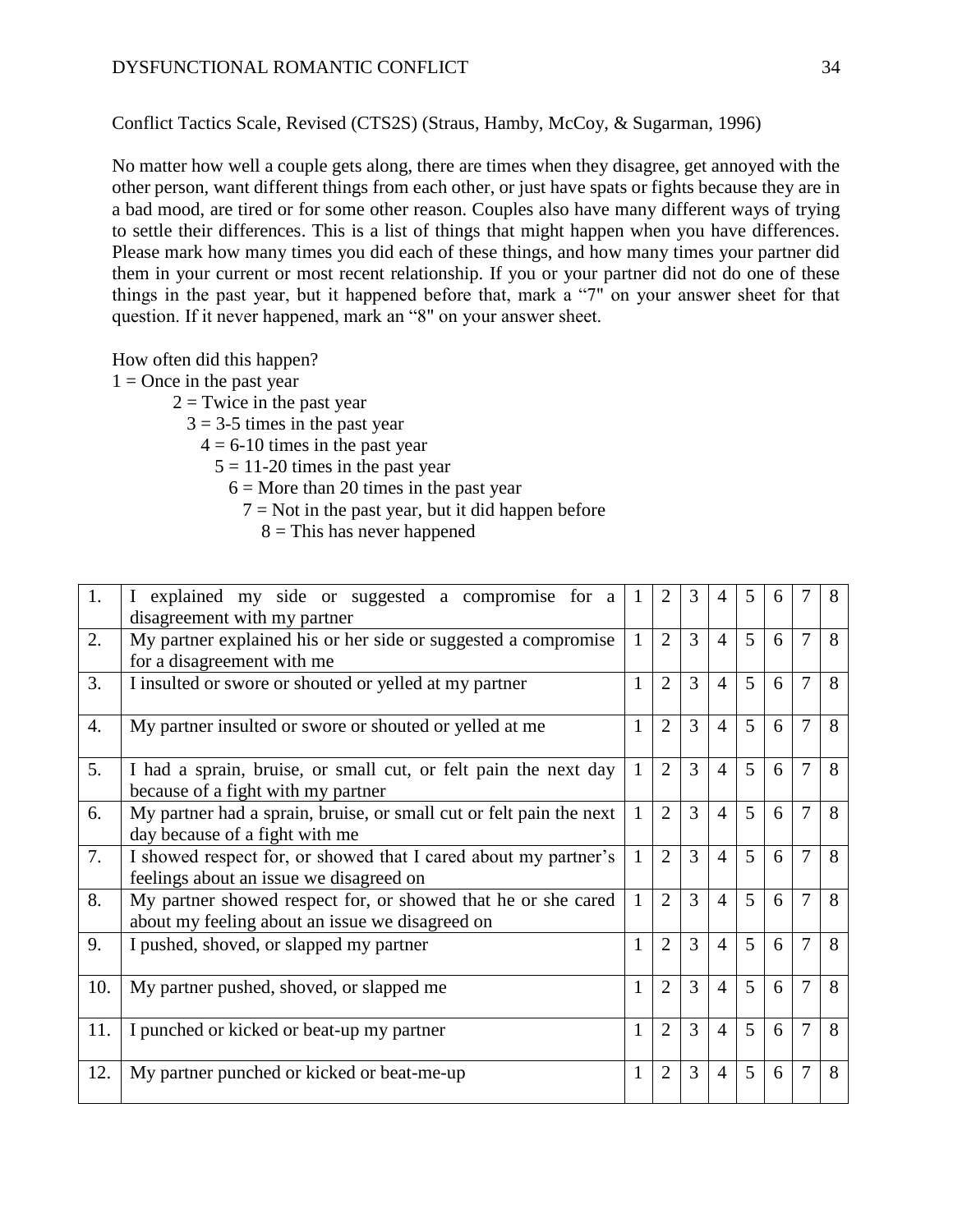| 13. | I destroyed something belonging to my partner or threatened to    |              |                |   | 4              | 5              | 6 | 8 |
|-----|-------------------------------------------------------------------|--------------|----------------|---|----------------|----------------|---|---|
|     | hit my partner                                                    |              |                |   |                |                |   |   |
| 14. | My partner destroyed something belonging to me or threatened to   | 1            | $\overline{2}$ | 3 | $\overline{4}$ | 5              | 6 | 8 |
|     | hit me                                                            |              |                |   |                |                |   |   |
| 15. | I went see a doctor (M.D.) or needed to see a doctor because of a | 1            | $\overline{2}$ | 3 | $\overline{4}$ | 5              | 6 | 8 |
|     | fight with my partner                                             |              |                |   |                |                |   |   |
| 16. | My partner went to see a doctor (M.D.) or needed to see a doctor  | 1            | 2              | 3 | $\overline{4}$ | $\overline{5}$ | 6 | 8 |
|     | because of a fight with me                                        |              |                |   |                |                |   |   |
| 17. | I used force (like hitting, holding down, or using a weapon) to   | 1            | 2              | 3 | $\overline{4}$ | 5              | 6 | 8 |
|     | make my partner have sex                                          |              |                |   |                |                |   |   |
| 18. | My partner used force (like hitting, holding down, or using a     | 1            | $\overline{2}$ | 3 | $\overline{4}$ | 5              | 6 | 8 |
|     | weapon) to make me have sex                                       |              |                |   |                |                |   |   |
| 19. | I insisted on sex when my partner did not want to or insisted on  | $\mathbf{1}$ | $\overline{2}$ | 3 | $\overline{4}$ | 5              | 6 | 8 |
|     | sex without a condom (but did not use physical force)             |              |                |   |                |                |   |   |
| 20. | My partner insisted on sex when I did not want to or insisted on  | 1            | 2              | 3 | $\overline{4}$ | 5              | 6 | 8 |
|     | sex without a condom (but did not use physical force)             |              |                |   |                |                |   |   |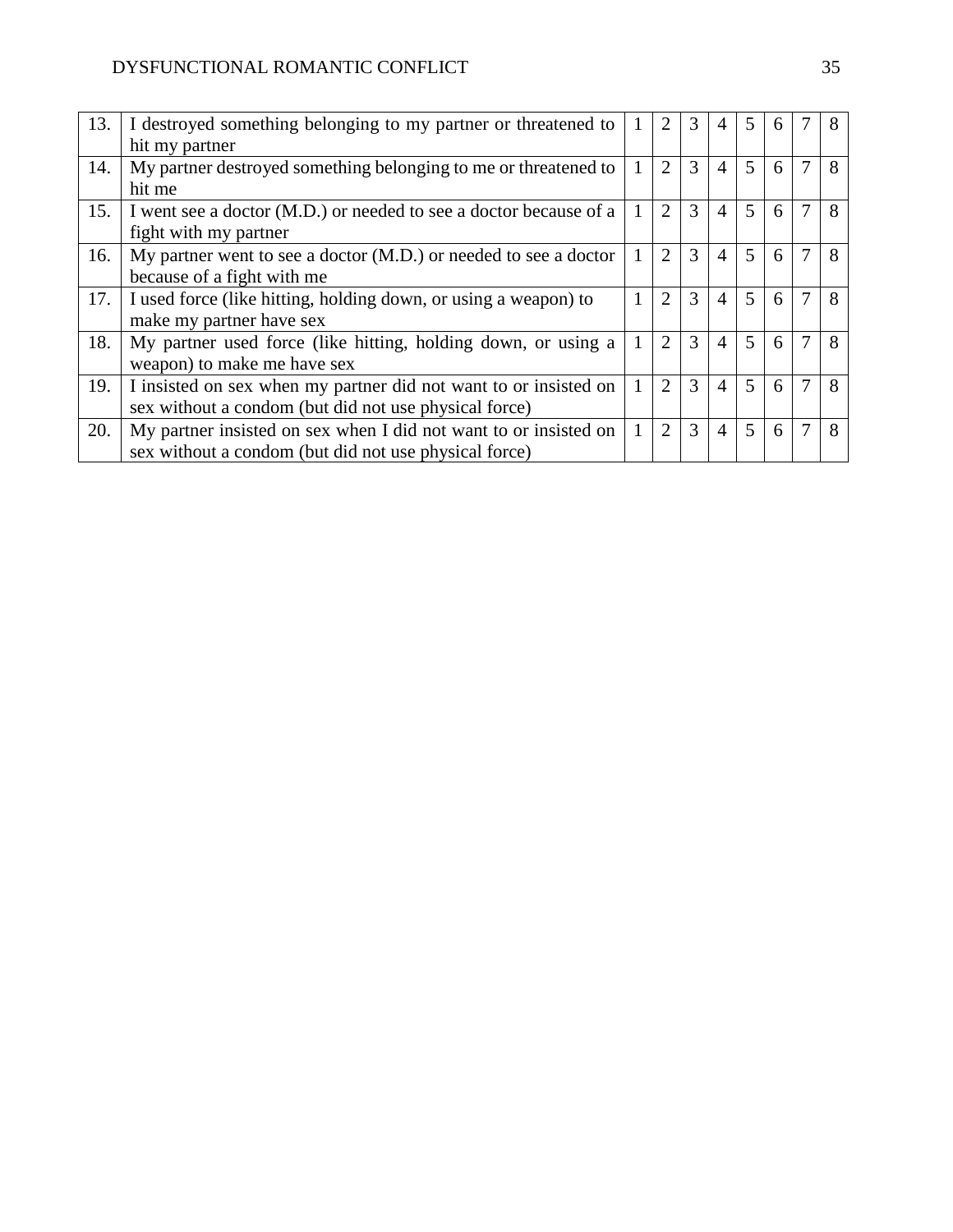Romantic Partner Conflict Scale (RPCS) (Zacchilli, Hendrick & Hendrick, 2009)

Think about how you handle conflict with your romantic partner. Specifically, think about a significant conflict issue that you and your partner have disagreed about recently. Using the scale below, fill in which response is most like how you handled conflict. If you do not have a romantic partner, respond with your most current partner in mind. If you have never been in a romantic relationship, answer in terms of what you think your responses would most likely be.

| TVI Cacil Reni, answer as follows. |            |                  |            |                |  |  |  |
|------------------------------------|------------|------------------|------------|----------------|--|--|--|
|                                    |            |                  |            |                |  |  |  |
| Strongly                           | Moderately | Neither<br>agree | Moderately | Strongly agree |  |  |  |
| disagree                           | disagree   | nor disagree     | agree      |                |  |  |  |

For each item, answer as follows:

- 1. We try to find solutions that are acceptable to both of us.
- 2. We often resolve conflict by talking about the problem.

3. Our conflicts usually end when we reach a compromise.

4. When my partner and I disagree, we consider both sides of the argument.

- 5. In order to resolve conflicts, we try to reach a compromise.
- 6. Compromise is the best way to resolve conflict between my partner and me.
- 7. My partner and I negotiate to resolve our disagreements.
- 8. I try to meet my partner halfway to resolve a disagreement.
- 9. The best way to resolve conflict between me and my partner is to find a middle ground.

10. When we disagree, we try to find a solution that satisfies both of us.

11. When my partner and I have conflict, we collaborate so that we are both happy with our decision.

- 12. My partner and I collaborate to find a common ground to solve problems between us.
- 13. We collaborate to come up with the best solution for both of us when we have a problem.
- 14. We try to collaborate so that we can reach a joint solution to a conflict.
- 15. My partner and I try to avoid arguments.
- 16. I avoid disagreements with partner.
- 17. I avoid conflict with my partner.
- 18. When my partner and I disagree, we argue loudly.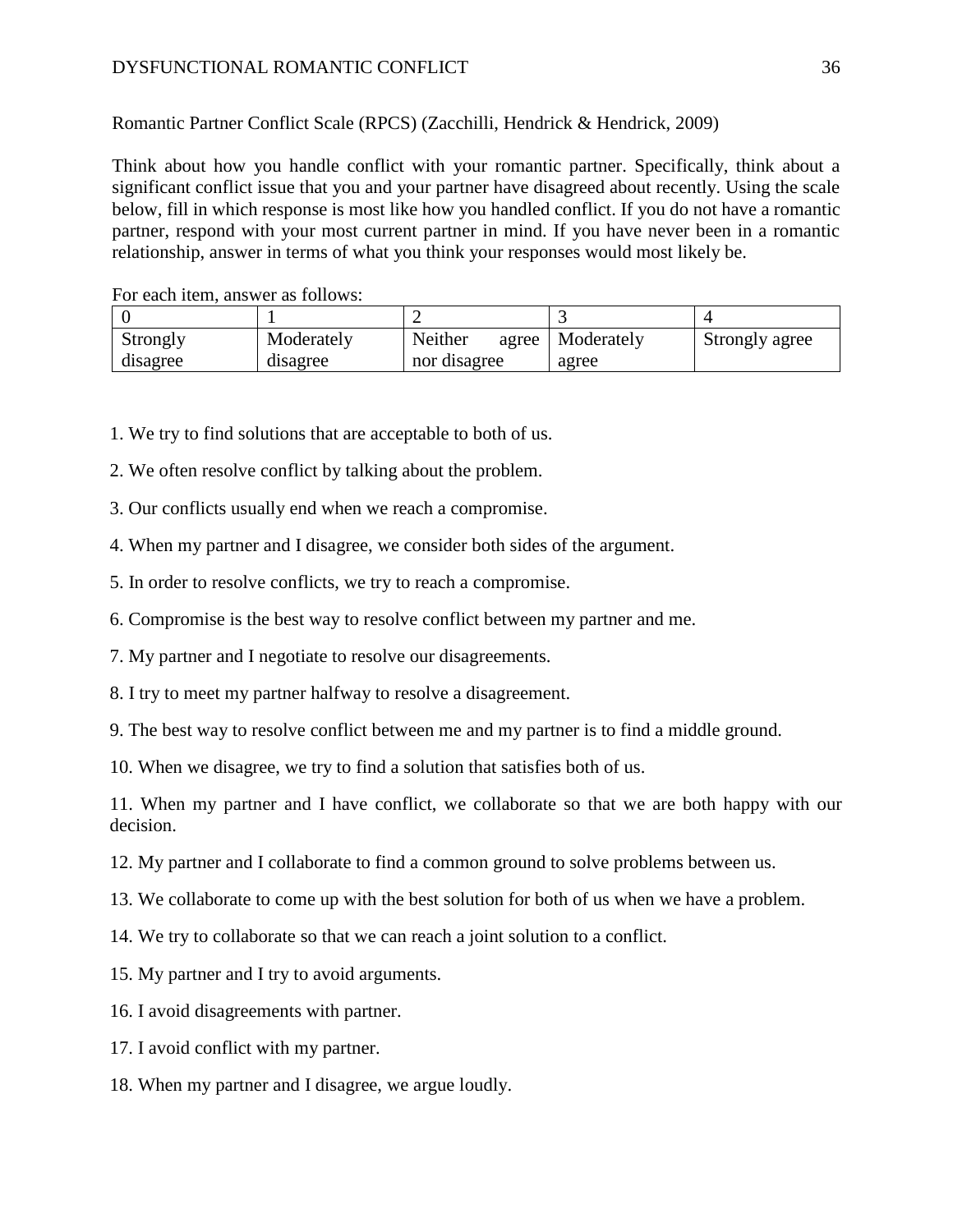- 19. Our conflicts usually last quite awhile.
- 20. My partner and I have frequent conflicts.
- 21. I suffer a lot from conflict with my partner.
- 22. I become verbally abusive to my partner when we have conflict.
- 23. My partner and I often argue because I do not trust him/her.
- 24. When we have conflict, we withdraw from each other for awhile for a "cooling off" period.
- 25. When we disagree, we try to separate for awhile so we can consider both sides of the argument.
- 26. When we experience conflict, we let each other cool off before discussing it further.
- 27. When we have conflict, we separate but expect to deal with it later.
- 28. Separation for a period of time can work well to let our conflicts cool down.
- 29. When we argue or fight, I try to win.
- 30. I try to take control when we argue.
- 31. I rarely let my partner win an argument.
- 32. When we disagree, my goal is to convince to my partner that I am right.
- 33. When we argue, I let my partner know I am in charge.
- 34. When we have conflict, I try to push my partner into choosing the solution that I think is best.
- 35. When we have conflict, I usually give in to my partner.
- 36. I give in to my partner's wishes to settle arguments on my partner's terms.
- 37. Sometimes I agree with my partner so the conflict will end.
- 38. When we argue, I usually try to satisfy my partner's needs rather than my own.
- 39. I surrender to my partner when we disagree on an issue.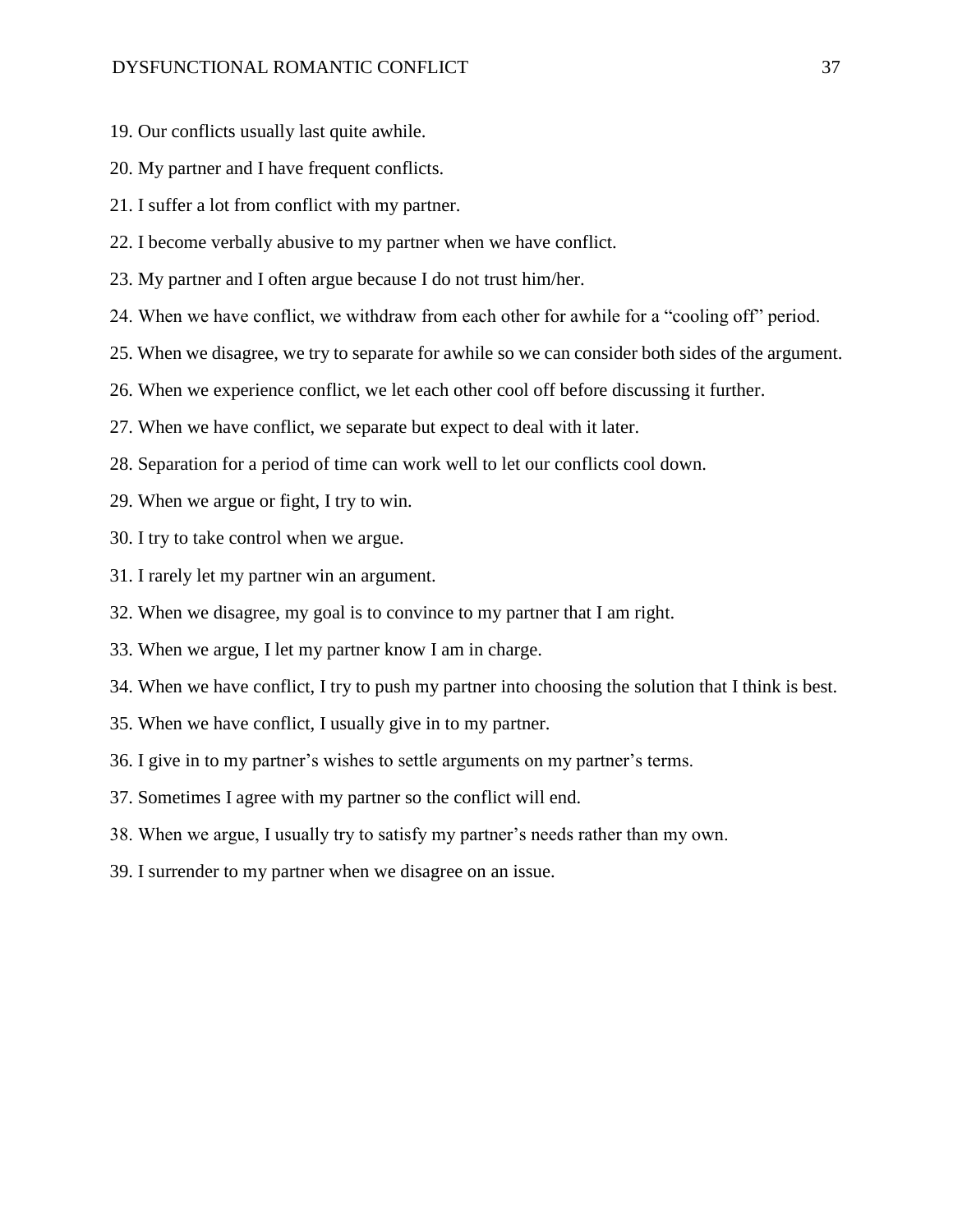#### DYSFUNCTIONAL ROMANTIC CONFLICT 38

Job Cognitions Scale (JCS) (Brief and Roberson, 1987)

Please indicate the extent to which each statement is true at work. I…

| Never true | Sometimes true | Always true |  |  |
|------------|----------------|-------------|--|--|
|            |                |             |  |  |

- 1. Am able to keep busy.
- 2. Have the chance to work alone.
- 3. Have the chance to do different things.
- 4. Have the chance to be somebody.
- 5. My manager understands employees.
- 6. My manager makes competent decisions.
- 7. Can do things that don't go against conscience.
- 8. My job provides for steady employment.
- 9. Have the chance to do things for other people.
- 10. Have the chance to tell people what to do.
- 11. Have the chance to make use of abilities.
- 12. Am informed about company policies.
- 13. Pay is reasonable for amount of work.
- 14. Have chances for advancement.
- 15. Have freedom to use own judgment.
- 16. Have the chance to try my own methods.
- 17. Working conditions are pleasant.
- 18. Coworkers get along well with each other.
- 19. Get praise for doing a good job.
- 20. Get a feeling of accomplishment.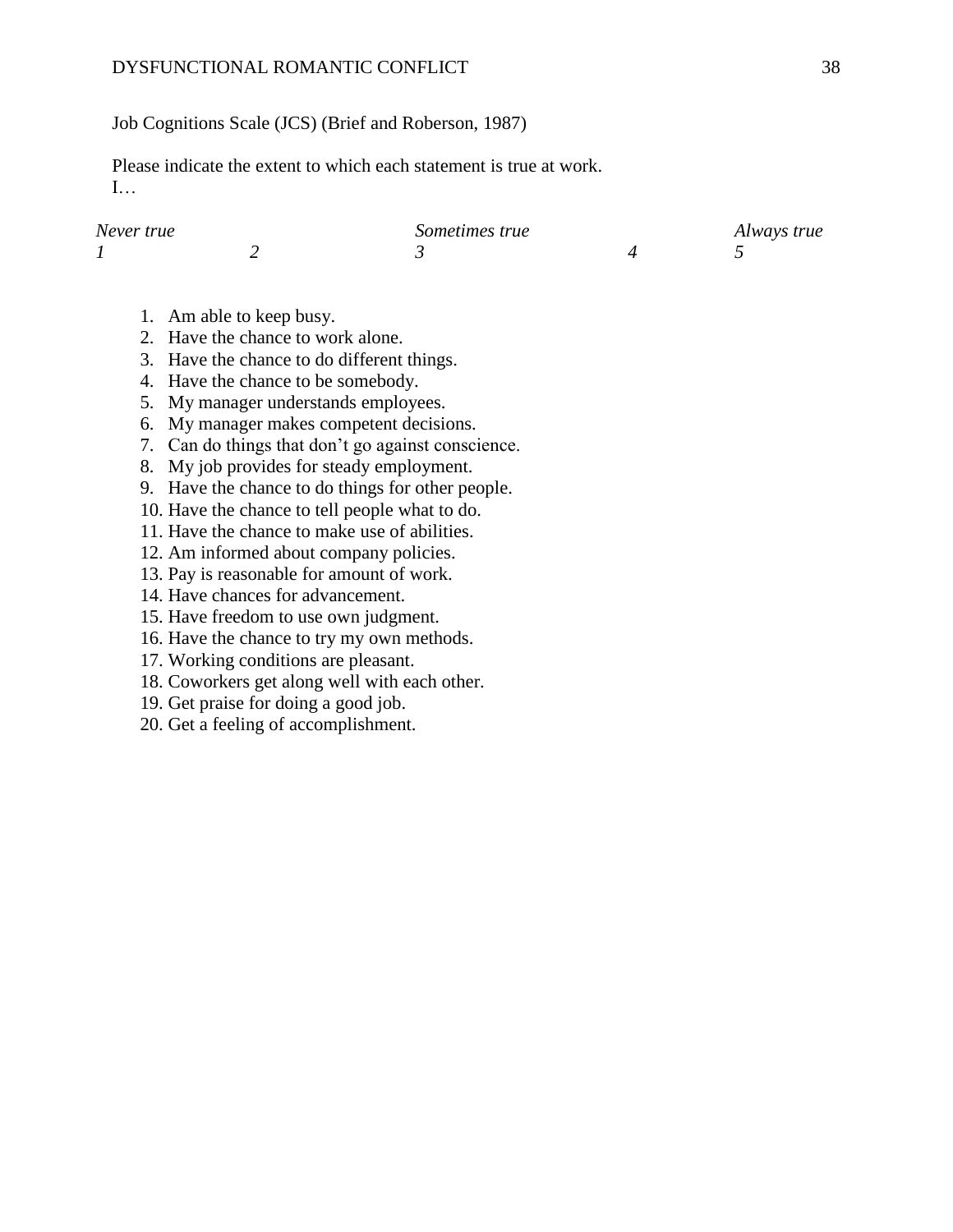### DYSFUNCTIONAL ROMANTIC CONFLICT 39

# Modified Global Job Satisfaction Scale (MGJS) (Brayfield & Rothe, 1951)

| Strongly disagree | Neither agree | Strongly agree |
|-------------------|---------------|----------------|
|                   | nor disagree  |                |
|                   |               |                |

- 1. I find real enjoyment in my job
- 2. I like my job better than the average person
- 3. I am seldom bored with my job
- 4. I would not consider taking another kind of job
- 5. Most days I am enthusiastic about my job
- 6. I feel fairly well satisfied with my job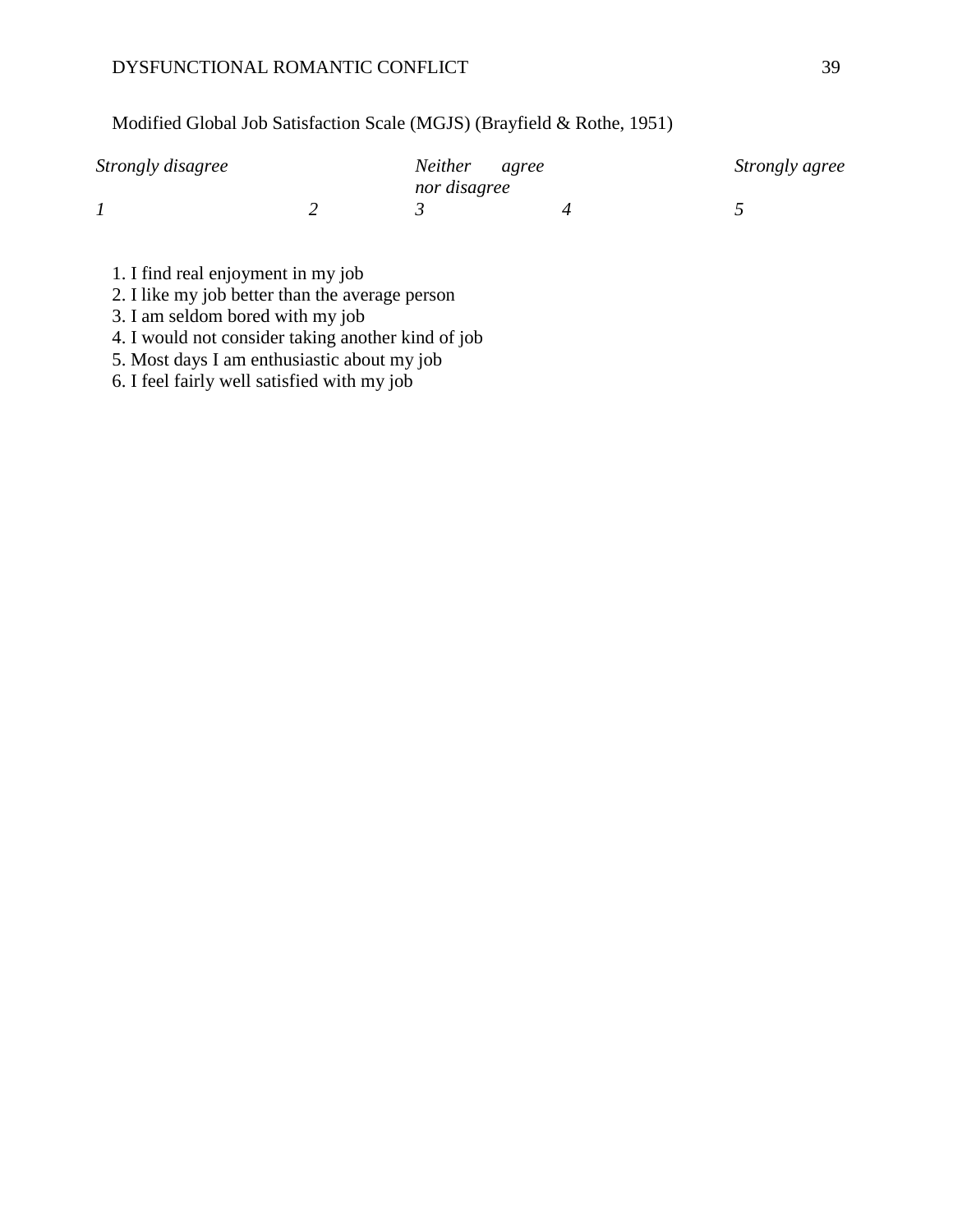# Modified Job Performance Scale (MJPS) (Goodman & Svyantek, 1999)

Please answer the following as objectively as possible about yourself.

Would you agree that you…..

| Strongly disagree |  |  | Neither agree |  | Strongly agree |  |
|-------------------|--|--|---------------|--|----------------|--|
|                   |  |  | nor disagree  |  |                |  |
|                   |  |  |               |  |                |  |

# *-Altruism*

- 1. Help other employees with their work when they have been absent?
- 2. Volunteer to do things not formally required by the job?

3. Take initiative to orient new employees to the department even though it's not part of your job description?

- 4. Help others when their work load increases (assist others until they get over the hurdles)?
- 5. Make innovative suggestions to improve the overall quality of the department?
- 6. Willingly attend functions not required by the organization and help its overall image?

# *-Conscientiousness*

- 1. Exhibit punctuality arriving at work on time in the morning and after lunch breaks?
- 2. Take undeserved work breaks? -

3. Exhibit attendance at work beyond the norm, for example, take fewer days off than most individuals or fewer than allowed?

- 4. Coast towards the end of the day? -
- 5. Give advance notice if unable to come to work?
- 6. Spend a great deal of time in personal telephone conversations? -
- 7. Do not take unnecessary time off work?
- 8. Do not take extra breaks?
- 9. Do not spend a great deal of time in idle conversation?

# Task Performance

- 1. Achieve the objectives of the job?
- 2. Meet criteria for performance?
- 3. Demonstrate expertise in all job-related tasks?
- 4. Fulfill all the requirements of the job?
- 5. Could manage more responsibility than typically assigned?
- 6. Are suitable for a higher-level role?
- 7. Are competent in all areas of the job, handle tasks with proficiency?
- 8. Perform well in the overall job by carrying out tasks as expected?
- 9. Plan and organize to achieve objectives of the job and meet deadlines on time?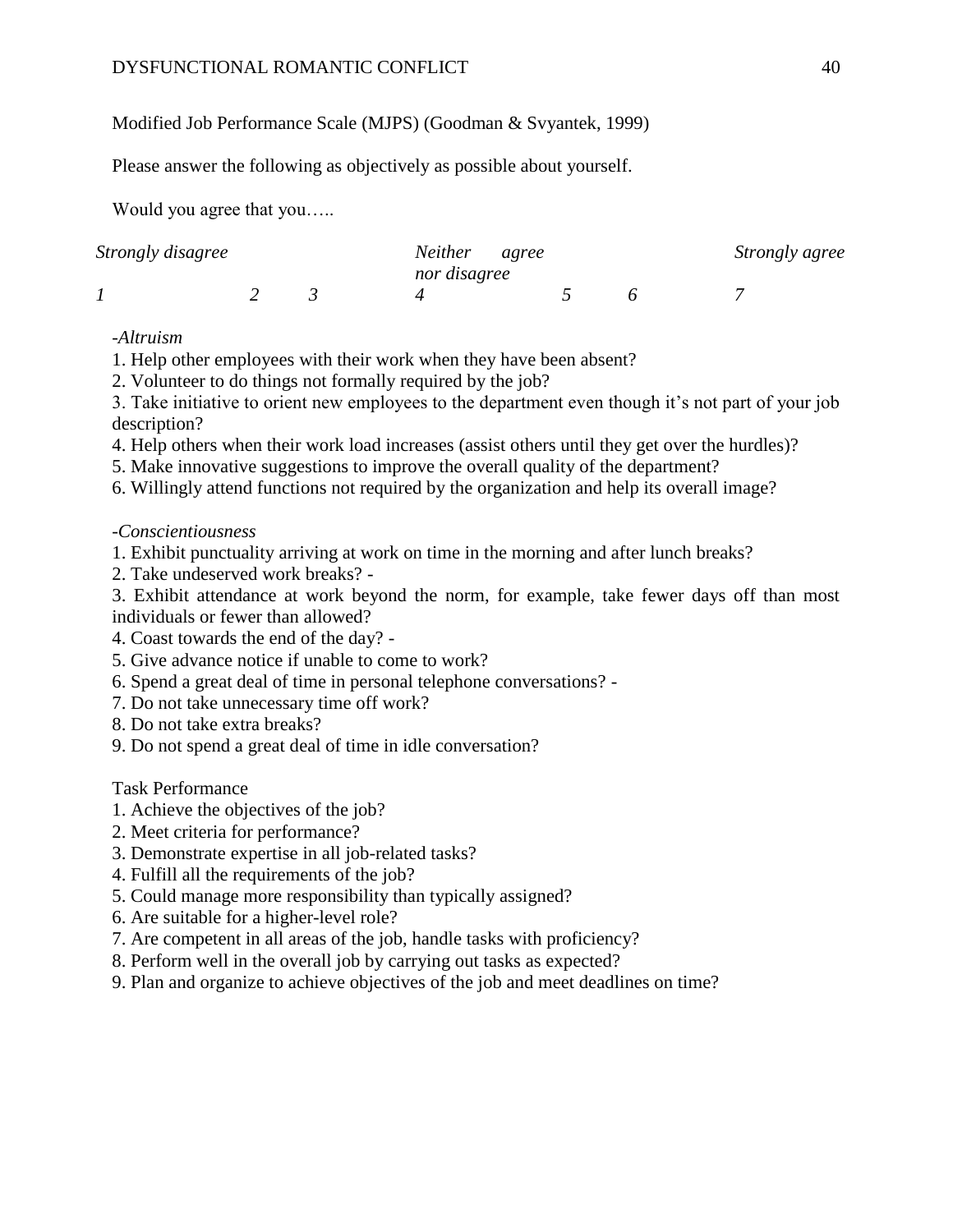Individual Work Performance Questionnaire 0.3 (Koopmans et al., 2014)

|               | In the past three months |            |              |        |
|---------------|--------------------------|------------|--------------|--------|
| <b>Seldom</b> | Sometime                 | Frequently | <i>Often</i> | Always |
|               |                          |            |              |        |
|               |                          |            |              |        |

#### **Task performance scale**

In the past 3 months…

- 1. I managed to plan my work so that it was done on time.
- 2. My planning was optimal.
- 3. I kept in mind the results that I had to achieve in my work.
- 4. I was able to separate main issues from side issues at work.
- 5. I knew how to set the right priorities.
- 6. I was able to perform my work well with minimal time and effort
- 7. Collaboration with others was very productive.

### **Contextual performance scale**

In the past 3 months…

- 1. I took on extra responsibilities.
- 2. I started new tasks myself, when my old ones were finished.
- 3. I took on challenging work tasks, when available.
- 4. I worked at keeping my job knowledge up-to-date.
- 5. I worked at keeping my job skills up-to-date.
- 6. I came up with creative solutions to new problems.
- 7. I kept looking for new challenges in my job.
- 8. I did more than was expected of me.
- 9. I actively participated in work meetings.
- 10. I actively looked for ways to improve my performance at work.
- 11. I grasped opportunities when they presented themselves.
- 12. I knew how to solve difficult situations and setbacks quickly.

| Never | Seldo | Sometimes | Frequentl | <i>Often</i> |
|-------|-------|-----------|-----------|--------------|
|       | т     |           |           |              |
|       |       |           |           |              |

#### **Counterproductive work behavior scale [-]**

In the past 3 months…

- 1. I complained about unimportant matters at work.
- 2. I made problems greater than they were at work.
- 3. I focused on the negative aspects of a work situation, instead of on the positive aspects.
- 4. I spoke with colleagues about the negative aspects of my work.
- 5. I spoke with people from outside the organization about the negative aspects of my work.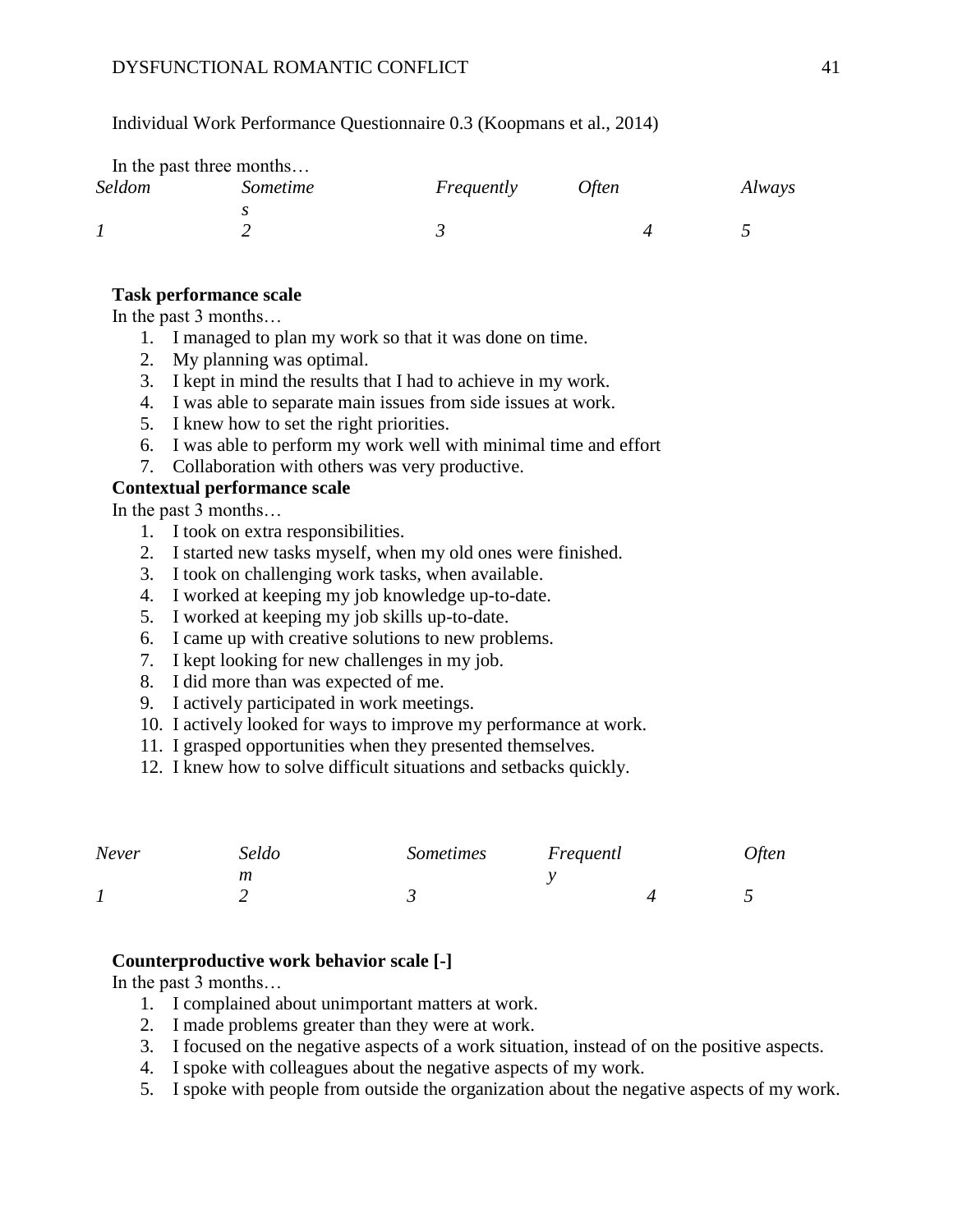### DYSFUNCTIONAL ROMANTIC CONFLICT 42

- 6. I did less than was expected of me.
- 7. I managed to get off from a work task easily.
- 8. I sometimes did nothing, while I should have been working.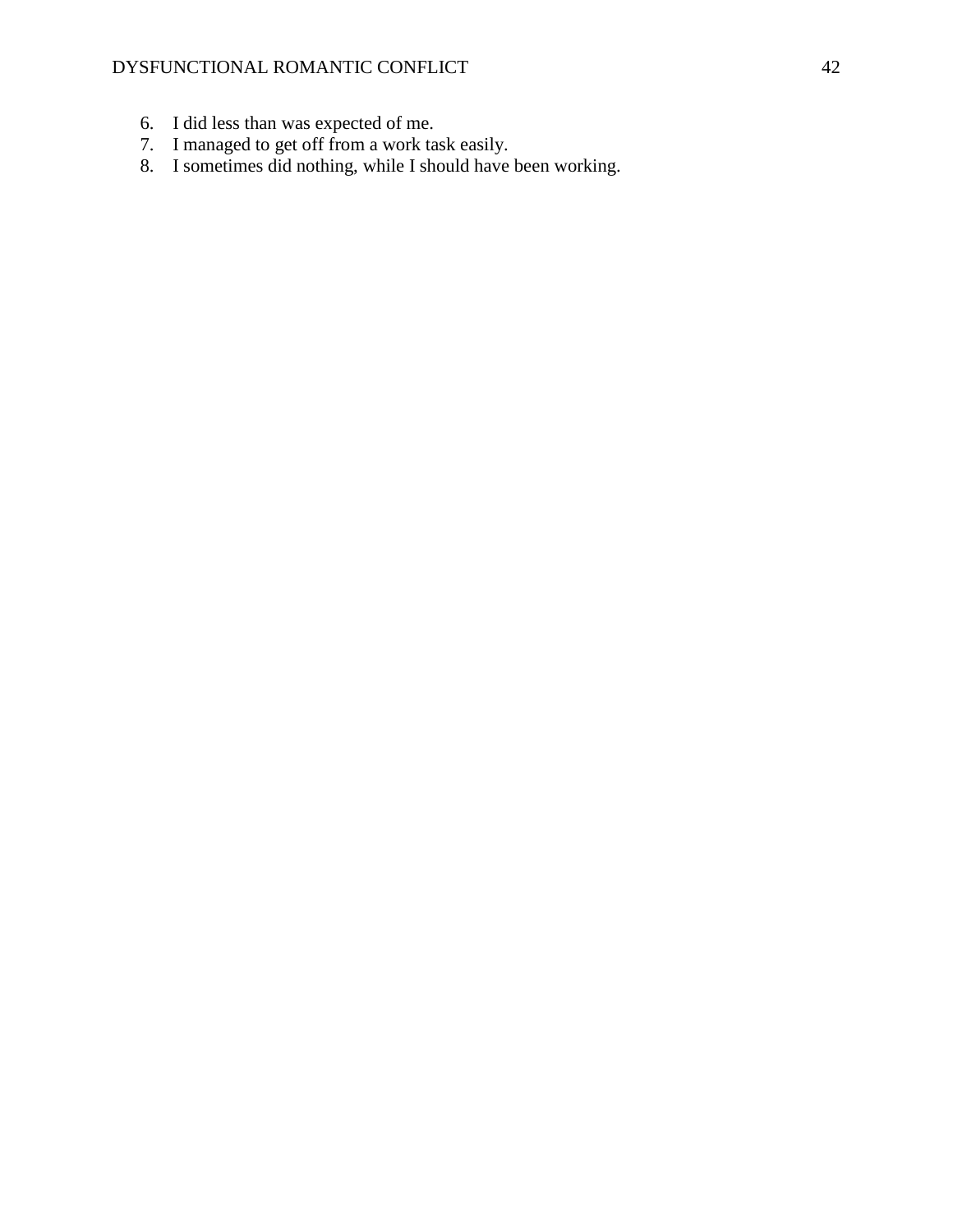#### Work Spillover Scale-Modified (Small and Riley, 1990)

|                   | Please indicate the extent to which you agree with each statement. |  |  |
|-------------------|--------------------------------------------------------------------|--|--|
| Strongly disagree | Neither agree                                                      |  |  |
|                   | nor disagree                                                       |  |  |
|                   |                                                                    |  |  |
|                   |                                                                    |  |  |

- 1. My relationship with my partner helps me have a better experience at work.
- 2. Spending time with my partner keeps me from doing well at work. --
- 3. Worrying about my relationship with my partner is interfering with my job. --
- 4. After I spend time with my partner I am often too tired to do my job. --
- 5. My job suffers because of my relationship with my partner. --
- 6. My relationship with my partner makes it difficult for me to enjoy life at work. --
- 7. The amount of time I spend with my partner interferes with how much time I have for work. --
- 8. Worrying about my relationship makes it hard for me to concentrate at work. --
- 9. Because I am often tired after fighting with my partner, I don't perform as well as I would like at work. --
- 10. My relationship with my partner doesn't affect whether I perform well at work.